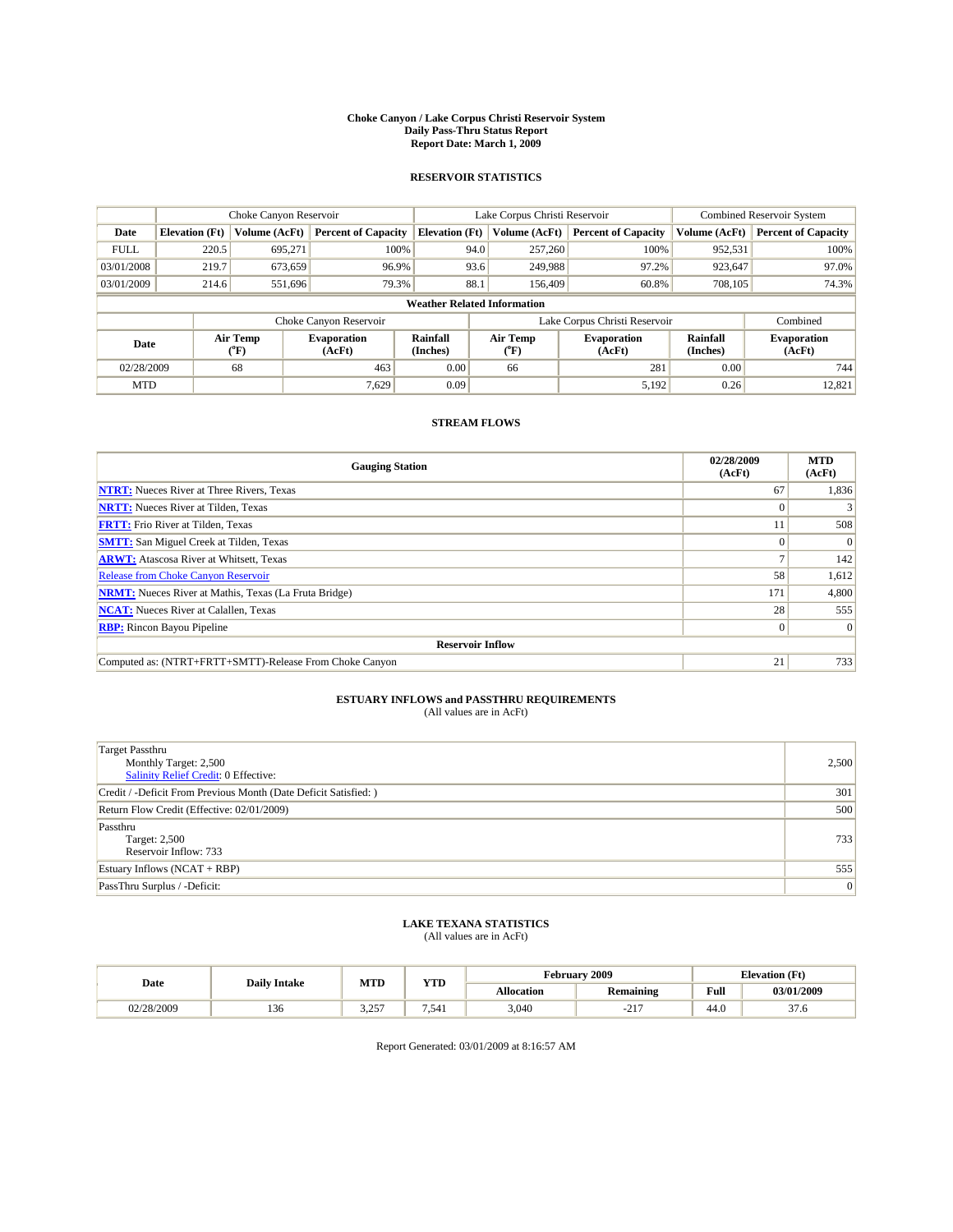#### **Choke Canyon / Lake Corpus Christi Reservoir System Daily Pass-Thru Status Report Report Date: March 2, 2009**

### **RESERVOIR STATISTICS**

|             | Choke Canyon Reservoir             |                  |                              |                             | Lake Corpus Christi Reservoir | Combined Reservoir System    |                      |                              |  |  |
|-------------|------------------------------------|------------------|------------------------------|-----------------------------|-------------------------------|------------------------------|----------------------|------------------------------|--|--|
| Date        | <b>Elevation</b> (Ft)              | Volume (AcFt)    | <b>Percent of Capacity</b>   | <b>Elevation</b> (Ft)       | Volume (AcFt)                 | <b>Percent of Capacity</b>   | Volume (AcFt)        | <b>Percent of Capacity</b>   |  |  |
| <b>FULL</b> | 220.5                              | 695,271          | 100%                         | 94.0                        | 257,260                       | 100%                         | 952,531              | 100%                         |  |  |
| 03/02/2008  | 219.7                              | 673,405          | 96.9%                        | 93.6                        | 249,626                       | 97.0%                        | 923,031              | 96.9%                        |  |  |
| 03/02/2009  | 214.6                              | 551,242          | 79.3%                        | 88.0                        | 155,633                       | 60.5%                        | 706,875              | 74.2%                        |  |  |
|             | <b>Weather Related Information</b> |                  |                              |                             |                               |                              |                      |                              |  |  |
|             |                                    |                  | Choke Canyon Reservoir       |                             | Lake Corpus Christi Reservoir |                              | Combined             |                              |  |  |
| Date        |                                    | Air Temp<br>(°F) | <b>Evaporation</b><br>(AcFt) | <b>Rainfall</b><br>(Inches) | Air Temp<br>(°F)              | <b>Evaporation</b><br>(AcFt) | Rainfall<br>(Inches) | <b>Evaporation</b><br>(AcFt) |  |  |
| 03/01/2009  |                                    | 65               | 344                          | 0.00                        | 67                            | 298                          | 0.00                 | 642                          |  |  |
| <b>MTD</b>  |                                    |                  | 344                          | 0.00                        |                               | 298                          | 0.00                 | 642                          |  |  |

## **STREAM FLOWS**

| <b>Gauging Station</b>                                       | 03/01/2009<br>(AcFt) | <b>MTD</b><br>(AcFt) |  |  |  |  |  |
|--------------------------------------------------------------|----------------------|----------------------|--|--|--|--|--|
| <b>NTRT:</b> Nueces River at Three Rivers, Texas             | 67                   | 67                   |  |  |  |  |  |
| <b>NRTT:</b> Nueces River at Tilden, Texas                   |                      | $\Omega$             |  |  |  |  |  |
| <b>FRTT:</b> Frio River at Tilden, Texas                     | 10                   | 10                   |  |  |  |  |  |
| <b>SMTT:</b> San Miguel Creek at Tilden, Texas               | $\theta$             | $\Omega$             |  |  |  |  |  |
| <b>ARWT:</b> Atascosa River at Whitsett, Texas               | o                    | 6                    |  |  |  |  |  |
| <b>Release from Choke Canyon Reservoir</b>                   | 58                   | 58                   |  |  |  |  |  |
| <b>NRMT:</b> Nueces River at Mathis, Texas (La Fruta Bridge) | 147                  | 147                  |  |  |  |  |  |
| <b>NCAT:</b> Nueces River at Calallen, Texas                 | 85                   | 85                   |  |  |  |  |  |
| <b>RBP:</b> Rincon Bayou Pipeline<br>$\vert 0 \vert$         |                      |                      |  |  |  |  |  |
| <b>Reservoir Inflow</b>                                      |                      |                      |  |  |  |  |  |
| Computed as: (NTRT+FRTT+SMTT)-Release From Choke Canyon      | 20                   | 20                   |  |  |  |  |  |

# **ESTUARY INFLOWS and PASSTHRU REQUIREMENTS**<br>(All values are in AcFt)

| <b>Target Passthru</b><br>Monthly Target: 3,500<br><b>Salinity Relief Credit: 0 Effective:</b> | 3,500 |
|------------------------------------------------------------------------------------------------|-------|
| Credit / -Deficit From Previous Month (Date Deficit Satisfied: )                               | 555   |
| Return Flow Credit (Effective: 03/01/2009)                                                     | 500   |
| Passthru<br>Target: 3,500<br>Reservoir Inflow: 20                                              | 20    |
| Estuary Inflows (NCAT + RBP)                                                                   | 85    |
| PassThru Surplus / -Deficit:                                                                   | 0     |

## **LAKE TEXANA STATISTICS** (All values are in AcFt)

|            | <b>Daily Intake</b> | <b>MTD</b> | <b>YTD</b> |                   | <b>March 2009</b> | <b>Elevation</b> (Ft) |                |
|------------|---------------------|------------|------------|-------------------|-------------------|-----------------------|----------------|
| Date       |                     |            |            | <b>Allocation</b> | <b>Remaining</b>  | Full                  | 03/02/2009     |
| 03/01/2009 | 136                 | 136        | .676       | 3,050             | 2.914             | 44.0                  | $\sim$<br>37.6 |

Report Generated: 03/02/2009 at 8:27:24 AM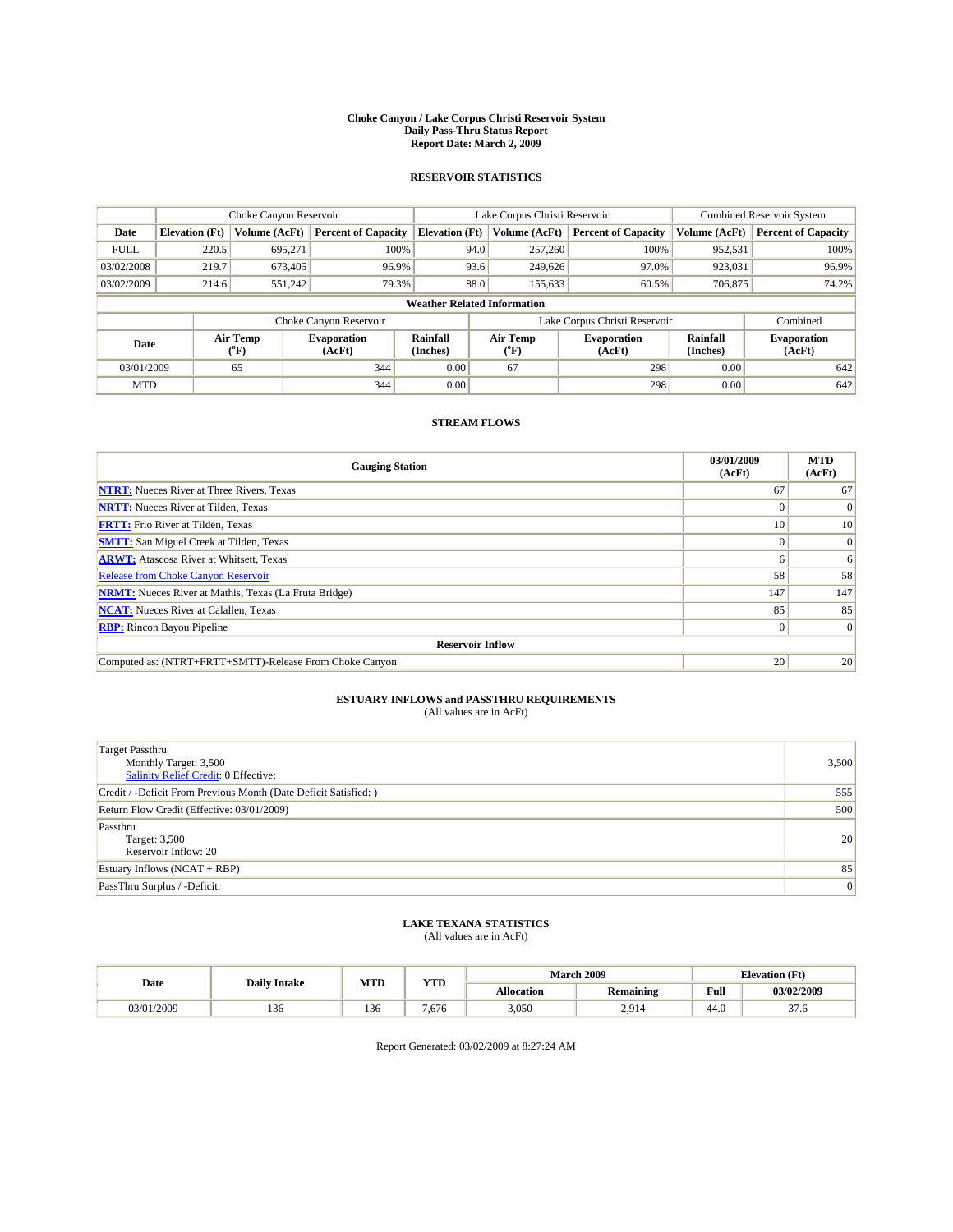#### **Choke Canyon / Lake Corpus Christi Reservoir System Daily Pass-Thru Status Report Report Date: March 3, 2009**

### **RESERVOIR STATISTICS**

|                                    | Choke Canyon Reservoir |                  |                              |                             | Lake Corpus Christi Reservoir | <b>Combined Reservoir System</b> |                      |                              |  |
|------------------------------------|------------------------|------------------|------------------------------|-----------------------------|-------------------------------|----------------------------------|----------------------|------------------------------|--|
| Date                               | <b>Elevation</b> (Ft)  | Volume (AcFt)    | <b>Percent of Capacity</b>   | <b>Elevation</b> (Ft)       | Volume (AcFt)                 | <b>Percent of Capacity</b>       | Volume (AcFt)        | <b>Percent of Capacity</b>   |  |
| <b>FULL</b>                        | 220.5                  | 695,271          | 100%                         | 94.0                        | 257,260                       | 100%                             | 952,531              | 100%                         |  |
| 03/03/2008                         | 219.7                  | 673,914          | 96.9%                        | 93.5                        | 248,360                       | 96.5%                            | 922,274              | 96.8%                        |  |
| 03/03/2009                         | 214.6                  | 550,560          | 79.2%                        | 88.0                        | 155,324                       | 60.4%                            | 705,884              | 74.1%                        |  |
| <b>Weather Related Information</b> |                        |                  |                              |                             |                               |                                  |                      |                              |  |
|                                    |                        |                  | Choke Canyon Reservoir       |                             | Lake Corpus Christi Reservoir |                                  | Combined             |                              |  |
| Date                               |                        | Air Temp<br>(°F) | <b>Evaporation</b><br>(AcFt) | <b>Rainfall</b><br>(Inches) | Air Temp<br>(°F)              | <b>Evaporation</b><br>(AcFt)     | Rainfall<br>(Inches) | <b>Evaporation</b><br>(AcFt) |  |
| 03/02/2009                         |                        | 74               | 291                          | 0.00                        | 73                            | 198                              | 0.00                 | 489                          |  |
| <b>MTD</b>                         |                        |                  | 635                          | 0.00                        |                               | 496                              | 0.00                 | 1,131                        |  |

## **STREAM FLOWS**

| <b>Gauging Station</b>                                       | 03/02/2009<br>(AcFt) | <b>MTD</b><br>(AcFt) |  |  |  |  |  |
|--------------------------------------------------------------|----------------------|----------------------|--|--|--|--|--|
| <b>NTRT:</b> Nueces River at Three Rivers, Texas             | 69                   | 137                  |  |  |  |  |  |
| <b>NRTT:</b> Nueces River at Tilden, Texas                   | $\Omega$             | $\Omega$             |  |  |  |  |  |
| <b>FRTT:</b> Frio River at Tilden, Texas                     | 10 <sup>1</sup>      | 19                   |  |  |  |  |  |
| <b>SMTT:</b> San Miguel Creek at Tilden, Texas               |                      | $\Omega$             |  |  |  |  |  |
| <b>ARWT:</b> Atascosa River at Whitsett, Texas               |                      | 11                   |  |  |  |  |  |
| <b>Release from Choke Canyon Reservoir</b>                   | 58                   | 115                  |  |  |  |  |  |
| <b>NRMT:</b> Nueces River at Mathis, Texas (La Fruta Bridge) | 149                  | 296                  |  |  |  |  |  |
| <b>NCAT:</b> Nueces River at Calallen, Texas                 | 28                   | 113                  |  |  |  |  |  |
| <b>RBP:</b> Rincon Bayou Pipeline                            | $\overline{0}$       | $\Omega$             |  |  |  |  |  |
| <b>Reservoir Inflow</b>                                      |                      |                      |  |  |  |  |  |
| Computed as: (NTRT+FRTT+SMTT)-Release From Choke Canyon      | 21                   | 41                   |  |  |  |  |  |

# **ESTUARY INFLOWS and PASSTHRU REQUIREMENTS**<br>(All values are in AcFt)

| <b>Target Passthru</b><br>Monthly Target: 3,500<br><b>Salinity Relief Credit: 0 Effective:</b> | 3,500 |
|------------------------------------------------------------------------------------------------|-------|
| Credit / -Deficit From Previous Month (Date Deficit Satisfied: )                               | 555   |
| Return Flow Credit (Effective: 03/01/2009)                                                     | 500   |
| Passthru<br>Target: 3,500<br>Reservoir Inflow: 41                                              | 41    |
| Estuary Inflows (NCAT + RBP)                                                                   | 113   |
| PassThru Surplus / -Deficit:                                                                   | 0     |

## **LAKE TEXANA STATISTICS** (All values are in AcFt)

|            | <b>Daily Intake</b> | <b>MTD</b>    | <b>YTD</b> |                   | <b>March 2009</b> | <b>Elevation</b> (Ft) |                |
|------------|---------------------|---------------|------------|-------------------|-------------------|-----------------------|----------------|
| Date       |                     |               |            | <b>Allocation</b> | <b>Remaining</b>  | Full                  | 03/03/2009     |
| 03/02/2009 | 150                 | $\sim$<br>21. | 7.812      | 3,050             | 270<br><u>.</u>   | 44.0                  | $\sim$<br>37.0 |

Report Generated: 03/03/2009 at 8:58:55 AM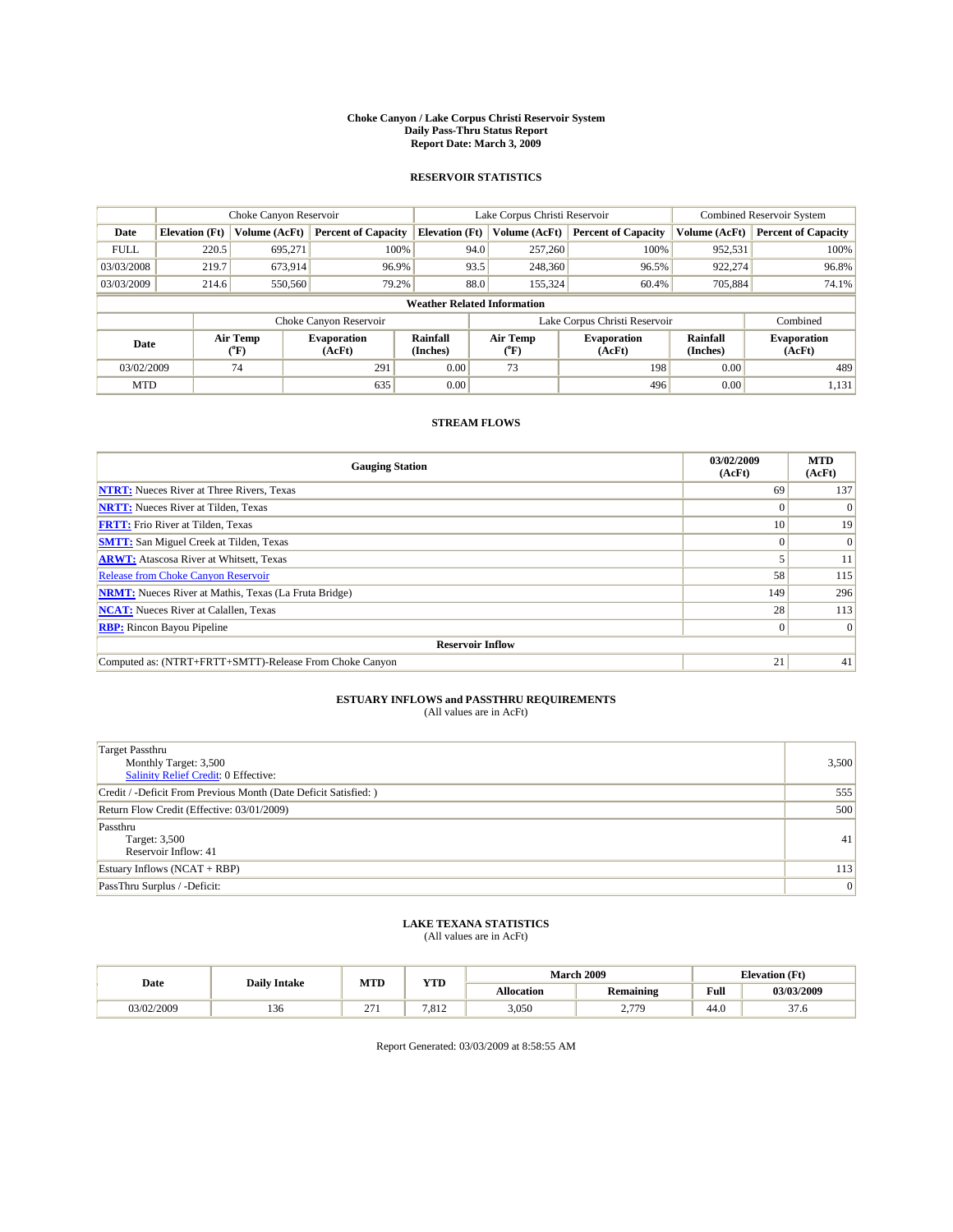#### **Choke Canyon / Lake Corpus Christi Reservoir System Daily Pass-Thru Status Report Report Date: March 4, 2009**

### **RESERVOIR STATISTICS**

|                                    | Choke Canyon Reservoir |                                    |                              | Lake Corpus Christi Reservoir | <b>Combined Reservoir System</b> |                             |                               |                      |                              |
|------------------------------------|------------------------|------------------------------------|------------------------------|-------------------------------|----------------------------------|-----------------------------|-------------------------------|----------------------|------------------------------|
| Date                               | <b>Elevation</b> (Ft)  | Volume (AcFt)                      | <b>Percent of Capacity</b>   | <b>Elevation</b> (Ft)         |                                  | Volume (AcFt)               | <b>Percent of Capacity</b>    | Volume (AcFt)        | <b>Percent of Capacity</b>   |
| <b>FULL</b>                        | 220.5                  | 695,271                            | 100%                         |                               | 94.0                             | 257,260                     | 100%                          | 952,531              | 100%                         |
| 03/04/2008                         | 219.7                  | 673,659                            | 96.9%                        |                               | 93.5                             | 248,541                     | 96.6%                         | 922,200              | 96.8%                        |
| 03/04/2009                         | 214.6                  | 550,333                            | 79.2%                        |                               | 88.0                             | 155,016                     | 60.3%                         | 705.349              | 74.0%                        |
| <b>Weather Related Information</b> |                        |                                    |                              |                               |                                  |                             |                               |                      |                              |
|                                    |                        |                                    | Choke Canyon Reservoir       |                               |                                  |                             | Lake Corpus Christi Reservoir |                      | Combined                     |
| Date                               |                        | Air Temp<br>${}^{\prime\prime}$ F) | <b>Evaporation</b><br>(AcFt) | <b>Rainfall</b><br>(Inches)   |                                  | Air Temp<br>$({}^{\circ}F)$ | <b>Evaporation</b><br>(AcFt)  | Rainfall<br>(Inches) | <b>Evaporation</b><br>(AcFt) |
| 03/03/2009                         |                        | 81                                 | 396                          | 0.00                          |                                  | 77                          | 117                           | 0.00                 | 513                          |
| <b>MTD</b>                         |                        |                                    | 1,031                        | 0.00                          |                                  |                             | 613                           | 0.00                 | 1,644                        |

## **STREAM FLOWS**

| <b>Gauging Station</b>                                       | 03/03/2009<br>(AcFt) | <b>MTD</b><br>(AcFt) |  |  |  |  |
|--------------------------------------------------------------|----------------------|----------------------|--|--|--|--|
| <b>NTRT:</b> Nueces River at Three Rivers, Texas             | 67                   | 204                  |  |  |  |  |
| <b>NRTT:</b> Nueces River at Tilden, Texas                   |                      | $\Omega$             |  |  |  |  |
| <b>FRTT:</b> Frio River at Tilden, Texas                     | 10 <sup>1</sup>      | 29                   |  |  |  |  |
| <b>SMTT:</b> San Miguel Creek at Tilden, Texas               | $\Omega$             | $\Omega$             |  |  |  |  |
| <b>ARWT:</b> Atascosa River at Whitsett, Texas               |                      | 16                   |  |  |  |  |
| <b>Release from Choke Canyon Reservoir</b>                   | 58                   | 173                  |  |  |  |  |
| <b>NRMT:</b> Nueces River at Mathis, Texas (La Fruta Bridge) | 151                  | 447                  |  |  |  |  |
| <b>NCAT:</b> Nueces River at Calallen, Texas                 |                      | 124                  |  |  |  |  |
| <b>RBP:</b> Rincon Bayou Pipeline                            | $\overline{0}$       | $\Omega$             |  |  |  |  |
| <b>Reservoir Inflow</b>                                      |                      |                      |  |  |  |  |
| Computed as: (NTRT+FRTT+SMTT)-Release From Choke Canyon      | 20                   | 61                   |  |  |  |  |

# **ESTUARY INFLOWS and PASSTHRU REQUIREMENTS**<br>(All values are in AcFt)

| <b>Target Passthru</b><br>Monthly Target: 3,500<br>Salinity Relief Credit: 0 Effective: | 3,500 |
|-----------------------------------------------------------------------------------------|-------|
| Credit / -Deficit From Previous Month (Date Deficit Satisfied: )                        | 555   |
| Return Flow Credit (Effective: 03/01/2009)                                              | 500   |
| Passthru<br>Target: 3,500<br>Reservoir Inflow: 61                                       | 61    |
| Estuary Inflows (NCAT + RBP)                                                            | 124   |
| PassThru Surplus / -Deficit:                                                            | 0     |

## **LAKE TEXANA STATISTICS** (All values are in AcFt)

| Date       | <b>Daily Intake</b> | <b>MTD</b>      | <b>VTD</b> |                   | <b>March 2009</b> | <b>Elevation</b> (Ft) |                |
|------------|---------------------|-----------------|------------|-------------------|-------------------|-----------------------|----------------|
|            |                     |                 | 1 I D      | <b>Allocation</b> | <b>Remaining</b>  | Full                  | 03/04/2009     |
| 03/03/2009 | س س                 | 40 <sup>7</sup> | 7.947      | 3,050             | 2.643             | 44.0                  | $\sim$<br>57.4 |

Report Generated: 03/04/2009 at 8:13:27 AM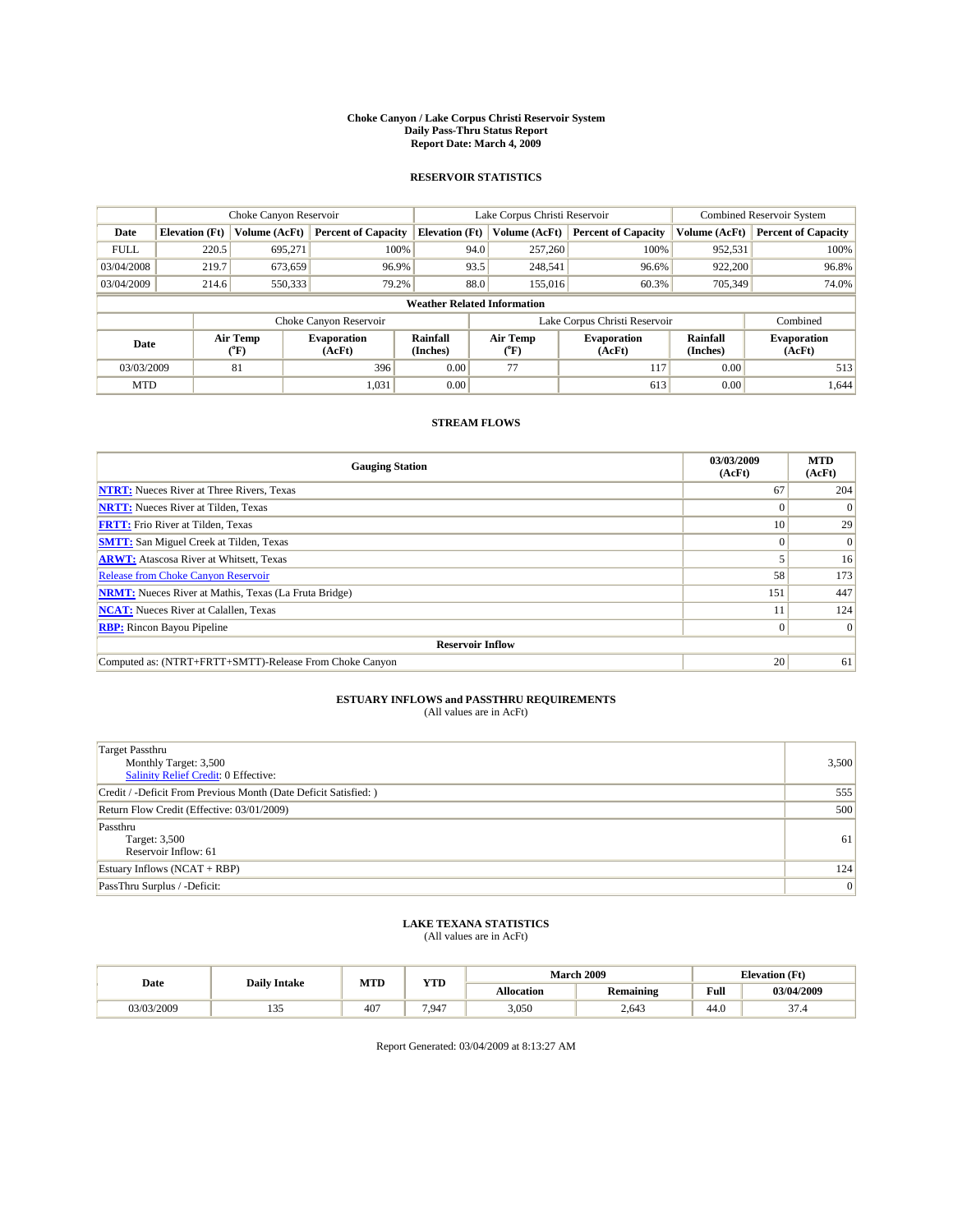#### **Choke Canyon / Lake Corpus Christi Reservoir System Daily Pass-Thru Status Report Report Date: March 5, 2009**

### **RESERVOIR STATISTICS**

|                                    |                       | Choke Canyon Reservoir |                              |                             | Lake Corpus Christi Reservoir | <b>Combined Reservoir System</b> |                      |                              |  |
|------------------------------------|-----------------------|------------------------|------------------------------|-----------------------------|-------------------------------|----------------------------------|----------------------|------------------------------|--|
| Date                               | <b>Elevation</b> (Ft) | Volume (AcFt)          | <b>Percent of Capacity</b>   | <b>Elevation</b> (Ft)       | Volume (AcFt)                 | <b>Percent of Capacity</b>       | Volume (AcFt)        | <b>Percent of Capacity</b>   |  |
| <b>FULL</b>                        | 220.5                 | 695,271                | 100%                         |                             | 94.0<br>257,260               | 100%                             | 952,531              | 100%                         |  |
| 03/05/2008                         | 219.6                 | 673,150                | 96.8%                        |                             | 93.5<br>247,818               | 96.3%                            | 920,968              | 96.7%                        |  |
| 03/05/2009                         | 214.5                 | 550,106                | 79.1%                        |                             | 88.0<br>154,862               | 60.2%                            | 704,968              | 74.0%                        |  |
| <b>Weather Related Information</b> |                       |                        |                              |                             |                               |                                  |                      |                              |  |
|                                    |                       |                        | Choke Canyon Reservoir       |                             |                               | Lake Corpus Christi Reservoir    |                      | Combined                     |  |
| Date                               |                       | Air Temp<br>(°F)       | <b>Evaporation</b><br>(AcFt) | <b>Rainfall</b><br>(Inches) | Air Temp<br>(°F)              | <b>Evaporation</b><br>(AcFt)     | Rainfall<br>(Inches) | <b>Evaporation</b><br>(AcFt) |  |
| 03/04/2009                         |                       | 86                     | 436                          | 0.00                        | 81                            | 287                              | 0.00                 | 723                          |  |
| <b>MTD</b>                         |                       |                        | 1.467                        | 0.00                        |                               | 900                              | 0.00                 | 2,367                        |  |

## **STREAM FLOWS**

| <b>Gauging Station</b>                                       | 03/04/2009<br>(AcFt) | <b>MTD</b><br>(AcFt) |  |  |  |  |
|--------------------------------------------------------------|----------------------|----------------------|--|--|--|--|
| <b>NTRT:</b> Nueces River at Three Rivers, Texas             | 66                   | 270                  |  |  |  |  |
| <b>NRTT:</b> Nueces River at Tilden, Texas                   |                      | $\Omega$             |  |  |  |  |
| <b>FRTT:</b> Frio River at Tilden, Texas                     | 10                   | 39                   |  |  |  |  |
| <b>SMTT:</b> San Miguel Creek at Tilden, Texas               |                      | $\Omega$             |  |  |  |  |
| <b>ARWT:</b> Atascosa River at Whitsett, Texas               | n                    | 22                   |  |  |  |  |
| Release from Choke Canyon Reservoir                          | 58                   | 230                  |  |  |  |  |
| <b>NRMT:</b> Nueces River at Mathis, Texas (La Fruta Bridge) | 165                  | 611                  |  |  |  |  |
| <b>NCAT:</b> Nueces River at Calallen, Texas                 |                      | 124                  |  |  |  |  |
| <b>RBP:</b> Rincon Bayou Pipeline                            | $\Omega$             | $\Omega$             |  |  |  |  |
| <b>Reservoir Inflow</b>                                      |                      |                      |  |  |  |  |
| Computed as: (NTRT+FRTT+SMTT)-Release From Choke Canyon      | 18                   | 79                   |  |  |  |  |

# **ESTUARY INFLOWS and PASSTHRU REQUIREMENTS**<br>(All values are in AcFt)

| <b>Target Passthru</b><br>Monthly Target: 3,500<br><b>Salinity Relief Credit: 0 Effective:</b> | 3,500 |
|------------------------------------------------------------------------------------------------|-------|
| Credit / -Deficit From Previous Month (Date Deficit Satisfied: )                               | 555   |
| Return Flow Credit (Effective: 03/01/2009)                                                     | 500   |
| Passthru<br>Target: 3,500<br>Reservoir Inflow: 79                                              | 79    |
| Estuary Inflows $(NCAT + RBP)$                                                                 | 124   |
| PassThru Surplus / -Deficit:                                                                   | 0     |

## **LAKE TEXANA STATISTICS** (All values are in AcFt)

|            | <b>Daily Intake</b> | <b>MTD</b> | <b>YTD</b> |                   | <b>March 2009</b> | <b>Elevation</b> (Ft) |                |
|------------|---------------------|------------|------------|-------------------|-------------------|-----------------------|----------------|
| Date       |                     |            |            | <b>Allocation</b> | <b>Remaining</b>  | Full                  | 03/05/2009     |
| 03/04/2009 | 1 J J               | 542        | 8.082      | 3,050             | 2,508             | 44.0                  | $\sim$<br>51.4 |

Report Generated: 03/05/2009 at 8:07:14 AM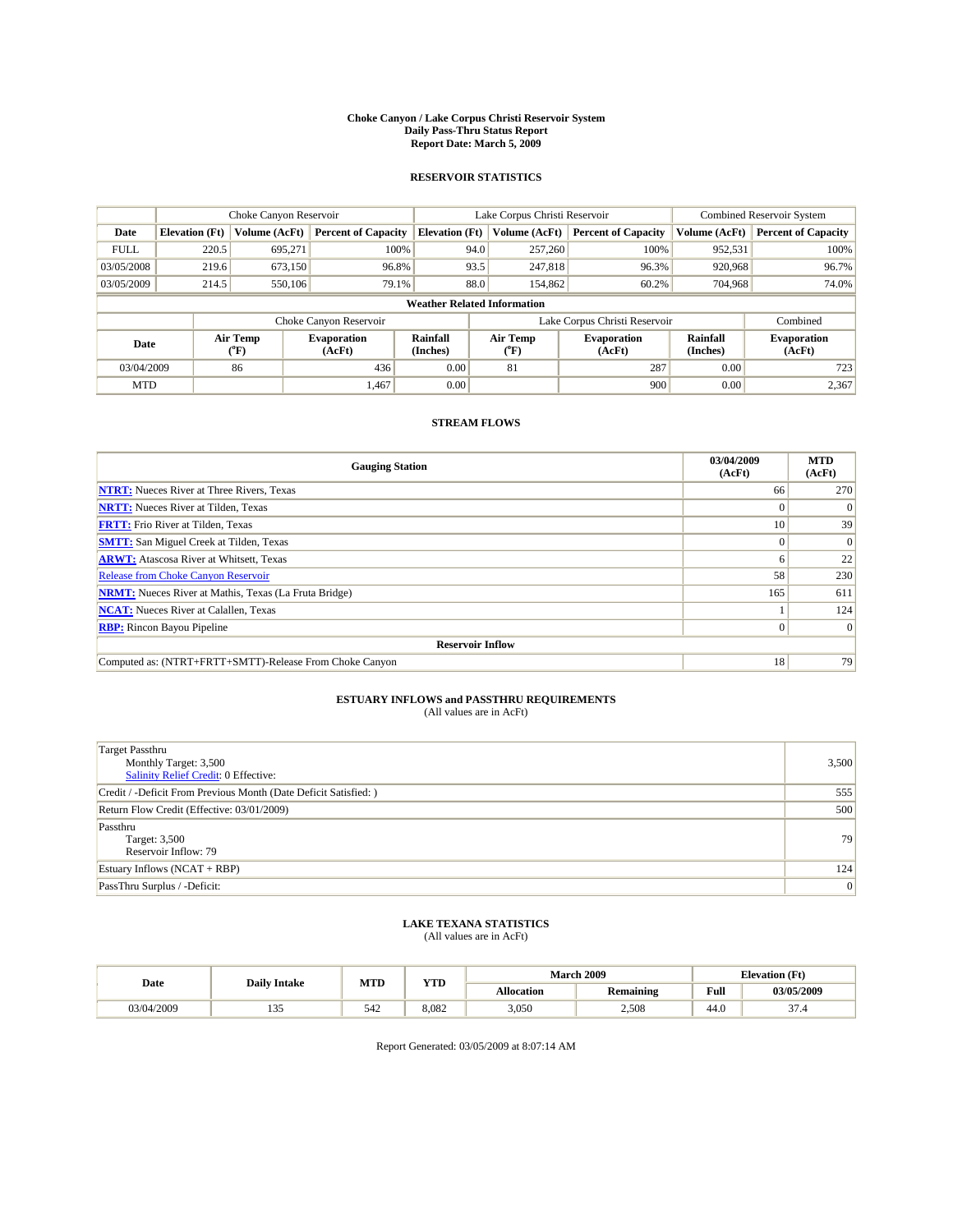#### **Choke Canyon / Lake Corpus Christi Reservoir System Daily Pass-Thru Status Report Report Date: March 6, 2009**

### **RESERVOIR STATISTICS**

|                                    | Choke Canyon Reservoir |                  |                              | Lake Corpus Christi Reservoir | <b>Combined Reservoir System</b> |               |                              |                      |                              |
|------------------------------------|------------------------|------------------|------------------------------|-------------------------------|----------------------------------|---------------|------------------------------|----------------------|------------------------------|
| Date                               | <b>Elevation</b> (Ft)  | Volume (AcFt)    | <b>Percent of Capacity</b>   | <b>Elevation</b> (Ft)         |                                  | Volume (AcFt) | <b>Percent of Capacity</b>   | Volume (AcFt)        | <b>Percent of Capacity</b>   |
| <b>FULL</b>                        | 220.5                  | 695,271          | 100%                         |                               | 94.0                             | 257,260       | 100%                         | 952,531              | 100%                         |
| 03/06/2008                         | 219.6                  | 671,373          | 96.6%                        |                               | 93.5                             | 247,999       | 96.4%                        | 919,372              | 96.5%                        |
| 03/06/2009                         | 214.5                  | 549,879          | 79.1%                        |                               | 87.9                             | 153,941       | 59.8%                        | 703,820              | 73.9%                        |
| <b>Weather Related Information</b> |                        |                  |                              |                               |                                  |               |                              |                      |                              |
|                                    |                        |                  | Choke Canyon Reservoir       |                               | Lake Corpus Christi Reservoir    |               |                              |                      | Combined                     |
| Date                               |                        | Air Temp<br>(°F) | <b>Evaporation</b><br>(AcFt) | <b>Rainfall</b><br>(Inches)   | Air Temp<br>(°F)                 |               | <b>Evaporation</b><br>(AcFt) | Rainfall<br>(Inches) | <b>Evaporation</b><br>(AcFt) |
| 03/05/2009                         |                        | 89               | 343                          | 0.00                          | 84                               |               | 241                          | 0.00                 | 584                          |
| <b>MTD</b>                         |                        |                  | 1.810                        | 0.00                          |                                  |               | 1,141                        | 0.00                 | 2,951                        |

## **STREAM FLOWS**

| <b>Gauging Station</b>                                       | 03/05/2009<br>(AcFt) | <b>MTD</b><br>(AcFt) |  |  |  |  |  |
|--------------------------------------------------------------|----------------------|----------------------|--|--|--|--|--|
| <b>NTRT:</b> Nueces River at Three Rivers, Texas             | 64                   | 333                  |  |  |  |  |  |
| <b>NRTT:</b> Nueces River at Tilden, Texas                   |                      | $\Omega$             |  |  |  |  |  |
| <b>FRTT:</b> Frio River at Tilden, Texas                     | 10                   | 50                   |  |  |  |  |  |
| <b>SMTT:</b> San Miguel Creek at Tilden, Texas               |                      | $\vert 0 \vert$      |  |  |  |  |  |
| <b>ARWT:</b> Atascosa River at Whitsett, Texas               |                      | 28                   |  |  |  |  |  |
| <b>Release from Choke Canyon Reservoir</b>                   | 58                   | 288                  |  |  |  |  |  |
| <b>NRMT:</b> Nueces River at Mathis, Texas (La Fruta Bridge) | 157                  | 768                  |  |  |  |  |  |
| <b>NCAT:</b> Nueces River at Calallen, Texas                 |                      | 125                  |  |  |  |  |  |
| <b>RBP:</b> Rincon Bayou Pipeline                            | 0                    | $\Omega$             |  |  |  |  |  |
| <b>Reservoir Inflow</b>                                      |                      |                      |  |  |  |  |  |
| Computed as: (NTRT+FRTT+SMTT)-Release From Choke Canyon      | 16                   | 95                   |  |  |  |  |  |

# **ESTUARY INFLOWS and PASSTHRU REQUIREMENTS**<br>(All values are in AcFt)

| <b>Target Passthru</b><br>Monthly Target: 3,500<br>Salinity Relief Credit: 0 Effective: | 3,500 |
|-----------------------------------------------------------------------------------------|-------|
| Credit / -Deficit From Previous Month (Date Deficit Satisfied: )                        | 555   |
| Return Flow Credit (Effective: 03/01/2009)                                              | 500   |
| Passthru<br>Target: 3,500<br>Reservoir Inflow: 95                                       | 95    |
| Estuary Inflows (NCAT + RBP)                                                            | 125   |
| PassThru Surplus / -Deficit:                                                            | 0     |

## **LAKE TEXANA STATISTICS** (All values are in AcFt)

| Date       | <b>Daily Intake</b> | <b>MTD</b>          | <b>VTD</b>  |                   | <b>March 2009</b> | <b>Elevation</b> (Ft) |                |
|------------|---------------------|---------------------|-------------|-------------------|-------------------|-----------------------|----------------|
|            |                     |                     | 1 I D       | <b>Allocation</b> | <b>Remaining</b>  | Full                  | 03/06/2009     |
| 03/05/2009 | س س                 | ---<br>$\mathbf{U}$ | 215<br>0.41 | 3,050             | $\sim$<br>ا ب     | 44.0                  | $\sim$<br>57.4 |

Report Generated: 03/06/2009 at 7:28:05 AM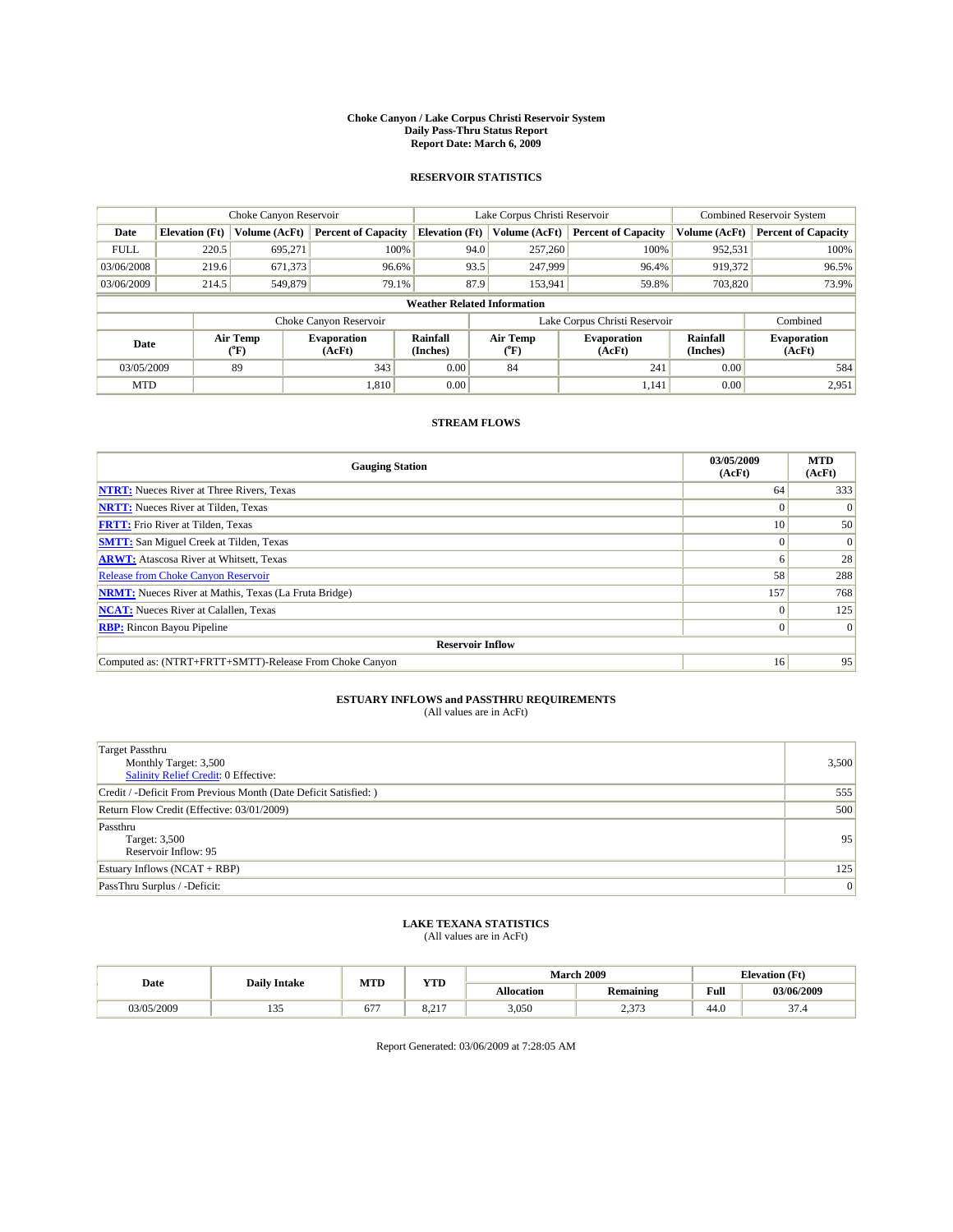#### **Choke Canyon / Lake Corpus Christi Reservoir System Daily Pass-Thru Status Report Report Date: March 7, 2009**

### **RESERVOIR STATISTICS**

|             | Choke Canyon Reservoir             |                             |                              |                             | Lake Corpus Christi Reservoir |                           |                               |                      | <b>Combined Reservoir System</b> |  |
|-------------|------------------------------------|-----------------------------|------------------------------|-----------------------------|-------------------------------|---------------------------|-------------------------------|----------------------|----------------------------------|--|
| Date        | <b>Elevation</b> (Ft)              | Volume (AcFt)               | <b>Percent of Capacity</b>   | <b>Elevation</b> (Ft)       |                               | Volume (AcFt)             | <b>Percent of Capacity</b>    | Volume (AcFt)        | <b>Percent of Capacity</b>       |  |
| <b>FULL</b> | 220.5                              | 695,271                     | 100%                         |                             | 94.0                          | 257,260                   | 100%                          | 952,531              | 100%                             |  |
| 03/07/2008  | 219.6                              | 673,150                     | 96.8%                        |                             | 93.5                          | 248,722                   | 96.7%                         | 921,872              | 96.8%                            |  |
| 03/07/2009  | 214.5                              | 549,197                     | 79.0%                        |                             | 87.9                          | 153.481                   | 59.7%                         | 702.678              | 73.8%                            |  |
|             | <b>Weather Related Information</b> |                             |                              |                             |                               |                           |                               |                      |                                  |  |
|             |                                    |                             | Choke Canyon Reservoir       |                             |                               |                           | Lake Corpus Christi Reservoir |                      | Combined                         |  |
| Date        |                                    | Air Temp<br>${}^{\circ}$ F) | <b>Evaporation</b><br>(AcFt) | <b>Rainfall</b><br>(Inches) |                               | Air Temp<br>$(^{\circ}F)$ | <b>Evaporation</b><br>(AcFt)  | Rainfall<br>(Inches) | <b>Evaporation</b><br>(AcFt)     |  |
| 03/06/2009  |                                    | 89                          | 462                          | 0.00                        |                               | 82                        | 205                           | 0.00                 | 667                              |  |
| <b>MTD</b>  |                                    |                             | 2,272                        | 0.00                        |                               |                           | 1,346                         | 0.00                 | 3,618                            |  |

## **STREAM FLOWS**

| <b>Gauging Station</b>                                       | 03/06/2009<br>(AcFt) | <b>MTD</b><br>(AcFt) |
|--------------------------------------------------------------|----------------------|----------------------|
| <b>NTRT:</b> Nueces River at Three Rivers, Texas             | 64                   | 397                  |
| <b>NRTT:</b> Nueces River at Tilden, Texas                   | $\Omega$             | $\Omega$             |
| <b>FRTT:</b> Frio River at Tilden, Texas                     |                      | 60                   |
| <b>SMTT:</b> San Miguel Creek at Tilden, Texas               |                      | $\Omega$             |
| <b>ARWT:</b> Atascosa River at Whitsett, Texas               | o                    | 34                   |
| Release from Choke Canyon Reservoir                          | 58                   | 345                  |
| <b>NRMT:</b> Nueces River at Mathis, Texas (La Fruta Bridge) | 177                  | 945                  |
| <b>NCAT:</b> Nueces River at Calallen, Texas                 | $\Omega$             | 125                  |
| <b>RBP:</b> Rincon Bayou Pipeline                            | $\Omega$             | $\Omega$             |
| <b>Reservoir Inflow</b>                                      |                      |                      |
| Computed as: (NTRT+FRTT+SMTT)-Release From Choke Canyon      | 17                   | 112                  |

# **ESTUARY INFLOWS and PASSTHRU REQUIREMENTS**<br>(All values are in AcFt)

| <b>Target Passthru</b><br>Monthly Target: 3,500<br>Salinity Relief Credit: 0 Effective: | 3,500 |
|-----------------------------------------------------------------------------------------|-------|
| Credit / -Deficit From Previous Month (Date Deficit Satisfied: )                        | 555   |
| Return Flow Credit (Effective: 03/01/2009)                                              | 500   |
| Passthru<br>Target: 3,500<br>Reservoir Inflow: 112                                      | 112   |
| Estuary Inflows (NCAT + RBP)                                                            | 125   |
| PassThru Surplus / -Deficit:                                                            | 0     |

## **LAKE TEXANA STATISTICS** (All values are in AcFt)

|            | <b>Daily Intake</b> | <b>MTD</b> | <b>YTD</b>     | <b>March 2009</b> | <b>Elevation</b> (Ft) |      |                         |
|------------|---------------------|------------|----------------|-------------------|-----------------------|------|-------------------------|
| Date       |                     |            |                | <b>Allocation</b> | <b>Remaining</b>      | Full | 03/07/2009              |
| 03/06/2009 | 1 J J               | 812        | 25'<br><i></i> | 3,050             | 2.238                 | 44.0 | $\sim$ $\sim$<br>ن. ا ر |

Report Generated: 03/07/2009 at 7:41:48 AM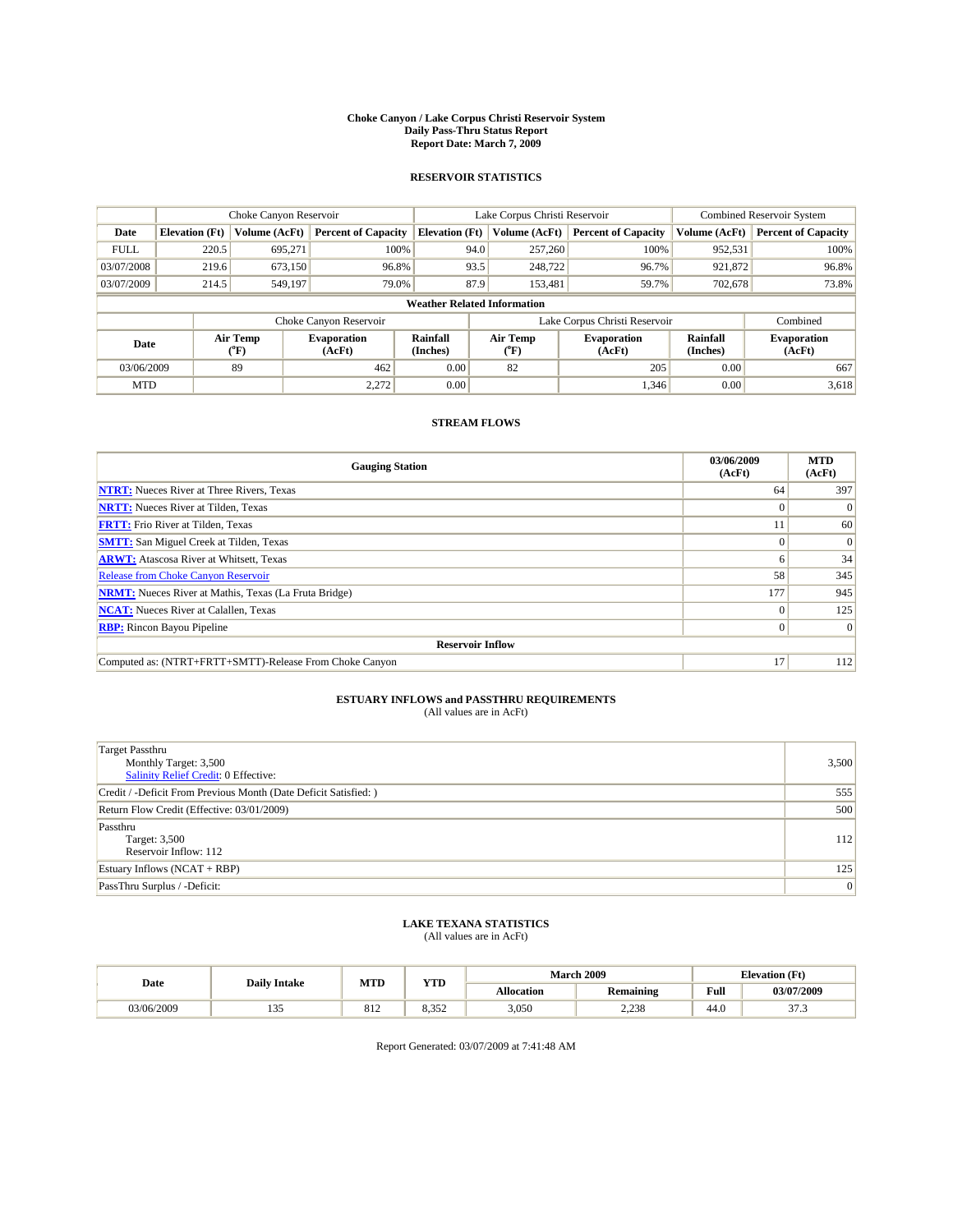#### **Choke Canyon / Lake Corpus Christi Reservoir System Daily Pass-Thru Status Report Report Date: March 8, 2009**

### **RESERVOIR STATISTICS**

|                                    | Choke Canyon Reservoir |                             |                              |                             | Lake Corpus Christi Reservoir |               |                               |                      | <b>Combined Reservoir System</b> |  |
|------------------------------------|------------------------|-----------------------------|------------------------------|-----------------------------|-------------------------------|---------------|-------------------------------|----------------------|----------------------------------|--|
| Date                               | <b>Elevation</b> (Ft)  | Volume (AcFt)               | <b>Percent of Capacity</b>   | <b>Elevation (Ft)</b>       |                               | Volume (AcFt) | <b>Percent of Capacity</b>    | Volume (AcFt)        | <b>Percent of Capacity</b>       |  |
| <b>FULL</b>                        | 220.5                  | 695,271                     | 100%                         |                             | 94.0                          | 257,260       | 100%                          | 952,531              | 100%                             |  |
| 03/08/2008                         | 219.5                  | 670.615                     | 96.5%                        |                             | 93.5                          | 247,457       | 96.2%                         | 918,072              | 96.4%                            |  |
| 03/08/2009                         | 214.5                  | 548,747                     | 78.9%                        |                             | 87.9                          | 153,634       | 59.7%                         | 702,381              | 73.7%                            |  |
| <b>Weather Related Information</b> |                        |                             |                              |                             |                               |               |                               |                      |                                  |  |
|                                    |                        |                             | Choke Canyon Reservoir       |                             |                               |               | Lake Corpus Christi Reservoir |                      | Combined                         |  |
| Date                               |                        | Air Temp<br>${}^{\circ}$ F) | <b>Evaporation</b><br>(AcFt) | <b>Rainfall</b><br>(Inches) | Air Temp<br>$(^oF)$           |               | <b>Evaporation</b><br>(AcFt)  | Rainfall<br>(Inches) | <b>Evaporation</b><br>(AcFt)     |  |
| 03/07/2009                         |                        | 84                          | 290                          | 0.00                        | 81                            |               | 241                           | 0.00                 | 531                              |  |
| <b>MTD</b>                         |                        |                             | 2,562                        | 0.00                        |                               |               | 1,587                         | 0.00                 | 4,149                            |  |

## **STREAM FLOWS**

| <b>Gauging Station</b>                                       | 03/07/2009<br>(AcFt) | <b>MTD</b><br>(AcFt) |
|--------------------------------------------------------------|----------------------|----------------------|
| <b>NTRT:</b> Nueces River at Three Rivers, Texas             | 64                   | 461                  |
| <b>NRTT:</b> Nueces River at Tilden, Texas                   | $\Omega$             |                      |
| <b>FRTT:</b> Frio River at Tilden, Texas                     |                      | 71                   |
| <b>SMTT:</b> San Miguel Creek at Tilden, Texas               |                      | $\Omega$             |
| <b>ARWT:</b> Atascosa River at Whitsett, Texas               | o                    | 40                   |
| <b>Release from Choke Canyon Reservoir</b>                   | 58                   | 403                  |
| <b>NRMT:</b> Nueces River at Mathis, Texas (La Fruta Bridge) | 185                  | 1,129                |
| <b>NCAT:</b> Nueces River at Calallen, Texas                 | $\theta$             | 125                  |
| <b>RBP:</b> Rincon Bayou Pipeline                            | $\Omega$             | $\Omega$             |
| <b>Reservoir Inflow</b>                                      |                      |                      |
| Computed as: (NTRT+FRTT+SMTT)-Release From Choke Canyon      | 17                   | 129                  |

# **ESTUARY INFLOWS and PASSTHRU REQUIREMENTS**<br>(All values are in AcFt)

| <b>Target Passthru</b><br>Monthly Target: 3,500<br>Salinity Relief Credit: 0 Effective: | 3,500 |
|-----------------------------------------------------------------------------------------|-------|
| Credit / -Deficit From Previous Month (Date Deficit Satisfied: )                        | 555   |
| Return Flow Credit (Effective: 03/01/2009)                                              | 500   |
| Passthru<br>Target: 3,500<br>Reservoir Inflow: 129                                      | 129   |
| Estuary Inflows (NCAT + RBP)                                                            | 125   |
| PassThru Surplus / -Deficit:                                                            | 0     |

## **LAKE TEXANA STATISTICS** (All values are in AcFt)

| Date       | <b>Daily Intake</b> | <b>MTD</b> | <b>VTD</b><br>1 I D |                   | <b>March 2009</b> | <b>Elevation</b> (Ft) |              |
|------------|---------------------|------------|---------------------|-------------------|-------------------|-----------------------|--------------|
|            |                     |            |                     | <b>Allocation</b> | <b>Remaining</b>  | Full                  | 03/08/2009   |
| 03/07/2009 | س س                 | 947        | 8.487               | 3,050             | 2.103             | 44.0                  | $\sim$<br>ر. |

Report Generated: 03/08/2009 at 7:50:49 AM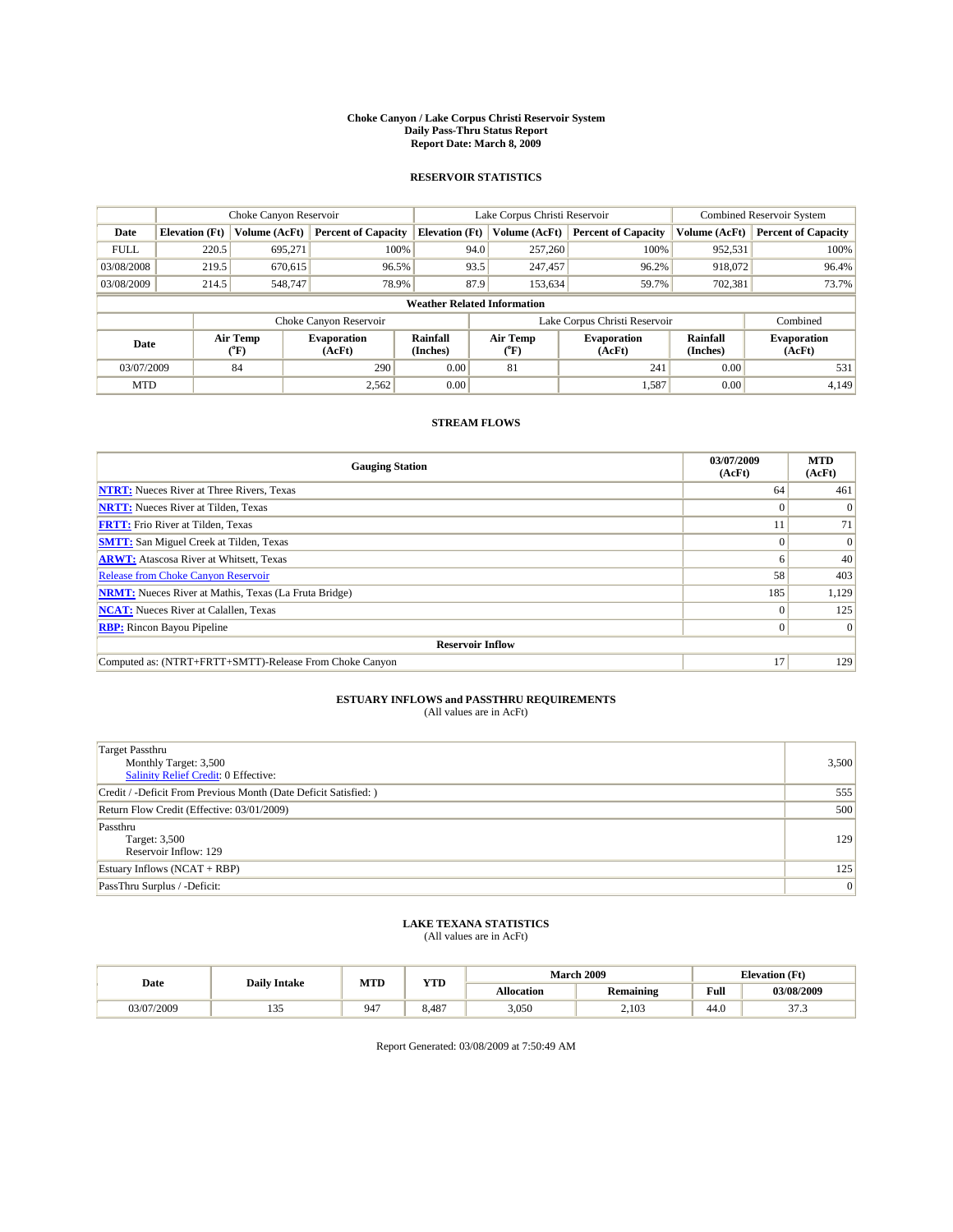#### **Choke Canyon / Lake Corpus Christi Reservoir System Daily Pass-Thru Status Report Report Date: March 9, 2009**

### **RESERVOIR STATISTICS**

|             |                                    | Choke Canyon Reservoir |                              |                             | Lake Corpus Christi Reservoir | <b>Combined Reservoir System</b> |                      |                              |  |  |
|-------------|------------------------------------|------------------------|------------------------------|-----------------------------|-------------------------------|----------------------------------|----------------------|------------------------------|--|--|
| Date        | <b>Elevation</b> (Ft)              | Volume (AcFt)          | <b>Percent of Capacity</b>   | <b>Elevation</b> (Ft)       | Volume (AcFt)                 | <b>Percent of Capacity</b>       | Volume (AcFt)        | <b>Percent of Capacity</b>   |  |  |
| <b>FULL</b> | 220.5                              | 695,271                | 100%                         |                             | 94.0<br>257,260               | 100%                             | 952,531              | 100%                         |  |  |
| 03/09/2008  | 219.5                              | 670,110                | 96.4%                        |                             | 93.5<br>247,277               | 96.1%                            | 917,387              | 96.3%                        |  |  |
| 03/09/2009  | 214.5                              | 548,522                | 78.9%                        |                             | 87.9<br>153,634               | 59.7%                            | 702,156              | 73.7%                        |  |  |
|             | <b>Weather Related Information</b> |                        |                              |                             |                               |                                  |                      |                              |  |  |
|             |                                    |                        | Choke Canyon Reservoir       |                             |                               | Lake Corpus Christi Reservoir    |                      | Combined                     |  |  |
| Date        |                                    | Air Temp<br>(°F)       | <b>Evaporation</b><br>(AcFt) | <b>Rainfall</b><br>(Inches) | Air Temp<br>(°F)              | <b>Evaporation</b><br>(AcFt)     | Rainfall<br>(Inches) | <b>Evaporation</b><br>(AcFt) |  |  |
| 03/08/2009  |                                    | 84                     | 224                          | 0.00                        | 81                            | 170                              | 0.00                 | 394                          |  |  |
| <b>MTD</b>  |                                    |                        | 2.786                        | 0.00                        |                               | 1.757                            | 0.00                 | 4,543                        |  |  |

## **STREAM FLOWS**

| <b>Gauging Station</b>                                       | 03/08/2009<br>(AcFt) | <b>MTD</b><br>(AcFt) |
|--------------------------------------------------------------|----------------------|----------------------|
| <b>NTRT:</b> Nueces River at Three Rivers, Texas             | 64                   | 524                  |
| <b>NRTT:</b> Nueces River at Tilden, Texas                   | $\Omega$             | $\Omega$             |
| <b>FRTT:</b> Frio River at Tilden, Texas                     |                      | 82                   |
| <b>SMTT:</b> San Miguel Creek at Tilden, Texas               |                      | $\Omega$             |
| <b>ARWT:</b> Atascosa River at Whitsett, Texas               | <sub>0</sub>         | 47                   |
| Release from Choke Canyon Reservoir                          | 58                   | 461                  |
| <b>NRMT:</b> Nueces River at Mathis, Texas (La Fruta Bridge) | 179                  | 1,308                |
| <b>NCAT:</b> Nueces River at Calallen, Texas                 | 17                   | 142                  |
| <b>RBP:</b> Rincon Bayou Pipeline                            | $\overline{0}$       | $\Omega$             |
| <b>Reservoir Inflow</b>                                      |                      |                      |
| Computed as: (NTRT+FRTT+SMTT)-Release From Choke Canyon      | 17                   | 146                  |

# **ESTUARY INFLOWS and PASSTHRU REQUIREMENTS**<br>(All values are in AcFt)

| <b>Target Passthru</b><br>Monthly Target: 3,500<br>Salinity Relief Credit: 0 Effective: | 3,500 |
|-----------------------------------------------------------------------------------------|-------|
| Credit / -Deficit From Previous Month (Date Deficit Satisfied: )                        | 555   |
| Return Flow Credit (Effective: 03/01/2009)                                              | 500   |
| Passthru<br>Target: 3,500<br>Reservoir Inflow: 146                                      | 146   |
| Estuary Inflows (NCAT + RBP)                                                            | 142   |
| PassThru Surplus / -Deficit:                                                            | 0     |

## **LAKE TEXANA STATISTICS** (All values are in AcFt)

|            | <b>Daily Intake</b> | MTD  | <b>XZOTE</b> |                   | <b>March 2009</b> | <b>Elevation</b> (Ft) |             |
|------------|---------------------|------|--------------|-------------------|-------------------|-----------------------|-------------|
| Date       |                     |      | .            | <b>Allocation</b> | <b>Remaining</b>  | Full                  | 03/09/2009  |
| 03/08/2009 | .                   | .081 | 8.622        | 3.050             | 1,969             | 44.U                  | $\sim$<br>. |

Report Generated: 03/09/2009 at 8:08:47 AM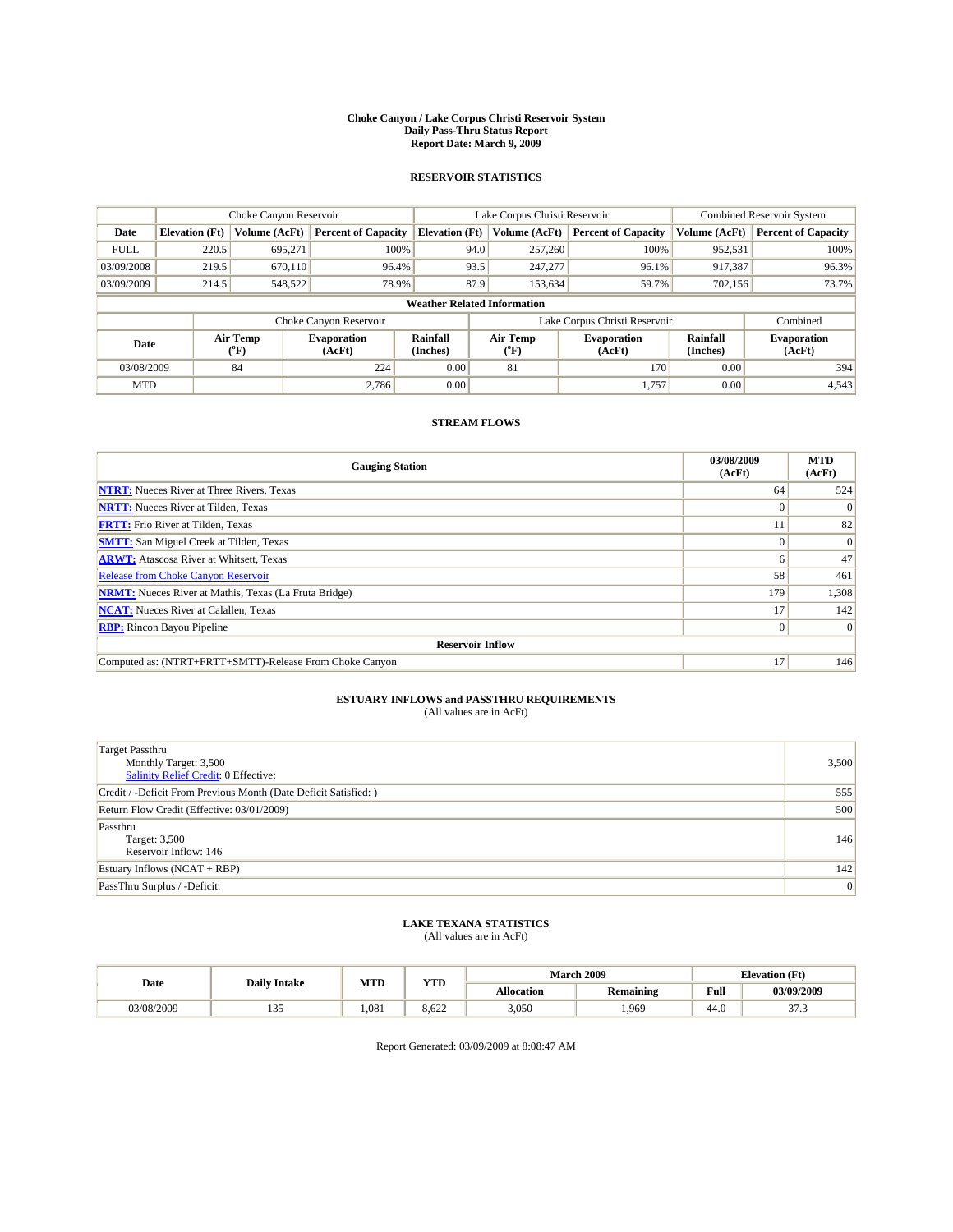#### **Choke Canyon / Lake Corpus Christi Reservoir System Daily Pass-Thru Status Report Report Date: March 10, 2009**

### **RESERVOIR STATISTICS**

|                                    | Choke Canyon Reservoir |                                           |                              |                       | Lake Corpus Christi Reservoir |                              | <b>Combined Reservoir System</b> |                              |
|------------------------------------|------------------------|-------------------------------------------|------------------------------|-----------------------|-------------------------------|------------------------------|----------------------------------|------------------------------|
| Date                               | <b>Elevation</b> (Ft)  | Volume (AcFt)                             | <b>Percent of Capacity</b>   | <b>Elevation</b> (Ft) | Volume (AcFt)                 | <b>Percent of Capacity</b>   | Volume (AcFt)                    | <b>Percent of Capacity</b>   |
| <b>FULL</b>                        | 220.5                  | 695.271                                   | 100%                         |                       | 94.0<br>257,260               | 100%                         | 952,531                          | 100%                         |
| 03/10/2008                         | 219.5                  | 669,095                                   | 96.2%                        |                       | 93.5<br>248,180               | 96.5%                        | 917,275                          | 96.3%                        |
| 03/10/2009                         | 214.5                  | 548,297                                   | 78.9%                        |                       | 87.9<br>152,717               | 59.4%                        | 701.014                          | 73.6%                        |
| <b>Weather Related Information</b> |                        |                                           |                              |                       |                               |                              |                                  |                              |
|                                    |                        |                                           | Choke Canyon Reservoir       |                       | Lake Corpus Christi Reservoir |                              | Combined                         |                              |
| Date                               |                        | Air Temp<br>$({}^{\mathrm{o}}\mathrm{F})$ | <b>Evaporation</b><br>(AcFt) | Rainfall<br>(Inches)  | Air Temp<br>(°F)              | <b>Evaporation</b><br>(AcFt) | Rainfall<br>(Inches)             | <b>Evaporation</b><br>(AcFt) |
| 03/09/2009                         |                        | 87                                        | 435                          | 0.00                  | 84                            | 365                          | 0.00                             | 800                          |
| <b>MTD</b>                         |                        |                                           | 3,221                        | 0.00                  |                               | 2,122                        | 0.00                             | 5,343                        |

## **STREAM FLOWS**

| <b>Gauging Station</b>                                       | 03/09/2009<br>(AcFt) | <b>MTD</b><br>(AcFt) |  |  |  |  |  |
|--------------------------------------------------------------|----------------------|----------------------|--|--|--|--|--|
| <b>NTRT:</b> Nueces River at Three Rivers, Texas             | 64                   | 588                  |  |  |  |  |  |
| <b>NRTT:</b> Nueces River at Tilden, Texas                   |                      | $\Omega$             |  |  |  |  |  |
| <b>FRTT:</b> Frio River at Tilden, Texas                     | 9                    | 92                   |  |  |  |  |  |
| <b>SMTT:</b> San Miguel Creek at Tilden, Texas               |                      | $\Omega$             |  |  |  |  |  |
| <b>ARWT:</b> Atascosa River at Whitsett, Texas               | <sub>0</sub>         | 53                   |  |  |  |  |  |
| <b>Release from Choke Canyon Reservoir</b>                   | 58                   | 518                  |  |  |  |  |  |
| <b>NRMT:</b> Nueces River at Mathis, Texas (La Fruta Bridge) | 179                  | 1,487                |  |  |  |  |  |
| <b>NCAT:</b> Nueces River at Calallen, Texas                 | 8                    | 151                  |  |  |  |  |  |
| <b>RBP:</b> Rincon Bayou Pipeline                            | $\overline{0}$       | $\Omega$             |  |  |  |  |  |
| <b>Reservoir Inflow</b>                                      |                      |                      |  |  |  |  |  |
| Computed as: (NTRT+FRTT+SMTT)-Release From Choke Canyon      | 15 <sup>1</sup>      | 161                  |  |  |  |  |  |

# **ESTUARY INFLOWS and PASSTHRU REQUIREMENTS**<br>(All values are in AcFt)

| <b>Target Passthru</b><br>Monthly Target: 3,500<br><b>Salinity Relief Credit: 0 Effective:</b> | 3,500 |
|------------------------------------------------------------------------------------------------|-------|
| Credit / -Deficit From Previous Month (Date Deficit Satisfied: )                               | 555   |
| Return Flow Credit (Effective: 03/01/2009)                                                     | 500   |
| Passthru<br>Target: 3,500<br>Reservoir Inflow: 161                                             | 161   |
| Estuary Inflows $(NCAT + RBP)$                                                                 | 151   |
| PassThru Surplus / -Deficit:                                                                   | 0     |

## **LAKE TEXANA STATISTICS** (All values are in AcFt)

|            | <b>Daily Intake</b> | MTD                       | VTT<br>1 I D     |                   | <b>March 2009</b> | <b>Elevation</b> (Ft) |             |
|------------|---------------------|---------------------------|------------------|-------------------|-------------------|-----------------------|-------------|
| Date       |                     |                           |                  | <b>Allocation</b> | <b>Remaining</b>  | Full                  | 03/10/2009  |
| 03/09/2009 | $\sim$<br>.         | $\sim$ $\sim$ $\sim$<br>. | 0.75<br><u>.</u> | 3,050             | 1,835             | -44.U                 | $\sim$<br>. |

Report Generated: 03/10/2009 at 8:57:24 AM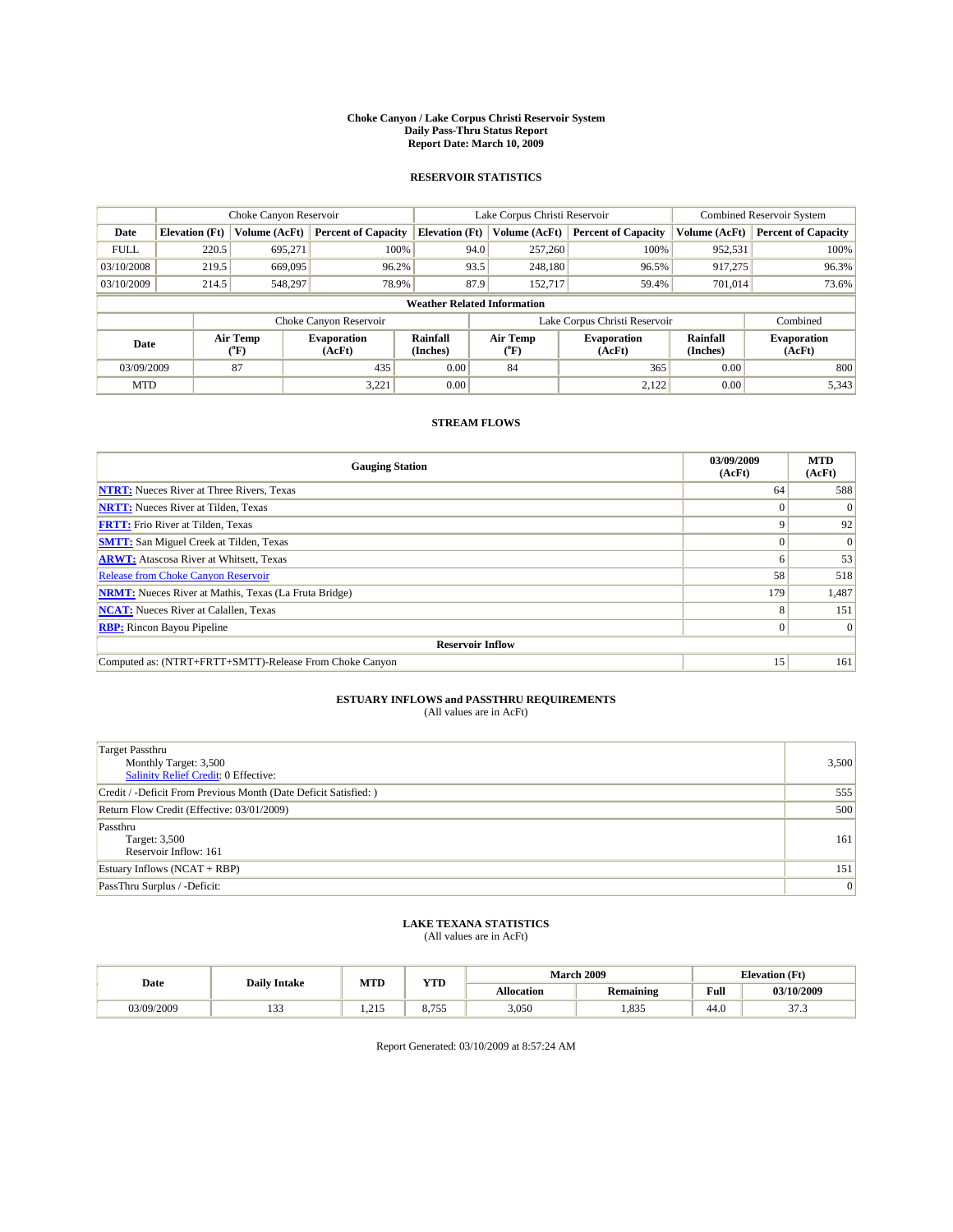#### **Choke Canyon / Lake Corpus Christi Reservoir System Daily Pass-Thru Status Report Report Date: March 11, 2009**

### **RESERVOIR STATISTICS**

|             | Choke Canyon Reservoir             |                  |                              |                             | Lake Corpus Christi Reservoir | <b>Combined Reservoir System</b> |                      |                              |  |
|-------------|------------------------------------|------------------|------------------------------|-----------------------------|-------------------------------|----------------------------------|----------------------|------------------------------|--|
| Date        | <b>Elevation</b> (Ft)              | Volume (AcFt)    | <b>Percent of Capacity</b>   | <b>Elevation</b> (Ft)       | Volume (AcFt)                 | <b>Percent of Capacity</b>       | Volume (AcFt)        | <b>Percent of Capacity</b>   |  |
| <b>FULL</b> | 220.5                              | 695,271          | 100%                         | 94.0                        | 257,260                       | 100%                             | 952,531              | 100%                         |  |
| 03/11/2008  | 219.5                              | 668,586          | 96.2%                        |                             | 93.6<br>250,169               | 97.2%                            | 918,755              | 96.5%                        |  |
| 03/11/2009  | 214.5                              | 548,522          | 78.9%                        | 87.9                        | 153,634                       | 59.7%                            | 702,156              | 73.7%                        |  |
|             | <b>Weather Related Information</b> |                  |                              |                             |                               |                                  |                      |                              |  |
|             |                                    |                  | Choke Canyon Reservoir       |                             | Lake Corpus Christi Reservoir |                                  | Combined             |                              |  |
| Date        |                                    | Air Temp<br>(°F) | <b>Evaporation</b><br>(AcFt) | <b>Rainfall</b><br>(Inches) | Air Temp<br>(°F)              | <b>Evaporation</b><br>(AcFt)     | Rainfall<br>(Inches) | <b>Evaporation</b><br>(AcFt) |  |
| 03/10/2009  |                                    | 87               | 264                          | 0.00                        | 86                            | 250                              | 0.00                 | 514                          |  |
| <b>MTD</b>  |                                    |                  | 3,485                        | 0.00                        |                               | 2,372                            | 0.00                 | 5,857                        |  |

## **STREAM FLOWS**

| <b>Gauging Station</b>                                       | 03/10/2009<br>(AcFt) | <b>MTD</b><br>(AcFt) |  |  |  |  |  |
|--------------------------------------------------------------|----------------------|----------------------|--|--|--|--|--|
| <b>NTRT:</b> Nueces River at Three Rivers, Texas             | 64                   | 651                  |  |  |  |  |  |
| <b>NRTT:</b> Nueces River at Tilden, Texas                   | $\theta$             |                      |  |  |  |  |  |
| <b>FRTT:</b> Frio River at Tilden, Texas                     | 8                    | 99                   |  |  |  |  |  |
| <b>SMTT:</b> San Miguel Creek at Tilden, Texas               |                      | $\Omega$             |  |  |  |  |  |
| <b>ARWT:</b> Atascosa River at Whitsett, Texas               | <sub>0</sub>         | 59                   |  |  |  |  |  |
| <b>Release from Choke Canyon Reservoir</b>                   | 58                   | 576                  |  |  |  |  |  |
| <b>NRMT:</b> Nueces River at Mathis, Texas (La Fruta Bridge) | 183                  | 1,669                |  |  |  |  |  |
| <b>NCAT:</b> Nueces River at Calallen, Texas                 | $\Omega$             | 151                  |  |  |  |  |  |
| <b>RBP:</b> Rincon Bayou Pipeline                            | $\overline{0}$       | $\Omega$             |  |  |  |  |  |
| <b>Reservoir Inflow</b>                                      |                      |                      |  |  |  |  |  |
| Computed as: (NTRT+FRTT+SMTT)-Release From Choke Canyon      | 14                   | 175                  |  |  |  |  |  |

# **ESTUARY INFLOWS and PASSTHRU REQUIREMENTS**<br>(All values are in AcFt)

| <b>Target Passthru</b><br>Monthly Target: 3,500<br><b>Salinity Relief Credit: 0 Effective:</b> | 3,500 |
|------------------------------------------------------------------------------------------------|-------|
| Credit / -Deficit From Previous Month (Date Deficit Satisfied: )                               | 555   |
| Return Flow Credit (Effective: 03/01/2009)                                                     | 500   |
| Passthru<br>Target: 3,500<br>Reservoir Inflow: 175                                             | 175   |
| Estuary Inflows $(NCAT + RBP)$                                                                 | 151   |
| PassThru Surplus / -Deficit:                                                                   | 0     |

## **LAKE TEXANA STATISTICS** (All values are in AcFt)

| Date       | <b>Daily Intake</b> | <b>MTD</b> | <b>VTD</b><br>1 I D |                   | <b>March 2009</b> | <b>Elevation</b> (Ft) |                 |
|------------|---------------------|------------|---------------------|-------------------|-------------------|-----------------------|-----------------|
|            |                     |            |                     | <b>Allocation</b> | <b>Remaining</b>  | Full                  | 03/11/2009      |
| 03/10/2009 | س س                 | 1.350      | 8.890               | 3,050             | ,700              | 44.0                  | $\sim$<br>ے ، ر |

Report Generated: 03/11/2009 at 8:45:48 AM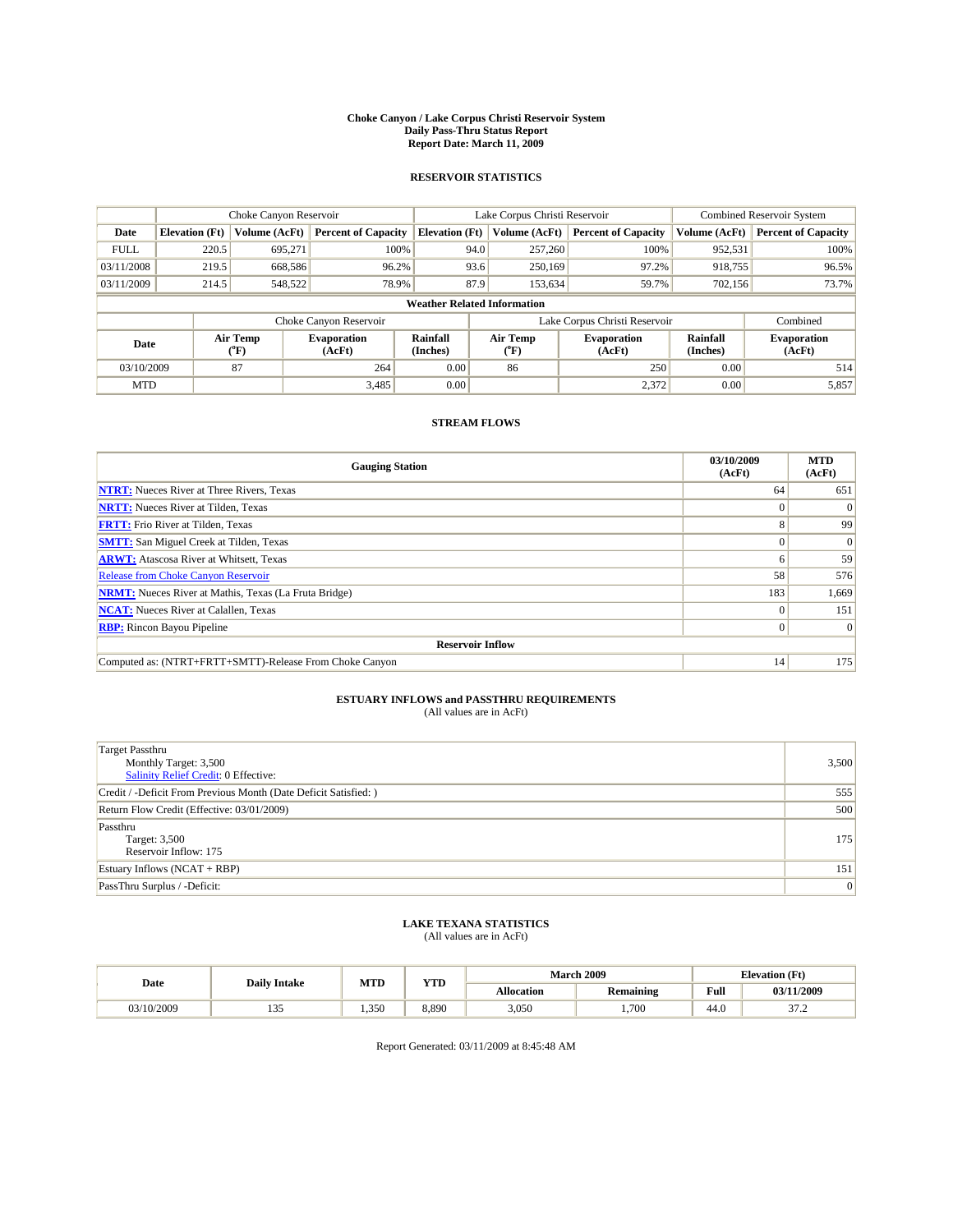#### **Choke Canyon / Lake Corpus Christi Reservoir System Daily Pass-Thru Status Report Report Date: March 12, 2009**

### **RESERVOIR STATISTICS**

|                                    | Choke Canyon Reservoir |                  |                              |                             | Lake Corpus Christi Reservoir | <b>Combined Reservoir System</b> |                      |                              |
|------------------------------------|------------------------|------------------|------------------------------|-----------------------------|-------------------------------|----------------------------------|----------------------|------------------------------|
| Date                               | <b>Elevation</b> (Ft)  | Volume (AcFt)    | <b>Percent of Capacity</b>   | <b>Elevation</b> (Ft)       | Volume (AcFt)                 | <b>Percent of Capacity</b>       | Volume (AcFt)        | <b>Percent of Capacity</b>   |
| <b>FULL</b>                        | 220.5                  | 695,271          | 100%                         | 94.0                        | 257,260                       | 100%                             | 952,531              | 100%                         |
| 03/12/2008                         | 219.5                  | 668,841          | 96.2%                        | 93.6                        | 249,807                       | 97.1%                            | 918,648              | 96.4%                        |
| 03/12/2009                         | 214.5                  | 548,297          | 78.9%                        | 88.0                        | 154,401                       | 60.0%                            | 702,698              | 73.8%                        |
| <b>Weather Related Information</b> |                        |                  |                              |                             |                               |                                  |                      |                              |
|                                    |                        |                  | Choke Canyon Reservoir       |                             | Lake Corpus Christi Reservoir |                                  | Combined             |                              |
| Date                               |                        | Air Temp<br>(°F) | <b>Evaporation</b><br>(AcFt) | <b>Rainfall</b><br>(Inches) | Air Temp<br>(°F)              | <b>Evaporation</b><br>(AcFt)     | Rainfall<br>(Inches) | <b>Evaporation</b><br>(AcFt) |
| 03/11/2009                         |                        | 75               | 198                          | 0.04                        | 86                            | 295                              | 0.20                 | 493                          |
| <b>MTD</b>                         |                        |                  | 3,683                        | 0.04                        |                               | 2,667                            | 0.20                 | 6,350                        |

## **STREAM FLOWS**

| <b>Gauging Station</b>                                       | 03/11/2009<br>(AcFt) | <b>MTD</b><br>(AcFt) |  |  |  |  |  |
|--------------------------------------------------------------|----------------------|----------------------|--|--|--|--|--|
| <b>NTRT:</b> Nueces River at Three Rivers, Texas             | 64                   | 715                  |  |  |  |  |  |
| <b>NRTT:</b> Nueces River at Tilden, Texas                   |                      | $\Omega$             |  |  |  |  |  |
| <b>FRTT:</b> Frio River at Tilden, Texas                     |                      | 106                  |  |  |  |  |  |
| <b>SMTT:</b> San Miguel Creek at Tilden, Texas               |                      | $\Omega$             |  |  |  |  |  |
| <b>ARWT:</b> Atascosa River at Whitsett, Texas               | <sub>0</sub>         | 65                   |  |  |  |  |  |
| <b>Release from Choke Canyon Reservoir</b>                   | 58                   | 633                  |  |  |  |  |  |
| <b>NRMT:</b> Nueces River at Mathis, Texas (La Fruta Bridge) | 179                  | 1,848                |  |  |  |  |  |
| <b>NCAT:</b> Nueces River at Calallen, Texas                 | $\Omega$             | 151                  |  |  |  |  |  |
| <b>RBP:</b> Rincon Bayou Pipeline                            | $\overline{0}$       | $\Omega$             |  |  |  |  |  |
| <b>Reservoir Inflow</b>                                      |                      |                      |  |  |  |  |  |
| Computed as: (NTRT+FRTT+SMTT)-Release From Choke Canyon      | 13                   | 187                  |  |  |  |  |  |

# **ESTUARY INFLOWS and PASSTHRU REQUIREMENTS**<br>(All values are in AcFt)

| <b>Target Passthru</b><br>Monthly Target: 3,500<br>Salinity Relief Credit: 0 Effective: | 3,500 |
|-----------------------------------------------------------------------------------------|-------|
| Credit / -Deficit From Previous Month (Date Deficit Satisfied: )                        | 555   |
| Return Flow Credit (Effective: 03/01/2009)                                              | 500   |
| Passthru<br>Target: 3,500<br>Reservoir Inflow: 187                                      | 187   |
| Estuary Inflows (NCAT + RBP)                                                            | 151   |
| PassThru Surplus / -Deficit:                                                            | 0     |

## **LAKE TEXANA STATISTICS** (All values are in AcFt)

|            | <b>Daily Intake</b> | MTD  | <b>YTD</b> |                   | <b>March 2009</b> | <b>Elevation</b> (Ft)                   |                                             |
|------------|---------------------|------|------------|-------------------|-------------------|-----------------------------------------|---------------------------------------------|
| Date       |                     |      |            | <b>Allocation</b> | <b>Remaining</b>  | Full<br>the contract of the contract of | 03/12/2009                                  |
| 03/11/2009 |                     | .484 | 9.025      | 3,050             | 1,566             | 44.U                                    | $\sim$<br>$\overline{\phantom{a}}$<br>ے ، ر |

Report Generated: 03/12/2009 at 8:36:06 AM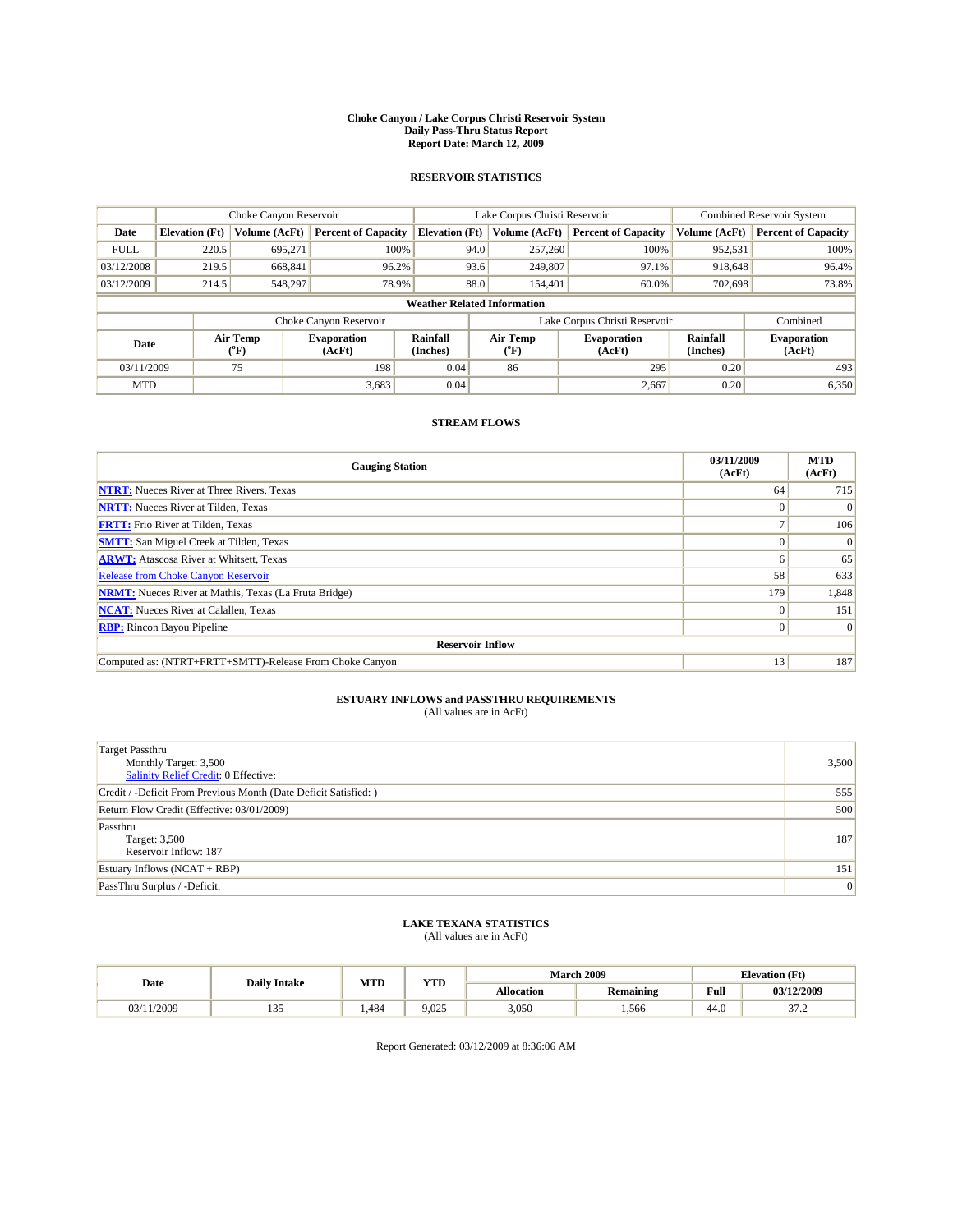#### **Choke Canyon / Lake Corpus Christi Reservoir System Daily Pass-Thru Status Report Report Date: March 13, 2009**

### **RESERVOIR STATISTICS**

|                                    | Choke Canyon Reservoir |                  |                              |                             | Lake Corpus Christi Reservoir | <b>Combined Reservoir System</b> |                      |                              |
|------------------------------------|------------------------|------------------|------------------------------|-----------------------------|-------------------------------|----------------------------------|----------------------|------------------------------|
| Date                               | <b>Elevation</b> (Ft)  | Volume (AcFt)    | <b>Percent of Capacity</b>   | <b>Elevation</b> (Ft)       | Volume (AcFt)                 | <b>Percent of Capacity</b>       | Volume (AcFt)        | <b>Percent of Capacity</b>   |
| <b>FULL</b>                        | 220.5                  | 695,271          | 100%                         | 94.0                        | 257,260                       | 100%                             | 952,531              | 100%                         |
| 03/13/2008                         | 219.5                  | 668,331          | 96.1%                        | 93.6                        | 249,626                       | 97.0%                            | 917,957              | 96.4%                        |
| 03/13/2009                         | 214.5                  | 548,072          | 78.8%                        | 87.9                        | 153,481                       | 59.7%                            | 701,553              | 73.7%                        |
| <b>Weather Related Information</b> |                        |                  |                              |                             |                               |                                  |                      |                              |
|                                    |                        |                  | Choke Canyon Reservoir       |                             |                               | Lake Corpus Christi Reservoir    |                      | Combined                     |
| Date                               |                        | Air Temp<br>(°F) | <b>Evaporation</b><br>(AcFt) | <b>Rainfall</b><br>(Inches) | Air Temp<br>(°F)              | <b>Evaporation</b><br>(AcFt)     | Rainfall<br>(Inches) | <b>Evaporation</b><br>(AcFt) |
| 03/12/2009                         |                        | 47               | 40                           | 0.08                        | 50                            | 9                                | 0.10                 | 49                           |
| <b>MTD</b>                         |                        |                  | 3,723                        | 0.12                        |                               | 2.676                            | 0.30                 | 6,399                        |

## **STREAM FLOWS**

| <b>Gauging Station</b>                                       | 03/12/2009<br>(AcFt) | <b>MTD</b><br>(AcFt) |  |  |  |  |  |
|--------------------------------------------------------------|----------------------|----------------------|--|--|--|--|--|
| <b>NTRT:</b> Nueces River at Three Rivers, Texas             | 69                   | 784                  |  |  |  |  |  |
| <b>NRTT:</b> Nueces River at Tilden, Texas                   | $\Omega$             | $\Omega$             |  |  |  |  |  |
| <b>FRTT:</b> Frio River at Tilden, Texas                     | 6                    | 112                  |  |  |  |  |  |
| <b>SMTT:</b> San Miguel Creek at Tilden, Texas               |                      | $\Omega$             |  |  |  |  |  |
| <b>ARWT:</b> Atascosa River at Whitsett, Texas               | <sub>0</sub>         | 71                   |  |  |  |  |  |
| <b>Release from Choke Canyon Reservoir</b>                   | 58                   | 691                  |  |  |  |  |  |
| <b>NRMT:</b> Nueces River at Mathis, Texas (La Fruta Bridge) | 153                  | 2,001                |  |  |  |  |  |
| <b>NCAT:</b> Nueces River at Calallen, Texas                 | $\Omega$             | 151                  |  |  |  |  |  |
| <b>RBP:</b> Rincon Bayou Pipeline                            | $\overline{0}$       | $\Omega$             |  |  |  |  |  |
| <b>Reservoir Inflow</b>                                      |                      |                      |  |  |  |  |  |
| Computed as: (NTRT+FRTT+SMTT)-Release From Choke Canyon      | 17                   | 205                  |  |  |  |  |  |

# **ESTUARY INFLOWS and PASSTHRU REQUIREMENTS**<br>(All values are in AcFt)

| <b>Target Passthru</b><br>Monthly Target: 3,500<br><b>Salinity Relief Credit: 0 Effective:</b> | 3,500 |
|------------------------------------------------------------------------------------------------|-------|
| Credit / -Deficit From Previous Month (Date Deficit Satisfied: )                               | 555   |
| Return Flow Credit (Effective: 03/01/2009)                                                     | 500   |
| Passthru<br>Target: 3,500<br>Reservoir Inflow: 205                                             | 205   |
| Estuary Inflows $(NCAT + RBP)$                                                                 | 151   |
| PassThru Surplus / -Deficit:                                                                   | 0     |

## **LAKE TEXANA STATISTICS** (All values are in AcFt)

|            | <b>Daily Intake</b> | MTD   | VTD   |                   | <b>March 2009</b> | <b>Elevation</b> (Ft)                   |                  |
|------------|---------------------|-------|-------|-------------------|-------------------|-----------------------------------------|------------------|
| Date       |                     |       | 1 I.D | <b>Allocation</b> | <b>Remaining</b>  | Full<br>the contract of the contract of | 03/13/2009       |
| 03/12/2009 | $\sim$<br>.         | . 619 | 9.160 | 3,050             | 1,431             | 44.U                                    | $\sim$<br>ر. ، ر |

Report Generated: 03/13/2009 at 8:35:44 AM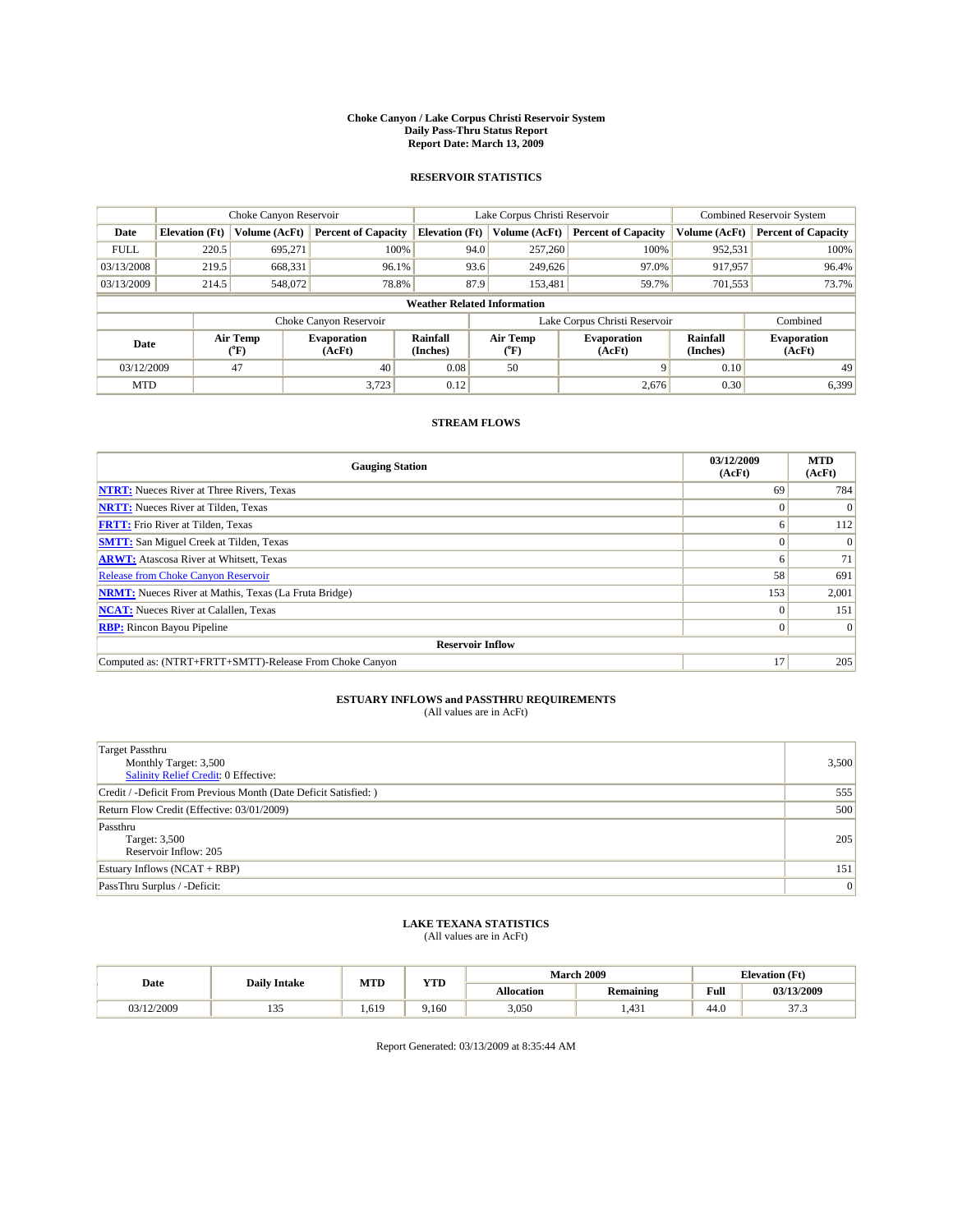#### **Choke Canyon / Lake Corpus Christi Reservoir System Daily Pass-Thru Status Report Report Date: March 14, 2009**

### **RESERVOIR STATISTICS**

|                                    | Choke Canyon Reservoir |                  |                              |                             | Lake Corpus Christi Reservoir | <b>Combined Reservoir System</b> |                      |                              |
|------------------------------------|------------------------|------------------|------------------------------|-----------------------------|-------------------------------|----------------------------------|----------------------|------------------------------|
| Date                               | <b>Elevation</b> (Ft)  | Volume (AcFt)    | <b>Percent of Capacity</b>   | <b>Elevation</b> (Ft)       | Volume (AcFt)                 | <b>Percent of Capacity</b>       | Volume (AcFt)        | <b>Percent of Capacity</b>   |
| <b>FULL</b>                        | 220.5                  | 695,271          | 100%                         | 94.0                        | 257,260                       | 100%                             | 952,531              | 100%                         |
| 03/14/2008                         | 219.4                  | 667,821          | 96.1%                        | 93.6                        | 250,350                       | 97.3%                            | 918,171              | 96.4%                        |
| 03/14/2009                         | 214.4                  | 547,847          | 78.8%                        | 87.9                        | 153,023                       | 59.5%                            | 700,870              | 73.6%                        |
| <b>Weather Related Information</b> |                        |                  |                              |                             |                               |                                  |                      |                              |
|                                    |                        |                  | Choke Canyon Reservoir       |                             | Lake Corpus Christi Reservoir |                                  | Combined             |                              |
| Date                               |                        | Air Temp<br>(°F) | <b>Evaporation</b><br>(AcFt) | <b>Rainfall</b><br>(Inches) | Air Temp<br>(°F)              | <b>Evaporation</b><br>(AcFt)     | Rainfall<br>(Inches) | <b>Evaporation</b><br>(AcFt) |
| 03/13/2009                         |                        | 46               | 13                           | 0.08                        | 47                            | $\Omega$                         | 0.03                 | 13                           |
| <b>MTD</b>                         |                        |                  | 3.736                        | 0.20                        |                               | 2.676                            | 0.33                 | 6,412                        |

## **STREAM FLOWS**

| <b>Gauging Station</b>                                       | 03/13/2009<br>(AcFt) | <b>MTD</b><br>(AcFt) |  |  |  |  |  |
|--------------------------------------------------------------|----------------------|----------------------|--|--|--|--|--|
| <b>NTRT:</b> Nueces River at Three Rivers, Texas             | 69                   | 854                  |  |  |  |  |  |
| <b>NRTT:</b> Nueces River at Tilden, Texas                   | $\Omega$             | $\Omega$             |  |  |  |  |  |
| <b>FRTT:</b> Frio River at Tilden, Texas                     |                      | 117                  |  |  |  |  |  |
| <b>SMTT:</b> San Miguel Creek at Tilden, Texas               |                      | $\Omega$             |  |  |  |  |  |
| <b>ARWT:</b> Atascosa River at Whitsett, Texas               |                      | 78                   |  |  |  |  |  |
| <b>Release from Choke Canyon Reservoir</b>                   | 58                   | 748                  |  |  |  |  |  |
| <b>NRMT:</b> Nueces River at Mathis, Texas (La Fruta Bridge) | 155                  | 2,156                |  |  |  |  |  |
| <b>NCAT:</b> Nueces River at Calallen, Texas                 | 8                    | 158                  |  |  |  |  |  |
| <b>RBP:</b> Rincon Bayou Pipeline                            | $\overline{0}$       | $\Omega$             |  |  |  |  |  |
| <b>Reservoir Inflow</b>                                      |                      |                      |  |  |  |  |  |
| Computed as: (NTRT+FRTT+SMTT)-Release From Choke Canyon      | 17                   | 222                  |  |  |  |  |  |

# **ESTUARY INFLOWS and PASSTHRU REQUIREMENTS**<br>(All values are in AcFt)

| <b>Target Passthru</b><br>Monthly Target: 3,500<br><b>Salinity Relief Credit: 0 Effective:</b> | 3,500 |
|------------------------------------------------------------------------------------------------|-------|
| Credit / -Deficit From Previous Month (Date Deficit Satisfied: )                               | 555   |
| Return Flow Credit (Effective: 03/01/2009)                                                     | 500   |
| Passthru<br>Target: 3,500<br>Reservoir Inflow: 222                                             | 222   |
| Estuary Inflows $(NCAT + RBP)$                                                                 | 158   |
| PassThru Surplus / -Deficit:                                                                   | 0     |

## **LAKE TEXANA STATISTICS** (All values are in AcFt)

|            | <b>Daily Intake</b> | MTD | <b>TIME</b> | <b>March 2009</b> |                  |                                         | <b>Elevation</b> (Ft) |  |  |
|------------|---------------------|-----|-------------|-------------------|------------------|-----------------------------------------|-----------------------|--|--|
| Date       |                     |     | 1 I.D       | <b>Allocation</b> | <b>Remaining</b> | Full<br>the contract of the contract of | 03/14/2009            |  |  |
| 03/13/2009 | $\sim$<br>.         | 754 | 9.294       | 3.050             | 1.296            | 44.0                                    | $\sim$<br>ست ر        |  |  |

Report Generated: 03/14/2009 at 8:25:33 AM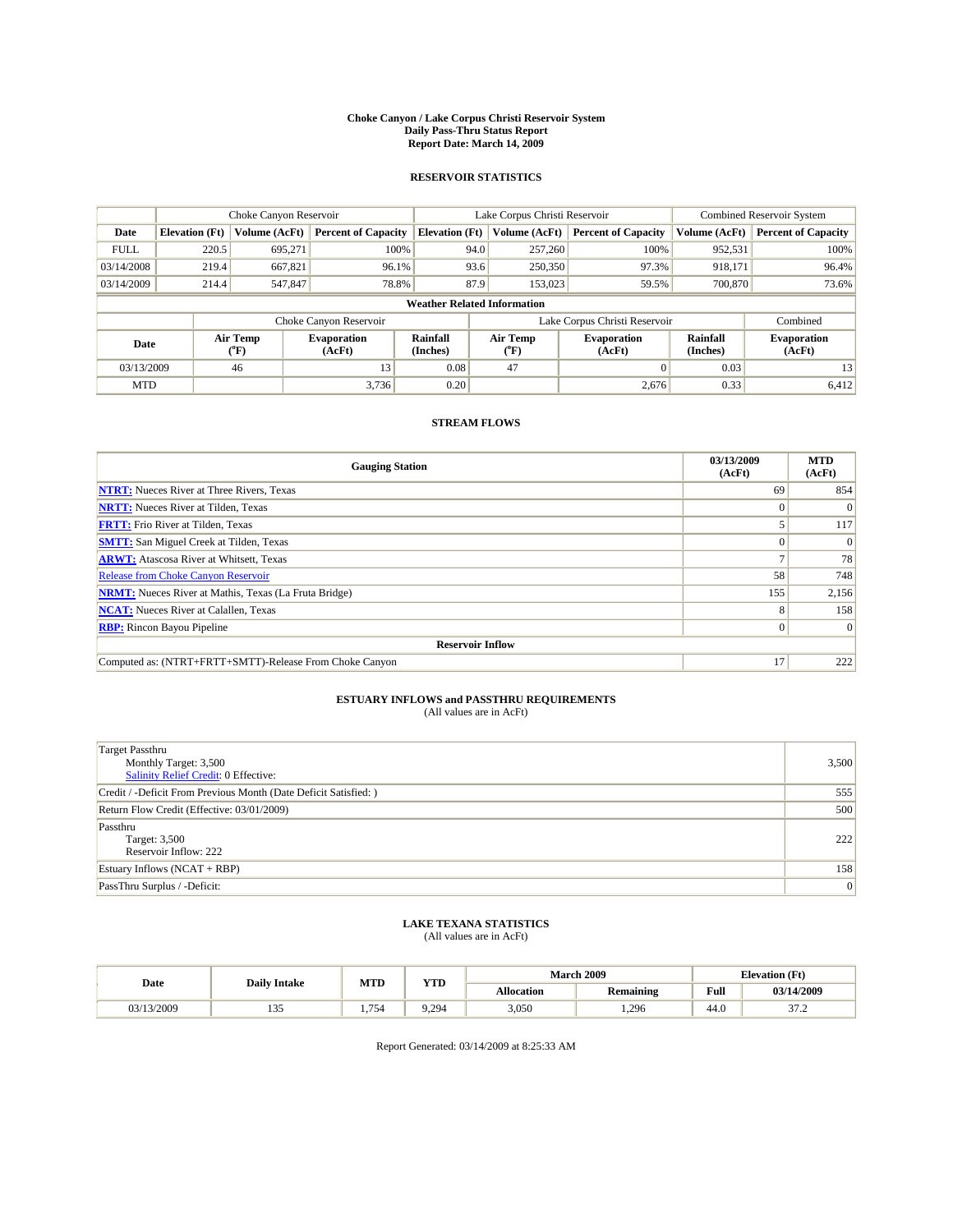#### **Choke Canyon / Lake Corpus Christi Reservoir System Daily Pass-Thru Status Report Report Date: March 15, 2009**

### **RESERVOIR STATISTICS**

|             | Choke Canyon Reservoir             |                          |                              |                       | Lake Corpus Christi Reservoir |                  |                              |                      | <b>Combined Reservoir System</b> |  |
|-------------|------------------------------------|--------------------------|------------------------------|-----------------------|-------------------------------|------------------|------------------------------|----------------------|----------------------------------|--|
| Date        | <b>Elevation</b> (Ft)              | Volume (AcFt)            | <b>Percent of Capacity</b>   | <b>Elevation</b> (Ft) |                               | Volume (AcFt)    | <b>Percent of Capacity</b>   | Volume (AcFt)        | <b>Percent of Capacity</b>       |  |
| <b>FULL</b> | 220.5                              | 695,271                  | 100%                         |                       | 94.0                          | 257,260          | 100%                         | 952,531              | 100%                             |  |
| 03/15/2008  | 219.4                              | 667,312                  | 96.0%                        |                       | 93.7                          | 251,619          | 97.8%                        | 918,931              | 96.5%                            |  |
| 03/15/2009  | 214.4                              | 547,847                  | 78.8%                        |                       | 87.9                          | 153,328          | 59.6%                        | 701.175              | 73.6%                            |  |
|             | <b>Weather Related Information</b> |                          |                              |                       |                               |                  |                              |                      |                                  |  |
|             |                                    |                          | Choke Canyon Reservoir       |                       | Lake Corpus Christi Reservoir |                  |                              |                      | Combined                         |  |
| Date        |                                    | Air Temp<br>$\rm ^{o}F)$ | <b>Evaporation</b><br>(AcFt) | Rainfall<br>(Inches)  |                               | Air Temp<br>("F) | <b>Evaporation</b><br>(AcFt) | Rainfall<br>(Inches) | <b>Evaporation</b><br>(AcFt)     |  |
| 03/14/2009  |                                    | 52                       | 13                           | 0.14                  |                               | 49               | 45                           | 0.47                 | 58                               |  |
| <b>MTD</b>  |                                    |                          | 3.749                        | 0.34                  |                               |                  | 2,721                        | 0.80                 | 6,470                            |  |

## **STREAM FLOWS**

| <b>Gauging Station</b>                                       | 03/14/2009<br>(AcFt) | <b>MTD</b><br>(AcFt) |  |  |  |  |  |
|--------------------------------------------------------------|----------------------|----------------------|--|--|--|--|--|
| <b>NTRT:</b> Nueces River at Three Rivers, Texas             | 67                   | 921                  |  |  |  |  |  |
| <b>NRTT:</b> Nueces River at Tilden, Texas                   |                      |                      |  |  |  |  |  |
| <b>FRTT:</b> Frio River at Tilden, Texas                     |                      | 121                  |  |  |  |  |  |
| <b>SMTT:</b> San Miguel Creek at Tilden, Texas               |                      | $\Omega$             |  |  |  |  |  |
| <b>ARWT:</b> Atascosa River at Whitsett, Texas               |                      | 85                   |  |  |  |  |  |
| <b>Release from Choke Canyon Reservoir</b>                   | 58                   | 806                  |  |  |  |  |  |
| <b>NRMT:</b> Nueces River at Mathis, Texas (La Fruta Bridge) | 143                  | 2,299                |  |  |  |  |  |
| <b>NCAT:</b> Nueces River at Calallen, Texas                 | 26                   | 184                  |  |  |  |  |  |
| <b>RBP:</b> Rincon Bayou Pipeline                            | $\overline{0}$       | $\Omega$             |  |  |  |  |  |
| <b>Reservoir Inflow</b>                                      |                      |                      |  |  |  |  |  |
| Computed as: (NTRT+FRTT+SMTT)-Release From Choke Canyon      | 15 <sup>1</sup>      | 236                  |  |  |  |  |  |

# **ESTUARY INFLOWS and PASSTHRU REQUIREMENTS**<br>(All values are in AcFt)

| <b>Target Passthru</b><br>Monthly Target: 3,500<br><b>Salinity Relief Credit: 0 Effective:</b> | 3,500 |
|------------------------------------------------------------------------------------------------|-------|
| Credit / -Deficit From Previous Month (Date Deficit Satisfied: )                               | 555   |
| Return Flow Credit (Effective: 03/01/2009)                                                     | 500   |
| Passthru<br>Target: 3,500<br>Reservoir Inflow: 236                                             | 236   |
| Estuary Inflows (NCAT + RBP)                                                                   | 184   |
| PassThru Surplus / -Deficit:                                                                   | 0     |

## **LAKE TEXANA STATISTICS** (All values are in AcFt)

| Date       | <b>Daily Intake</b> | <b>MTD</b> | <b>YTD</b> |                   | <b>March 2009</b> | <b>Elevation</b> (Ft) |                |  |
|------------|---------------------|------------|------------|-------------------|-------------------|-----------------------|----------------|--|
|            |                     |            |            | <b>Allocation</b> | <b>Remaining</b>  | Full                  | 03/15/2009     |  |
| 03/14/2009 | ن د ک               | .888       | 9.429      | 3,050             | .162              | 44.0                  | $\sim$<br>ست ر |  |

Report Generated: 03/15/2009 at 8:20:30 AM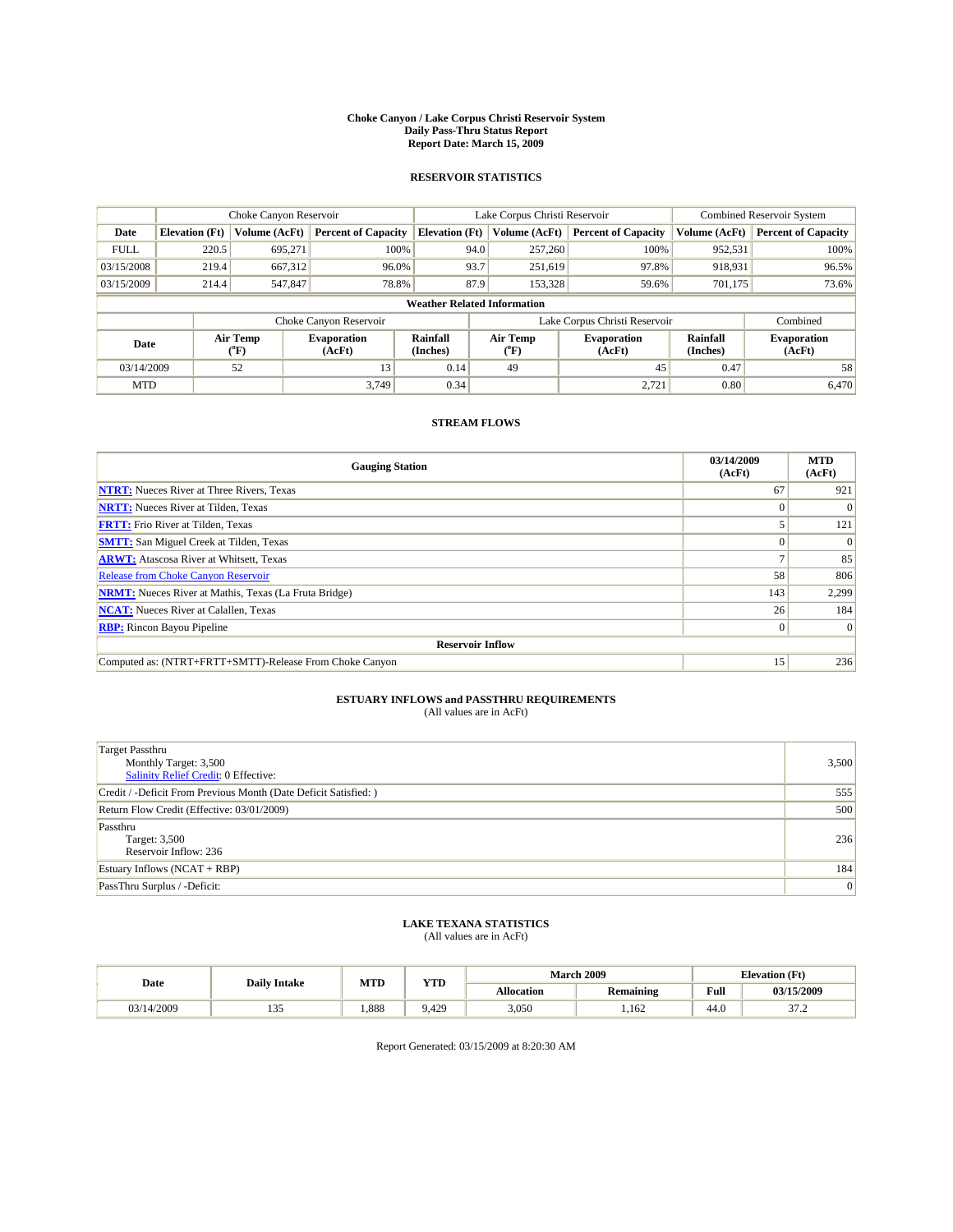#### **Choke Canyon / Lake Corpus Christi Reservoir System Daily Pass-Thru Status Report Report Date: March 16, 2009**

### **RESERVOIR STATISTICS**

|                                    | Choke Canyon Reservoir |                             |                              |                       | Lake Corpus Christi Reservoir |                          |                              |                      | <b>Combined Reservoir System</b> |  |
|------------------------------------|------------------------|-----------------------------|------------------------------|-----------------------|-------------------------------|--------------------------|------------------------------|----------------------|----------------------------------|--|
| Date                               | <b>Elevation</b> (Ft)  | Volume (AcFt)               | <b>Percent of Capacity</b>   | <b>Elevation</b> (Ft) |                               | Volume (AcFt)            | <b>Percent of Capacity</b>   | Volume (AcFt)        | <b>Percent of Capacity</b>       |  |
| <b>FULL</b>                        | 220.5                  | 695,271                     | 100%                         |                       | 94.0                          | 257,260                  | 100%                         | 952,531              | 100%                             |  |
| 03/16/2008                         | 219.4                  | 666,047                     | 95.8%                        |                       | 93.7                          | 250,894                  | 97.5%                        | 916,941              | 96.3%                            |  |
| 03/16/2009                         | 214.4                  | 547,847                     | 78.8%                        |                       | 87.9                          | 152,870                  | 59.4%                        | 700,717              | 73.6%                            |  |
| <b>Weather Related Information</b> |                        |                             |                              |                       |                               |                          |                              |                      |                                  |  |
|                                    |                        |                             | Choke Canyon Reservoir       |                       | Lake Corpus Christi Reservoir |                          |                              |                      | Combined                         |  |
| Date                               |                        | Air Temp<br>${}^{\circ}$ F) | <b>Evaporation</b><br>(AcFt) | Rainfall<br>(Inches)  |                               | Air Temp<br>$\rm ^{o}F)$ | <b>Evaporation</b><br>(AcFt) | Rainfall<br>(Inches) | <b>Evaporation</b><br>(AcFt)     |  |
| 03/15/2009                         |                        | 64                          | 119                          | 0.00                  |                               | 57                       | 27                           | 0.00                 | 146                              |  |
| <b>MTD</b>                         |                        |                             | 3,868                        | 0.34                  |                               |                          | 2,748                        | 0.80                 | 6,616                            |  |

## **STREAM FLOWS**

| <b>Gauging Station</b>                                       | 03/15/2009<br>(AcFt) | <b>MTD</b><br>(AcFt) |  |  |  |  |
|--------------------------------------------------------------|----------------------|----------------------|--|--|--|--|
| <b>NTRT:</b> Nueces River at Three Rivers, Texas             | 66                   | 987                  |  |  |  |  |
| <b>NRTT:</b> Nueces River at Tilden, Texas                   | $\Omega$             | $\Omega$             |  |  |  |  |
| <b>FRTT:</b> Frio River at Tilden, Texas                     |                      | 126                  |  |  |  |  |
| <b>SMTT:</b> San Miguel Creek at Tilden, Texas               |                      | $\Omega$             |  |  |  |  |
| <b>ARWT:</b> Atascosa River at Whitsett, Texas               | 8                    | 93                   |  |  |  |  |
| <b>Release from Choke Canyon Reservoir</b>                   | 58                   | 863                  |  |  |  |  |
| <b>NRMT:</b> Nueces River at Mathis, Texas (La Fruta Bridge) | 143                  | 2,442                |  |  |  |  |
| <b>NCAT:</b> Nueces River at Calallen, Texas                 | 42                   | 226                  |  |  |  |  |
| <b>RBP:</b> Rincon Bayou Pipeline                            | $\overline{0}$       | $\Omega$             |  |  |  |  |
| <b>Reservoir Inflow</b>                                      |                      |                      |  |  |  |  |
| Computed as: (NTRT+FRTT+SMTT)-Release From Choke Canyon      | 12                   | 249                  |  |  |  |  |

# **ESTUARY INFLOWS and PASSTHRU REQUIREMENTS**<br>(All values are in AcFt)

| <b>Target Passthru</b><br>Monthly Target: 3,500<br><b>Salinity Relief Credit: 0 Effective:</b> | 3,500 |
|------------------------------------------------------------------------------------------------|-------|
| Credit / -Deficit From Previous Month (Date Deficit Satisfied: )                               | 555   |
| Return Flow Credit (Effective: 03/01/2009)                                                     | 500   |
| Passthru<br>Target: 3,500<br>Reservoir Inflow: 249                                             | 249   |
| Estuary Inflows (NCAT + RBP)                                                                   | 226   |
| PassThru Surplus / -Deficit:                                                                   | 0     |

## **LAKE TEXANA STATISTICS** (All values are in AcFt)

| Date       | <b>Daily Intake</b> | MTD   | <b>XZOD</b> |                   | <b>March 2009</b> | <b>Elevation</b> (Ft) |                 |
|------------|---------------------|-------|-------------|-------------------|-------------------|-----------------------|-----------------|
|            |                     |       | .           | <b>Allocation</b> | <b>Remaining</b>  | Full                  | 03/16/2009      |
| 03/15/2009 | .                   | 2.023 | 9.564       | 3.050             | 1.027             | 44.U                  | $\sim$<br>ے ، ر |

Report Generated: 03/16/2009 at 8:34:18 AM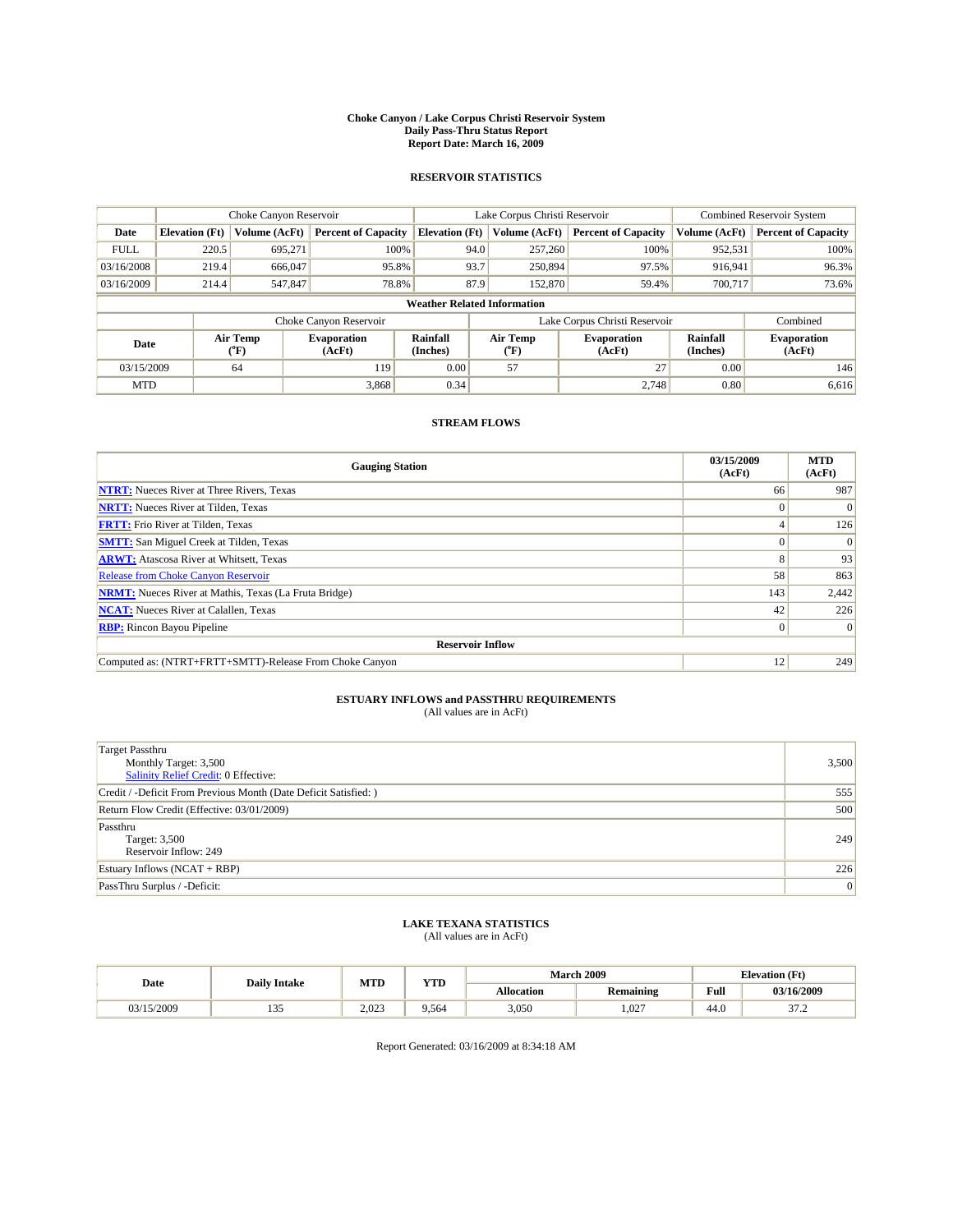#### **Choke Canyon / Lake Corpus Christi Reservoir System Daily Pass-Thru Status Report Report Date: March 17, 2009**

### **RESERVOIR STATISTICS**

|                                    | Choke Canyon Reservoir |                                           |                              |                       | Lake Corpus Christi Reservoir |                  |                              |                      | <b>Combined Reservoir System</b> |  |
|------------------------------------|------------------------|-------------------------------------------|------------------------------|-----------------------|-------------------------------|------------------|------------------------------|----------------------|----------------------------------|--|
| Date                               | <b>Elevation</b> (Ft)  | Volume (AcFt)                             | <b>Percent of Capacity</b>   | <b>Elevation</b> (Ft) |                               | Volume (AcFt)    | <b>Percent of Capacity</b>   | Volume (AcFt)        | <b>Percent of Capacity</b>       |  |
| <b>FULL</b>                        | 220.5                  | 695.271                                   | 100%                         |                       | 94.0                          | 257,260          | 100%                         | 952,531              | 100%                             |  |
| 03/17/2008                         | 219.3                  | 664,785                                   | 95.6%                        |                       | 93.6                          | 249,626          | 97.0%                        | 914,411              | 96.0%                            |  |
| 03/17/2009                         | 214.4                  | 547,397                                   | 78.7%                        |                       | 87.8                          | 152,564          | 59.3%                        | 699,961              | 73.5%                            |  |
| <b>Weather Related Information</b> |                        |                                           |                              |                       |                               |                  |                              |                      |                                  |  |
|                                    |                        |                                           | Choke Canyon Reservoir       |                       | Lake Corpus Christi Reservoir |                  |                              |                      | Combined                         |  |
| Date                               |                        | Air Temp<br>$({}^{\mathrm{o}}\mathrm{F})$ | <b>Evaporation</b><br>(AcFt) | Rainfall<br>(Inches)  |                               | Air Temp<br>(°F) | <b>Evaporation</b><br>(AcFt) | Rainfall<br>(Inches) | <b>Evaporation</b><br>(AcFt)     |  |
| 03/16/2009                         |                        | 85                                        | 263                          | 0.00                  |                               | 83               | 124                          | 0.00                 | 387                              |  |
| <b>MTD</b>                         |                        |                                           | 4,131                        | 0.34                  |                               |                  | 2,872                        | 0.80                 | 7,003                            |  |

## **STREAM FLOWS**

| <b>Gauging Station</b>                                       | 03/16/2009<br>(AcFt) | <b>MTD</b><br>(AcFt) |  |  |  |  |
|--------------------------------------------------------------|----------------------|----------------------|--|--|--|--|
| <b>NTRT:</b> Nueces River at Three Rivers, Texas             | 66                   | 1,052                |  |  |  |  |
| <b>NRTT:</b> Nueces River at Tilden, Texas                   |                      |                      |  |  |  |  |
| <b>FRTT:</b> Frio River at Tilden, Texas                     |                      | 130                  |  |  |  |  |
| <b>SMTT:</b> San Miguel Creek at Tilden, Texas               |                      | $\Omega$             |  |  |  |  |
| <b>ARWT:</b> Atascosa River at Whitsett, Texas               |                      | 100                  |  |  |  |  |
| <b>Release from Choke Canyon Reservoir</b>                   | 58                   | 921                  |  |  |  |  |
| <b>NRMT:</b> Nueces River at Mathis, Texas (La Fruta Bridge) | 141                  | 2,582                |  |  |  |  |
| <b>NCAT:</b> Nueces River at Calallen, Texas                 | 60                   | 285                  |  |  |  |  |
| <b>RBP:</b> Rincon Bayou Pipeline                            | $\overline{0}$       | $\Omega$             |  |  |  |  |
| <b>Reservoir Inflow</b>                                      |                      |                      |  |  |  |  |
| Computed as: (NTRT+FRTT+SMTT)-Release From Choke Canyon      | 12                   | 261                  |  |  |  |  |

# **ESTUARY INFLOWS and PASSTHRU REQUIREMENTS**<br>(All values are in AcFt)

| <b>Target Passthru</b><br>Monthly Target: 3,500<br>Salinity Relief Credit: 0 Effective: | 3,500 |
|-----------------------------------------------------------------------------------------|-------|
| Credit / -Deficit From Previous Month (Date Deficit Satisfied: )                        | 555   |
| Return Flow Credit (Effective: 03/01/2009)                                              | 500   |
| Passthru<br>Target: 3,500<br>Reservoir Inflow: 261                                      | 261   |
| Estuary Inflows $(NCAT + RBP)$                                                          | 285   |
| PassThru Surplus / -Deficit:                                                            | 0     |

## **LAKE TEXANA STATISTICS** (All values are in AcFt)

|            | <b>Daily Intake</b> | MTD   | <b>XZOD</b><br>1 I.D | <b>March 2009</b><br><b>Elevation</b> (Ft) |                  |                                         |             |
|------------|---------------------|-------|----------------------|--------------------------------------------|------------------|-----------------------------------------|-------------|
| Date       |                     |       |                      | <b>Allocation</b>                          | <b>Remaining</b> | Full<br>the contract of the contract of | 03/17/2009  |
| 03/16/2009 | $\sim$<br>.         | 2.158 | 9.698                | 3.050                                      | 892              | 44.0                                    | $\sim$<br>. |

Report Generated: 03/17/2009 at 8:57:28 AM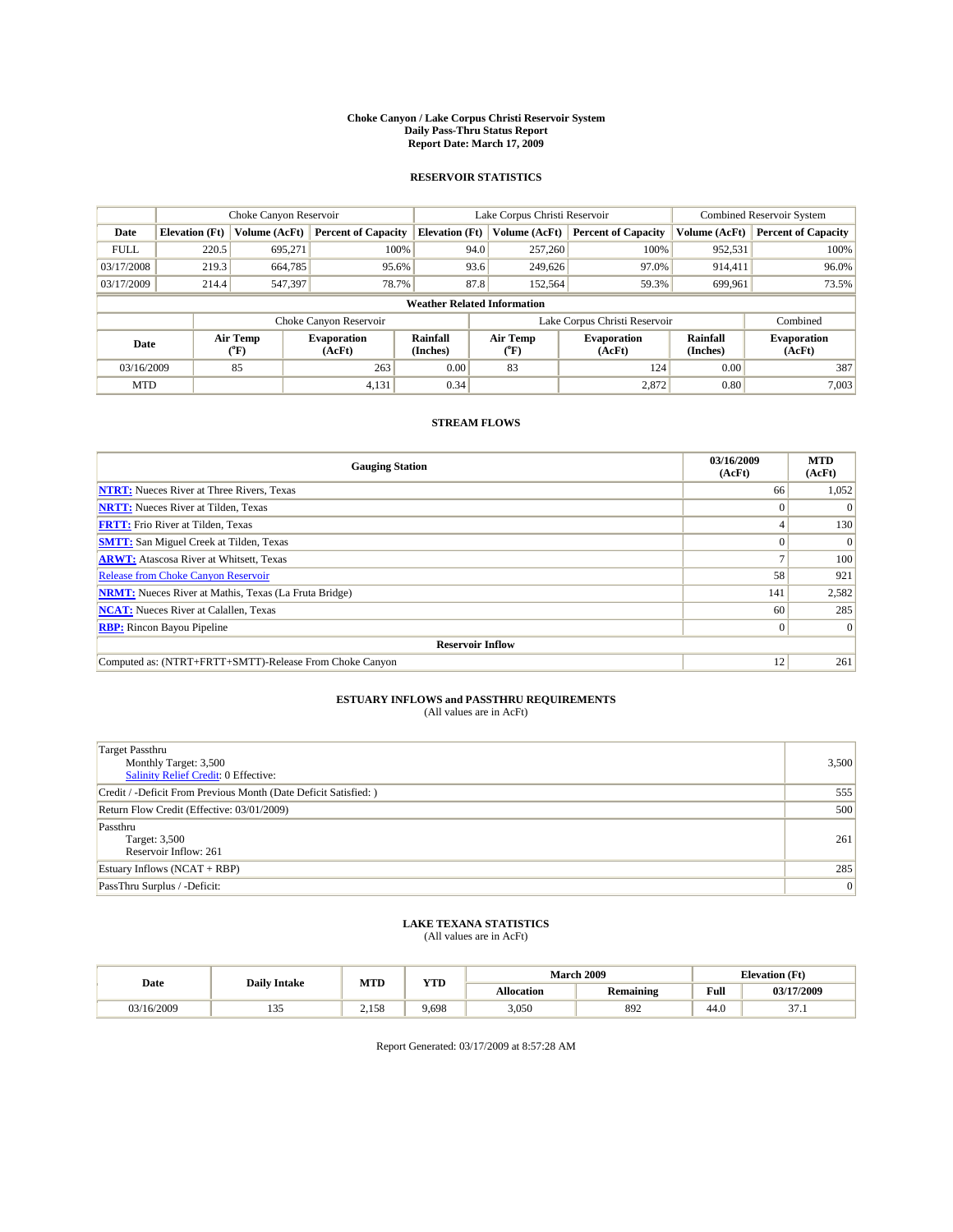#### **Choke Canyon / Lake Corpus Christi Reservoir System Daily Pass-Thru Status Report Report Date: March 18, 2009**

### **RESERVOIR STATISTICS**

|             | Choke Canyon Reservoir             |                  |                              |                       | Lake Corpus Christi Reservoir | <b>Combined Reservoir System</b> |                      |                              |  |  |
|-------------|------------------------------------|------------------|------------------------------|-----------------------|-------------------------------|----------------------------------|----------------------|------------------------------|--|--|
| Date        | <b>Elevation</b> (Ft)              | Volume (AcFt)    | <b>Percent of Capacity</b>   | <b>Elevation</b> (Ft) | Volume (AcFt)                 | <b>Percent of Capacity</b>       | Volume (AcFt)        | <b>Percent of Capacity</b>   |  |  |
| <b>FULL</b> | 220.5                              | 695,271          | 100%                         | 94.0                  | 257,260                       | 100%                             | 952,531              | 100%                         |  |  |
| 03/18/2008  | 219.3                              | 665,290          | 95.7%                        | 93.5                  | 248,541                       | 96.6%                            | 913,831              | 95.9%                        |  |  |
| 03/18/2009  | 214.4                              | 546,947          | 78.7%                        | 87.8                  | 152,564                       | 59.3%                            | 699,511              | 73.4%                        |  |  |
|             | <b>Weather Related Information</b> |                  |                              |                       |                               |                                  |                      |                              |  |  |
|             |                                    |                  | Choke Canyon Reservoir       |                       | Lake Corpus Christi Reservoir |                                  | Combined             |                              |  |  |
| Date        |                                    | Air Temp<br>(°F) | <b>Evaporation</b><br>(AcFt) | Rainfall<br>(Inches)  | Air Temp<br>("F)              | <b>Evaporation</b><br>(AcFt)     | Rainfall<br>(Inches) | <b>Evaporation</b><br>(AcFt) |  |  |
| 03/17/2009  |                                    | 85               | 355                          | 0.00                  | 81                            | 222                              | 0.00                 | 577                          |  |  |
| <b>MTD</b>  |                                    |                  | 4.486                        | 0.34                  |                               | 3.094                            | 0.80                 | 7,580                        |  |  |

## **STREAM FLOWS**

| <b>Gauging Station</b>                                       | 03/17/2009<br>(AcFt) | <b>MTD</b><br>(AcFt) |  |  |  |  |
|--------------------------------------------------------------|----------------------|----------------------|--|--|--|--|
| <b>NTRT:</b> Nueces River at Three Rivers, Texas             | 64                   | 1,116                |  |  |  |  |
| <b>NRTT:</b> Nueces River at Tilden, Texas                   |                      | $\Omega$             |  |  |  |  |
| <b>FRTT:</b> Frio River at Tilden, Texas                     |                      | 133                  |  |  |  |  |
| <b>SMTT:</b> San Miguel Creek at Tilden, Texas               |                      | $\Omega$             |  |  |  |  |
| <b>ARWT:</b> Atascosa River at Whitsett, Texas               |                      | 107                  |  |  |  |  |
| <b>Release from Choke Canyon Reservoir</b>                   | 58                   | 979                  |  |  |  |  |
| <b>NRMT:</b> Nueces River at Mathis, Texas (La Fruta Bridge) | 141                  | 2,723                |  |  |  |  |
| <b>NCAT:</b> Nueces River at Calallen, Texas                 | 56                   | 341                  |  |  |  |  |
| <b>RBP:</b> Rincon Bayou Pipeline                            | $\Omega$             | $\Omega$             |  |  |  |  |
| <b>Reservoir Inflow</b>                                      |                      |                      |  |  |  |  |
| Computed as: (NTRT+FRTT+SMTT)-Release From Choke Canyon      | 9                    | 270                  |  |  |  |  |

# **ESTUARY INFLOWS and PASSTHRU REQUIREMENTS**<br>(All values are in AcFt)

| <b>Target Passthru</b><br>Monthly Target: 3,500<br><b>Salinity Relief Credit: 0 Effective:</b> | 3,500 |
|------------------------------------------------------------------------------------------------|-------|
| Credit / -Deficit From Previous Month (Date Deficit Satisfied: )                               | 555   |
| Return Flow Credit (Effective: 03/01/2009)                                                     | 500   |
| Passthru<br>Target: 3,500<br>Reservoir Inflow: 270                                             | 270   |
| Estuary Inflows $(NCAT + RBP)$                                                                 | 341   |
| PassThru Surplus / -Deficit:                                                                   | 0     |

## **LAKE TEXANA STATISTICS** (All values are in AcFt)

|            | <b>Daily Intake</b> | MTD            | <b>XZOD</b><br>. | <b>March 2009</b> |                  |                                         | <b>Elevation</b> (Ft) |
|------------|---------------------|----------------|------------------|-------------------|------------------|-----------------------------------------|-----------------------|
| Date       |                     |                |                  | <b>Allocation</b> | <b>Remaining</b> | Full<br>the contract of the contract of | 03/18/2009            |
| 03/17/2009 |                     | າ າດາ<br>2.2/L | 9.833            | 3.050             | 758              | 44.0                                    | $\sim$<br>.           |

Report Generated: 03/18/2009 at 10:03:14 AM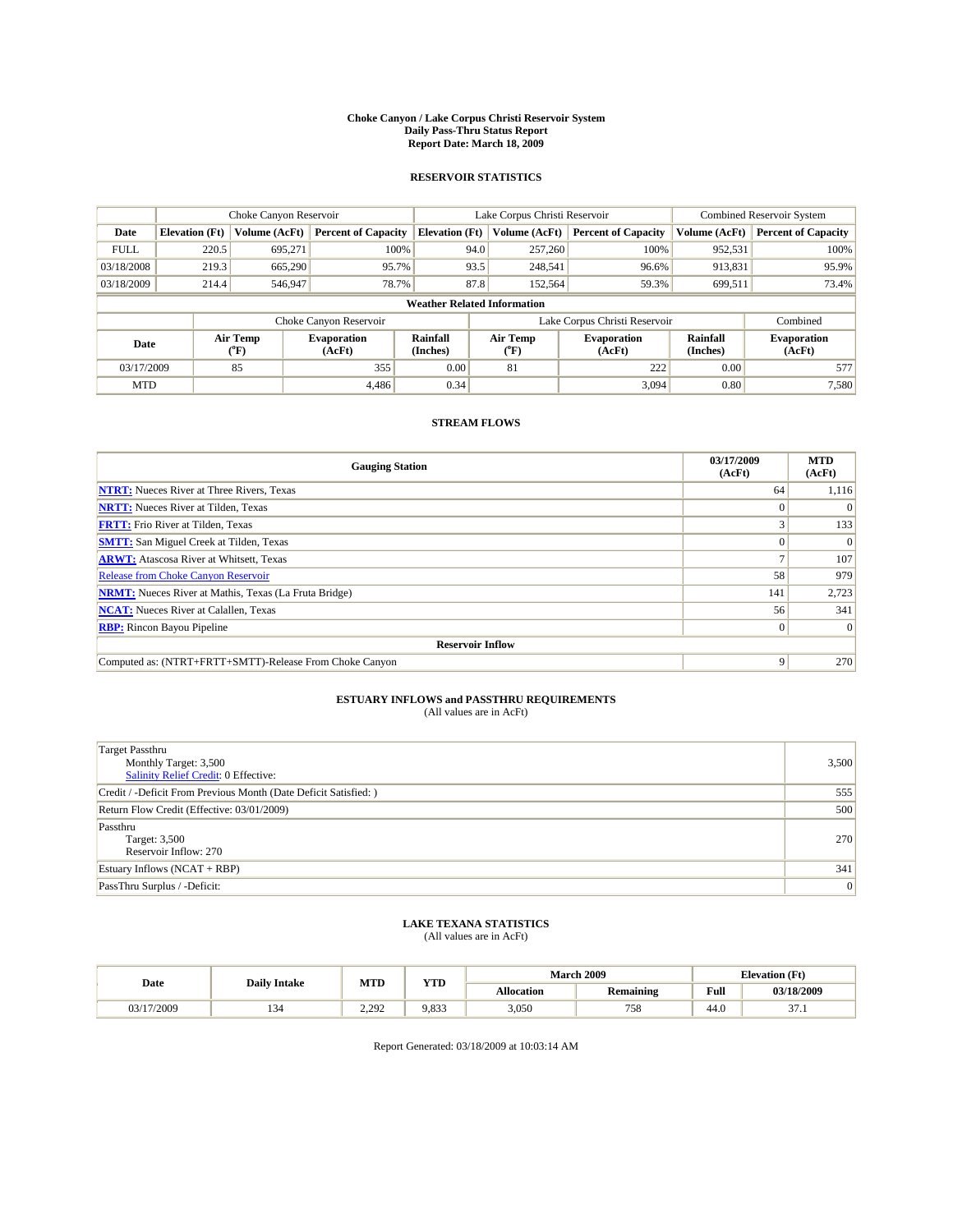#### **Choke Canyon / Lake Corpus Christi Reservoir System Daily Pass-Thru Status Report Report Date: March 19, 2009**

## **RESERVOIR STATISTICS**

|                                    | Choke Canyon Reservoir |                  |                              |                       | Lake Corpus Christi Reservoir |  |                               |                      | Combined Reservoir System    |  |
|------------------------------------|------------------------|------------------|------------------------------|-----------------------|-------------------------------|--|-------------------------------|----------------------|------------------------------|--|
| Date                               | <b>Elevation</b> (Ft)  | Volume (AcFt)    | <b>Percent of Capacity</b>   | <b>Elevation</b> (Ft) | Volume (AcFt)                 |  | <b>Percent of Capacity</b>    | Volume (AcFt)        | <b>Percent of Capacity</b>   |  |
| <b>FULL</b>                        | 220.5                  | 695.271          | 100%                         | 94.0                  | 257,260                       |  | 100%                          | 952,531              | 100%                         |  |
| 03/19/2008                         | 219.4                  | 668,076          | 96.1%                        |                       | 93.8<br>252,890               |  | 98.3%                         | 920,966              | 96.7%                        |  |
| 03/19/2009                         | 214.4                  | 546,497          | 78.6%                        |                       | 87.8<br>152,412               |  | 59.2%                         | 698,909              | 73.4%                        |  |
| <b>Weather Related Information</b> |                        |                  |                              |                       |                               |  |                               |                      |                              |  |
|                                    |                        |                  | Choke Canyon Reservoir       |                       |                               |  | Lake Corpus Christi Reservoir |                      | Combined                     |  |
| Date                               |                        | Air Temp<br>(°F) | <b>Evaporation</b><br>(AcFt) | Rainfall<br>(Inches)  | Air Temp<br>("F)              |  | <b>Evaporation</b><br>(AcFt)  | Rainfall<br>(Inches) | <b>Evaporation</b><br>(AcFt) |  |
| 03/18/2009                         |                        | 85               | 408                          | 0.00                  | 81                            |  | 142                           | 0.00                 | 550                          |  |
| <b>MTD</b>                         |                        |                  | 4,894                        | 0.34                  |                               |  | 3,236                         | 0.80                 | 8,130                        |  |

## **STREAM FLOWS**

| <b>Gauging Station</b>                                       | 03/18/2009<br>(AcFt) | <b>MTD</b><br>(AcFt) |  |  |  |  |
|--------------------------------------------------------------|----------------------|----------------------|--|--|--|--|
| <b>NTRT:</b> Nueces River at Three Rivers, Texas             | 62                   | 1,177                |  |  |  |  |
| <b>NRTT:</b> Nueces River at Tilden, Texas                   |                      | $\Omega$             |  |  |  |  |
| <b>FRTT:</b> Frio River at Tilden, Texas                     |                      | 135                  |  |  |  |  |
| <b>SMTT:</b> San Miguel Creek at Tilden, Texas               |                      | $\vert 0 \vert$      |  |  |  |  |
| <b>ARWT:</b> Atascosa River at Whitsett, Texas               | 8                    | 116                  |  |  |  |  |
| <b>Release from Choke Canyon Reservoir</b>                   | 58                   | 1,036                |  |  |  |  |
| <b>NRMT:</b> Nueces River at Mathis, Texas (La Fruta Bridge) | 141                  | 2,864                |  |  |  |  |
| <b>NCAT:</b> Nueces River at Calallen, Texas                 | 46                   | 386                  |  |  |  |  |
| <b>RBP:</b> Rincon Bayou Pipeline                            | $\Omega$             | $\Omega$             |  |  |  |  |
| <b>Reservoir Inflow</b>                                      |                      |                      |  |  |  |  |
| Computed as: (NTRT+FRTT+SMTT)-Release From Choke Canyon      |                      | 276                  |  |  |  |  |

## **ESTUARY INFLOWS and PASSTHRU REQUIREMENTS**<br>(All values are in AcFt)

| <b>Target Passthru</b><br>Monthly Target: 3,500<br>Salinity Relief Credit: 0 Effective: | 3,500 |
|-----------------------------------------------------------------------------------------|-------|
| Credit / -Deficit From Previous Month (Date Deficit Satisfied: )                        | 555   |
| Return Flow Credit (Effective: 03/01/2009)                                              | 500   |
| Passthru<br>Target: 3,500<br>Reservoir Inflow: 276                                      | 276   |
| Estuary Inflows $(NCAT + RBP)$                                                          | 386   |
| PassThru Surplus / -Deficit:                                                            | 0     |

# **LAKE TEXANA STATISTICS** (All values are in AcFt)

| Date      | <b>Daily Intake</b> | MTD   | <b>YTD</b> |                   | <b>March 2009</b> | <b>Elevation</b> (Ft) |            |
|-----------|---------------------|-------|------------|-------------------|-------------------|-----------------------|------------|
|           |                     |       |            | <b>Allocation</b> | <b>Remaining</b>  | Full                  | 03/19/2009 |
| 3/18/2009 | $\sim$<br>ر ر       | 2,427 | 9,968      | 3,050             | 623               | 44.0                  | 37.0       |

Report Generated: 03/19/2009 at 9:02:28 AM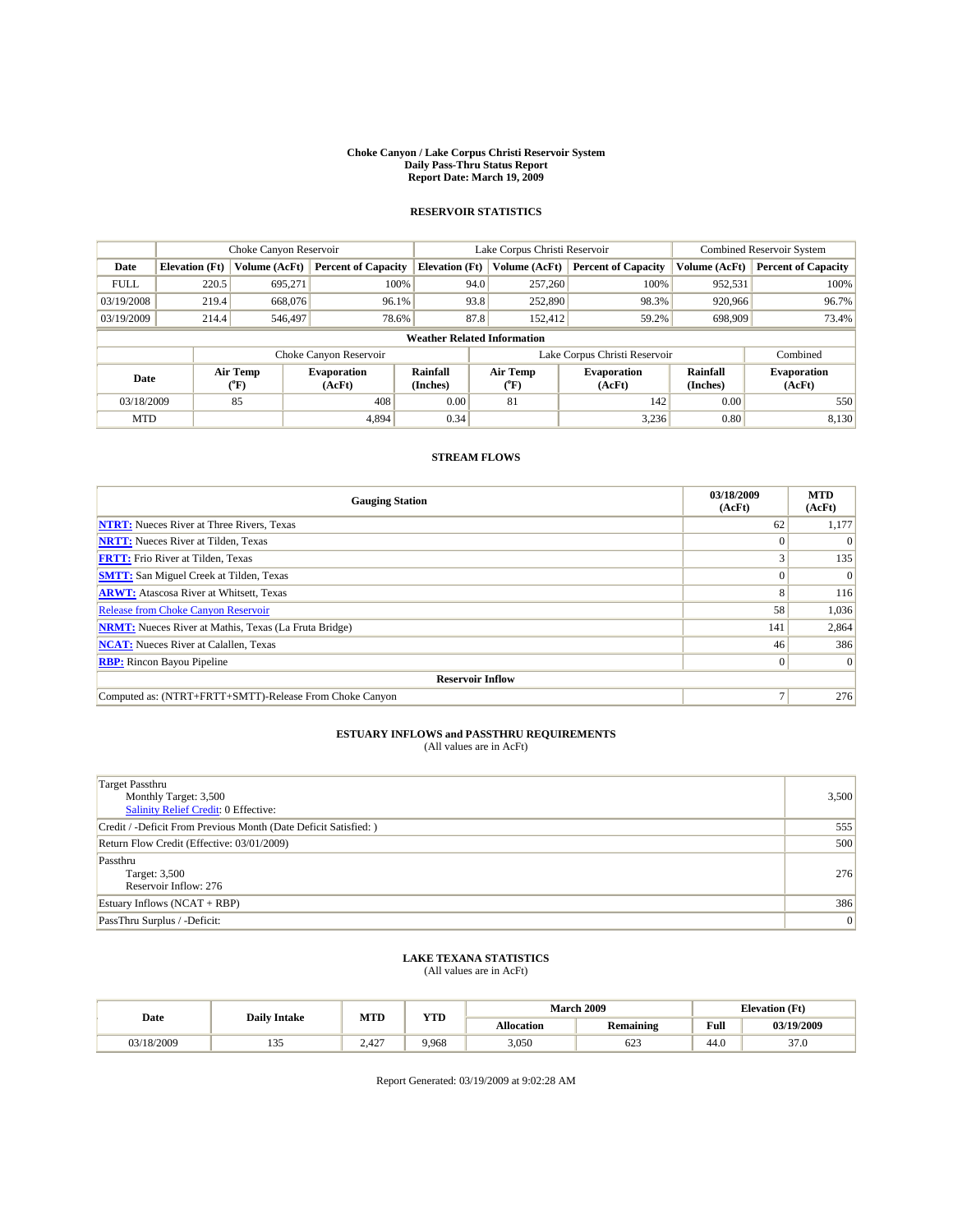#### **Choke Canyon / Lake Corpus Christi Reservoir System Daily Pass-Thru Status Report Report Date: March 20, 2009**

## **RESERVOIR STATISTICS**

|             | Choke Canyon Reservoir             |                             |                              |                       | Lake Corpus Christi Reservoir |                 |                               |                      | <b>Combined Reservoir System</b> |  |
|-------------|------------------------------------|-----------------------------|------------------------------|-----------------------|-------------------------------|-----------------|-------------------------------|----------------------|----------------------------------|--|
| Date        | <b>Elevation</b> (Ft)              | Volume (AcFt)               | <b>Percent of Capacity</b>   | <b>Elevation</b> (Ft) |                               | Volume (AcFt)   | <b>Percent of Capacity</b>    | Volume (AcFt)        | <b>Percent of Capacity</b>       |  |
| <b>FULL</b> | 220.5                              | 695.271                     | 100%                         |                       | 94.0                          | 257,260         | 100%                          | 952,531              | 100%                             |  |
| 03/20/2008  | 219.3                              | 664,027                     | 95.5%                        |                       | 93.6                          | 250,531         | 97.4%                         | 914,558              | 96.0%                            |  |
| 03/20/2009  | 214.4                              | 546,272                     | 78.6%                        |                       | 87.8                          | 152,259         | 59.2%                         | 698,531              | 73.3%                            |  |
|             | <b>Weather Related Information</b> |                             |                              |                       |                               |                 |                               |                      |                                  |  |
|             |                                    |                             | Choke Canyon Reservoir       |                       |                               |                 | Lake Corpus Christi Reservoir |                      | Combined                         |  |
| Date        |                                    | Air Temp<br>${}^{\circ}$ F) | <b>Evaporation</b><br>(AcFt) | Rainfall<br>(Inches)  |                               | Air Temp<br>″F) | <b>Evaporation</b><br>(AcFt)  | Rainfall<br>(Inches) | <b>Evaporation</b><br>(AcFt)     |  |
| 03/19/2009  |                                    | 85                          | 302                          | 0.00                  |                               | 81              | 222                           | 0.00                 | 524                              |  |
| <b>MTD</b>  |                                    |                             | 5.196                        | 0.34                  |                               |                 | 3,458                         | 0.80                 | 8,654                            |  |

### **STREAM FLOWS**

| <b>Gauging Station</b>                                       | 03/19/2009<br>(AcFt) | <b>MTD</b><br>(AcFt) |
|--------------------------------------------------------------|----------------------|----------------------|
| <b>NTRT:</b> Nueces River at Three Rivers, Texas             | 62                   | 1,239                |
| <b>NRTT:</b> Nueces River at Tilden, Texas                   |                      | $\Omega$             |
| <b>FRTT:</b> Frio River at Tilden, Texas                     |                      | 139                  |
| <b>SMTT:</b> San Miguel Creek at Tilden, Texas               |                      | $\Omega$             |
| <b>ARWT:</b> Atascosa River at Whitsett, Texas               | 8                    | 123                  |
| <b>Release from Choke Canyon Reservoir</b>                   | 58                   | 1,094                |
| <b>NRMT:</b> Nueces River at Mathis, Texas (La Fruta Bridge) | 147                  | 3,011                |
| <b>NCAT:</b> Nueces River at Calallen, Texas                 |                      | 387                  |
| <b>RBP:</b> Rincon Bayou Pipeline                            | 0                    | $\vert 0 \vert$      |
| <b>Reservoir Inflow</b>                                      |                      |                      |
| Computed as: (NTRT+FRTT+SMTT)-Release From Choke Canyon      |                      | 284                  |

## **ESTUARY INFLOWS and PASSTHRU REQUIREMENTS**<br>(All values are in AcFt)

| Target Passthru<br>Monthly Target: 3,500<br>Salinity Relief Credit: 0 Effective: | 3,500           |
|----------------------------------------------------------------------------------|-----------------|
| Credit / -Deficit From Previous Month (Date Deficit Satisfied: )                 | 555             |
| Return Flow Credit (Effective: 03/01/2009)                                       | 500             |
| Passthru<br>Target: 3,500<br>Reservoir Inflow: 284                               | 284             |
| Estuary Inflows $(NCAT + RBP)$                                                   | 387             |
| PassThru Surplus / -Deficit:                                                     | $\vert 0 \vert$ |

### **LAKE TEXANA STATISTICS** (All values are in AcFt)

| Date       | <b>Daily Intake</b> | <b>MTD</b> | <b>YTD</b> |                   | <b>March 2009</b> | <b>Elevation</b> (Ft) |             |
|------------|---------------------|------------|------------|-------------------|-------------------|-----------------------|-------------|
|            |                     |            |            | <b>Allocation</b> | <b>Remaining</b>  | Full                  | 03/20/2009  |
| 03/19/2009 | سى                  | 2.561      | 10.102     | 3,050             | 489               | 44.0                  | $\sim$<br>. |

Report Generated: 03/20/2009 at 8:29:50 AM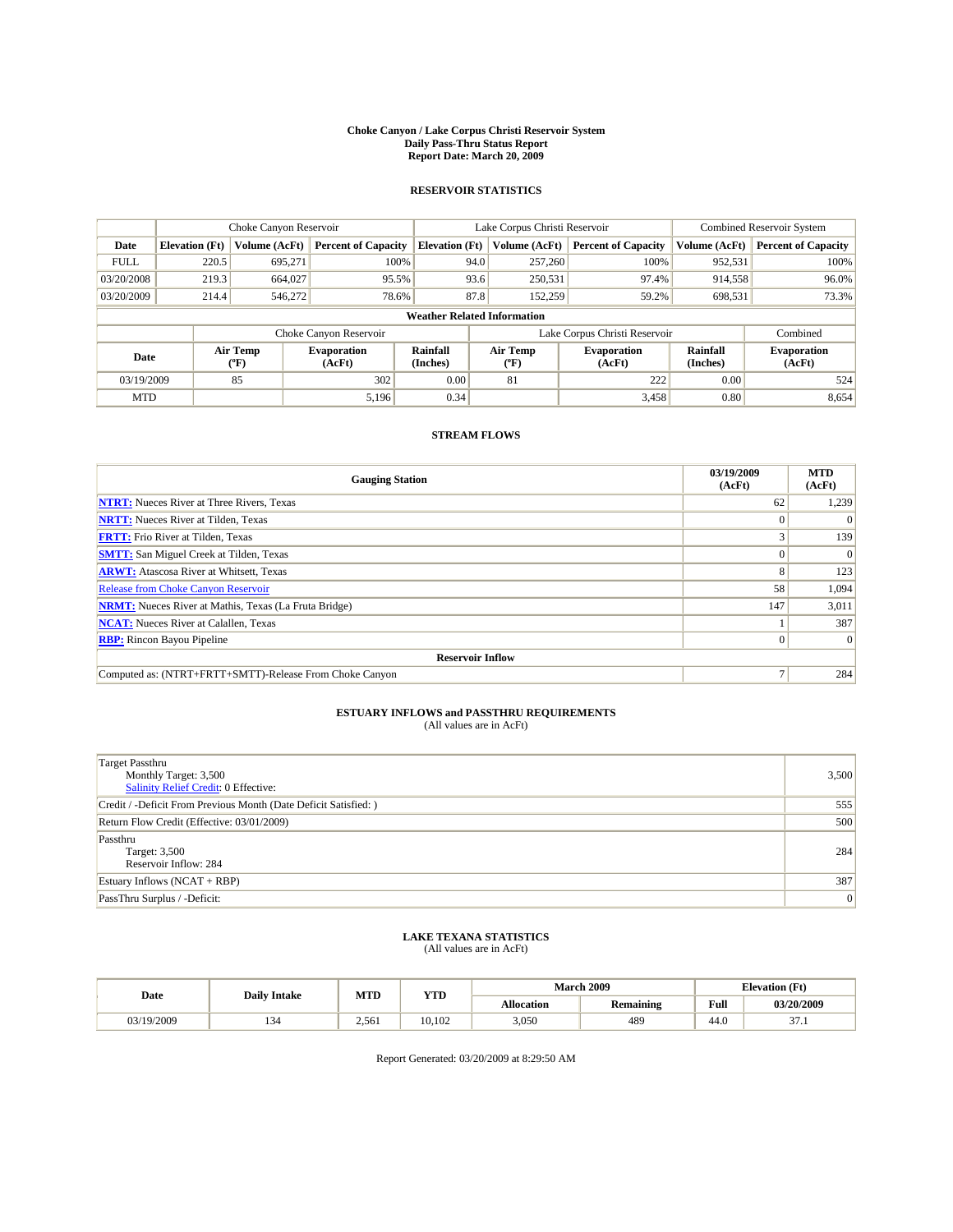#### **Choke Canyon / Lake Corpus Christi Reservoir System Daily Pass-Thru Status Report Report Date: March 21, 2009**

### **RESERVOIR STATISTICS**

|             | Choke Canyon Reservoir             |                  |                              |                       | Lake Corpus Christi Reservoir | <b>Combined Reservoir System</b> |                      |                              |  |  |
|-------------|------------------------------------|------------------|------------------------------|-----------------------|-------------------------------|----------------------------------|----------------------|------------------------------|--|--|
| Date        | <b>Elevation</b> (Ft)              | Volume (AcFt)    | <b>Percent of Capacity</b>   | <b>Elevation</b> (Ft) | Volume (AcFt)                 | <b>Percent of Capacity</b>       | Volume (AcFt)        | <b>Percent of Capacity</b>   |  |  |
| <b>FULL</b> | 220.5                              | 695,271          | 100%                         | 94.0                  | 257,260                       | 100%                             | 952,531              | 100%                         |  |  |
| 03/21/2008  | 219.2                              | 663,016          | 95.4%                        | 93.6                  | 250,350                       | 97.3%                            | 913,366              | 95.9%                        |  |  |
| 03/21/2009  | 214.4                              | 546,047          | 78.5%                        | 87.8                  | 151,803                       | 59.0%                            | 697,850              | 73.3%                        |  |  |
|             | <b>Weather Related Information</b> |                  |                              |                       |                               |                                  |                      |                              |  |  |
|             |                                    |                  | Choke Canyon Reservoir       |                       |                               | Lake Corpus Christi Reservoir    |                      | Combined                     |  |  |
| Date        |                                    | Air Temp<br>(°F) | <b>Evaporation</b><br>(AcFt) | Rainfall<br>(Inches)  | Air Temp<br>("F)              | <b>Evaporation</b><br>(AcFt)     | Rainfall<br>(Inches) | <b>Evaporation</b><br>(AcFt) |  |  |
| 03/20/2009  |                                    | 84               | 315                          | 0.00                  | 81                            | 177                              | 0.00                 | 492                          |  |  |
| <b>MTD</b>  |                                    |                  | 5,511                        | 0.34                  |                               | 3,635                            | 0.80                 | 9,146                        |  |  |

## **STREAM FLOWS**

| <b>Gauging Station</b>                                       | 03/20/2009<br>(AcFt) | <b>MTD</b><br>(AcFt) |  |  |  |  |
|--------------------------------------------------------------|----------------------|----------------------|--|--|--|--|
| <b>NTRT:</b> Nueces River at Three Rivers, Texas             | 64                   | 1,302                |  |  |  |  |
| <b>NRTT:</b> Nueces River at Tilden, Texas                   |                      | $\Omega$             |  |  |  |  |
| <b>FRTT:</b> Frio River at Tilden, Texas                     |                      | 143                  |  |  |  |  |
| <b>SMTT:</b> San Miguel Creek at Tilden, Texas               |                      | $\Omega$             |  |  |  |  |
| <b>ARWT:</b> Atascosa River at Whitsett, Texas               |                      | 130                  |  |  |  |  |
| <b>Release from Choke Canyon Reservoir</b>                   | 58                   | 1,151                |  |  |  |  |
| <b>NRMT:</b> Nueces River at Mathis, Texas (La Fruta Bridge) | 157                  | 3,168                |  |  |  |  |
| <b>NCAT:</b> Nueces River at Calallen, Texas                 |                      | 387                  |  |  |  |  |
| <b>RBP:</b> Rincon Bayou Pipeline                            | 0                    | $\Omega$             |  |  |  |  |
| <b>Reservoir Inflow</b>                                      |                      |                      |  |  |  |  |
| Computed as: (NTRT+FRTT+SMTT)-Release From Choke Canyon      | 10                   | 293                  |  |  |  |  |

# **ESTUARY INFLOWS and PASSTHRU REQUIREMENTS**<br>(All values are in AcFt)

| <b>Target Passthru</b><br>Monthly Target: 3,500<br><b>Salinity Relief Credit: 0 Effective:</b> | 3,500 |
|------------------------------------------------------------------------------------------------|-------|
| Credit / -Deficit From Previous Month (Date Deficit Satisfied: )                               | 555   |
| Return Flow Credit (Effective: 03/01/2009)                                                     | 500   |
| Passthru<br>Target: 3,500<br>Reservoir Inflow: 293                                             | 293   |
| Estuary Inflows $(NCAT + RBP)$                                                                 | 387   |
| PassThru Surplus / -Deficit:                                                                   | 0     |

## **LAKE TEXANA STATISTICS** (All values are in AcFt)

|            | <b>Daily Intake</b> | MTD   | <b>YTD</b> |                   | <b>March 2009</b> | <b>Elevation</b> (Ft)                       |            |
|------------|---------------------|-------|------------|-------------------|-------------------|---------------------------------------------|------------|
| Date       |                     |       |            | <b>Allocation</b> | <b>Remaining</b>  | Full<br>the contract of the contract of the | 03/21/2009 |
| 03/20/2009 | - د د               | 2,696 | 10.236     | 3,050             | 354               | 44.0                                        | 37.0       |

Report Generated: 03/21/2009 at 8:57:48 AM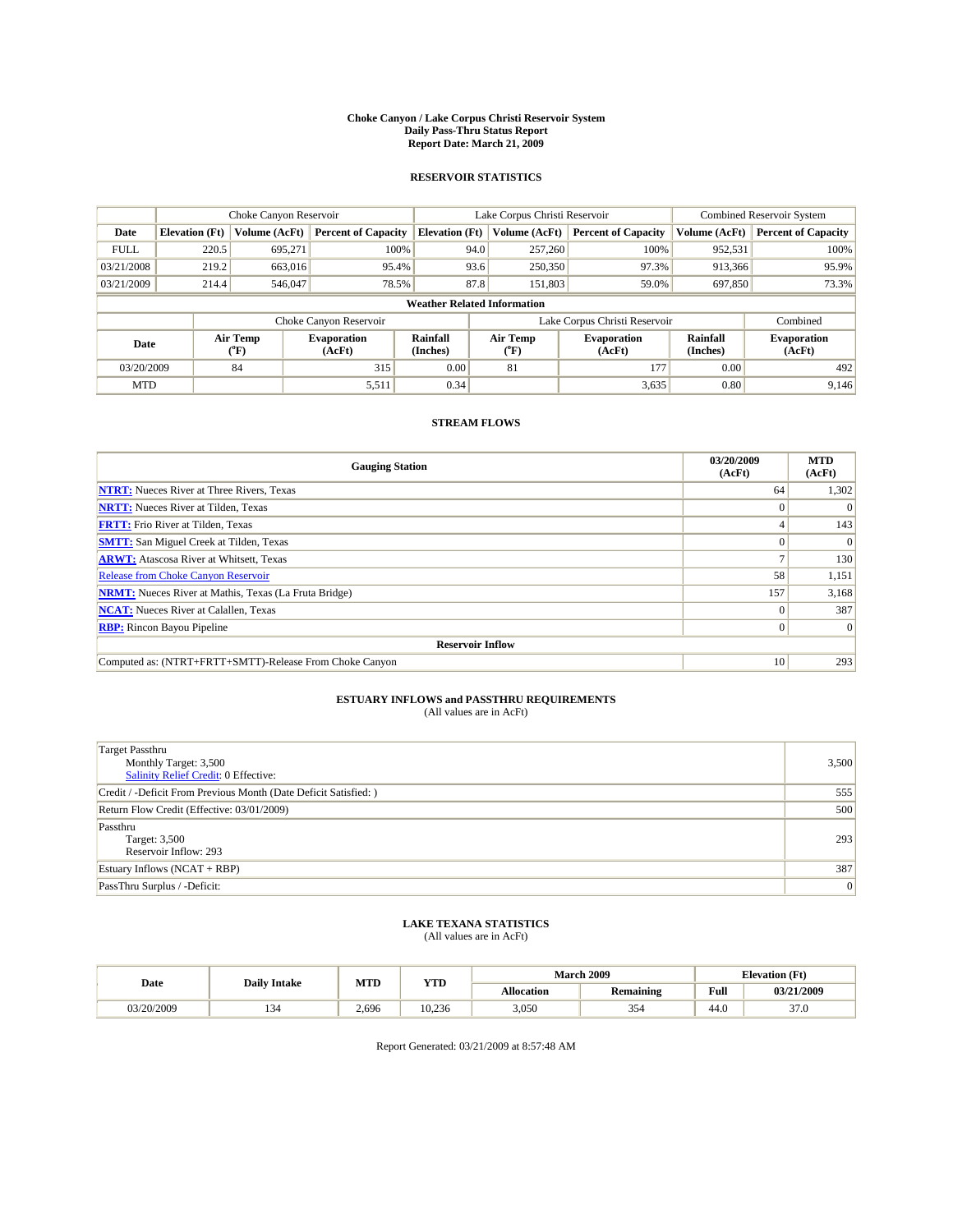#### **Choke Canyon / Lake Corpus Christi Reservoir System Daily Pass-Thru Status Report Report Date: March 22, 2009**

### **RESERVOIR STATISTICS**

|             | Choke Canyon Reservoir             |                  | Lake Corpus Christi Reservoir |                       |      |                  | <b>Combined Reservoir System</b> |                      |                              |  |
|-------------|------------------------------------|------------------|-------------------------------|-----------------------|------|------------------|----------------------------------|----------------------|------------------------------|--|
| Date        | <b>Elevation</b> (Ft)              | Volume (AcFt)    | <b>Percent of Capacity</b>    | <b>Elevation</b> (Ft) |      | Volume (AcFt)    | <b>Percent of Capacity</b>       | Volume (AcFt)        | <b>Percent of Capacity</b>   |  |
| <b>FULL</b> | 220.5                              | 695,271          | 100%                          |                       | 94.0 | 257,260          | 100%                             | 952,531              | 100%                         |  |
| 03/22/2008  | 219.2                              | 662,511          | 95.3%                         |                       | 93.7 | 250,894          | 97.5%                            | 913,405              | 95.9%                        |  |
| 03/22/2009  | 214.4                              | 545,822          | 78.5%                         |                       | 87.8 | 151.499          | 58.9%                            | 697,321              | 73.2%                        |  |
|             | <b>Weather Related Information</b> |                  |                               |                       |      |                  |                                  |                      |                              |  |
|             |                                    |                  | Choke Canyon Reservoir        |                       |      |                  | Lake Corpus Christi Reservoir    |                      | Combined                     |  |
| Date        |                                    | Air Temp<br>(°F) | <b>Evaporation</b><br>(AcFt)  | Rainfall<br>(Inches)  |      | Air Temp<br>("F) | <b>Evaporation</b><br>(AcFt)     | Rainfall<br>(Inches) | <b>Evaporation</b><br>(AcFt) |  |
| 03/21/2009  |                                    | 84               | 355                           | 0.00                  |      | 81               | 204                              | 0.00                 | 559                          |  |
| <b>MTD</b>  |                                    |                  | 5,866                         | 0.34                  |      |                  | 3,839                            | 0.80                 | 9,705                        |  |

## **STREAM FLOWS**

| <b>Gauging Station</b>                                       | 03/21/2009<br>(AcFt) | <b>MTD</b><br>(AcFt) |  |  |  |  |
|--------------------------------------------------------------|----------------------|----------------------|--|--|--|--|
| <b>NTRT:</b> Nueces River at Three Rivers, Texas             | 64                   | 1,366                |  |  |  |  |
| <b>NRTT:</b> Nueces River at Tilden, Texas                   |                      | $\Omega$             |  |  |  |  |
| <b>FRTT:</b> Frio River at Tilden, Texas                     |                      | 146                  |  |  |  |  |
| <b>SMTT:</b> San Miguel Creek at Tilden, Texas               |                      | $\Omega$             |  |  |  |  |
| <b>ARWT:</b> Atascosa River at Whitsett, Texas               |                      | 137                  |  |  |  |  |
| <b>Release from Choke Canyon Reservoir</b>                   | 58                   | 1,209                |  |  |  |  |
| <b>NRMT:</b> Nueces River at Mathis, Texas (La Fruta Bridge) | 143                  | 3,311                |  |  |  |  |
| <b>NCAT:</b> Nueces River at Calallen, Texas                 |                      | 396                  |  |  |  |  |
| <b>RBP:</b> Rincon Bayou Pipeline                            | 0                    | $\Omega$             |  |  |  |  |
| <b>Reservoir Inflow</b>                                      |                      |                      |  |  |  |  |
| Computed as: (NTRT+FRTT+SMTT)-Release From Choke Canyon      | 10                   | 303                  |  |  |  |  |

# **ESTUARY INFLOWS and PASSTHRU REQUIREMENTS**<br>(All values are in AcFt)

| <b>Target Passthru</b><br>Monthly Target: 3,500<br><b>Salinity Relief Credit: 0 Effective:</b> | 3,500 |
|------------------------------------------------------------------------------------------------|-------|
| Credit / -Deficit From Previous Month (Date Deficit Satisfied: )                               | 555   |
| Return Flow Credit (Effective: 03/01/2009)                                                     | 500   |
| Passthru<br>Target: 3,500<br>Reservoir Inflow: 303                                             | 303   |
| Estuary Inflows (NCAT + RBP)                                                                   | 396   |
| PassThru Surplus / -Deficit:                                                                   | 0     |

## **LAKE TEXANA STATISTICS** (All values are in AcFt)

|            | <b>Daily Intake</b> | MTD   | <b>YTD</b>        |                   | <b>March 2009</b> | <b>Elevation</b> (Ft)                       |            |
|------------|---------------------|-------|-------------------|-------------------|-------------------|---------------------------------------------|------------|
| Date       |                     |       |                   | <b>Allocation</b> | <b>Remaining</b>  | Full<br>the contract of the contract of the | 03/22/2009 |
| 03/21/2009 | - د د               | 2.830 | 10.3 <sub>1</sub> | 3,050             | 220               | 44.0                                        | 37.0       |

Report Generated: 03/22/2009 at 8:42:08 AM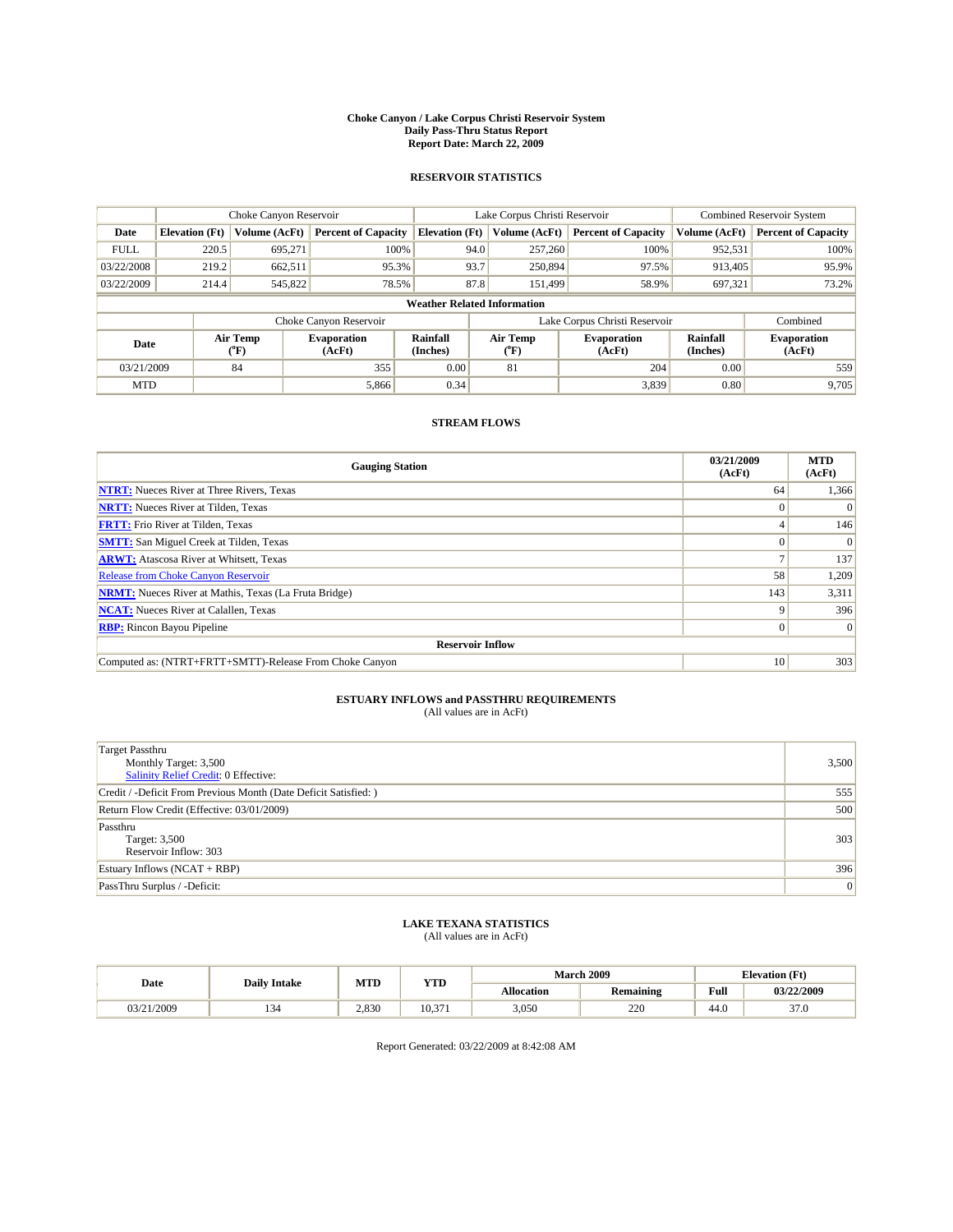#### **Choke Canyon / Lake Corpus Christi Reservoir System Daily Pass-Thru Status Report Report Date: March 23, 2009**

### **RESERVOIR STATISTICS**

|             |                                    | Choke Canyon Reservoir |                              |                       | Lake Corpus Christi Reservoir | <b>Combined Reservoir System</b> |                      |                              |  |  |
|-------------|------------------------------------|------------------------|------------------------------|-----------------------|-------------------------------|----------------------------------|----------------------|------------------------------|--|--|
| Date        | <b>Elevation</b> (Ft)              | Volume (AcFt)          | <b>Percent of Capacity</b>   | <b>Elevation</b> (Ft) | Volume (AcFt)                 | <b>Percent of Capacity</b>       | Volume (AcFt)        | <b>Percent of Capacity</b>   |  |  |
| <b>FULL</b> | 220.5                              | 695,271                | 100%                         | 94.0                  | 257,260                       | 100%                             | 952,531              | 100%                         |  |  |
| 03/23/2008  | 219.2                              | 662,259                | 95.3%                        | 93.7                  | 250,894                       | 97.5%                            | 913,153              | 95.9%                        |  |  |
| 03/23/2009  | 214.3                              | 545,147                | 78.4%                        | 87.7                  | 150,437                       | 58.5%                            | 695,584              | 73.0%                        |  |  |
|             | <b>Weather Related Information</b> |                        |                              |                       |                               |                                  |                      |                              |  |  |
|             |                                    |                        | Choke Canyon Reservoir       |                       |                               | Lake Corpus Christi Reservoir    |                      | Combined                     |  |  |
| Date        |                                    | Air Temp<br>(°F)       | <b>Evaporation</b><br>(AcFt) | Rainfall<br>(Inches)  | Air Temp<br>$\rm ^{(o}F)$     | <b>Evaporation</b><br>(AcFt)     | Rainfall<br>(Inches) | <b>Evaporation</b><br>(AcFt) |  |  |
| 03/22/2009  |                                    | 87                     | 512                          | 0.00                  | 83                            | 212                              | 0.00                 | 724                          |  |  |
| <b>MTD</b>  |                                    |                        | 6,378                        | 0.34                  |                               | 4,051                            | 0.80                 | 10.429                       |  |  |

## **STREAM FLOWS**

| <b>Gauging Station</b>                                       | 03/22/2009<br>(AcFt) | <b>MTD</b><br>(AcFt) |  |  |  |  |  |
|--------------------------------------------------------------|----------------------|----------------------|--|--|--|--|--|
| <b>NTRT:</b> Nueces River at Three Rivers, Texas             | 62                   | 1,427                |  |  |  |  |  |
| <b>NRTT:</b> Nueces River at Tilden, Texas                   |                      | $\Omega$             |  |  |  |  |  |
| <b>FRTT:</b> Frio River at Tilden, Texas                     |                      | 150                  |  |  |  |  |  |
| <b>SMTT:</b> San Miguel Creek at Tilden, Texas               |                      | $\Omega$             |  |  |  |  |  |
| <b>ARWT:</b> Atascosa River at Whitsett, Texas               |                      | 143                  |  |  |  |  |  |
| <b>Release from Choke Canyon Reservoir</b>                   | 58                   | 1,266                |  |  |  |  |  |
| <b>NRMT:</b> Nueces River at Mathis, Texas (La Fruta Bridge) | 159                  | 3,470                |  |  |  |  |  |
| <b>NCAT:</b> Nueces River at Calallen, Texas                 | 13                   | 409                  |  |  |  |  |  |
| <b>RBP:</b> Rincon Bayou Pipeline                            | 0                    | $\Omega$             |  |  |  |  |  |
| <b>Reservoir Inflow</b>                                      |                      |                      |  |  |  |  |  |
| Computed as: (NTRT+FRTT+SMTT)-Release From Choke Canyon      | 8                    | 311                  |  |  |  |  |  |

# **ESTUARY INFLOWS and PASSTHRU REQUIREMENTS**<br>(All values are in AcFt)

| <b>Target Passthru</b><br>Monthly Target: 3,500<br>Salinity Relief Credit: 0 Effective: | 3,500 |
|-----------------------------------------------------------------------------------------|-------|
| Credit / -Deficit From Previous Month (Date Deficit Satisfied: )                        | 555   |
| Return Flow Credit (Effective: 03/01/2009)                                              | 500   |
| Passthru<br>Target: 3,500<br>Reservoir Inflow: 311                                      | 311   |
| Estuary Inflows (NCAT + RBP)                                                            | 409   |
| PassThru Surplus / -Deficit:                                                            | 0     |

## **LAKE TEXANA STATISTICS** (All values are in AcFt)

|            | <b>Daily Intake</b> | MTD   | <b>YTD</b> |                   | <b>March 2009</b> | <b>Elevation</b> (Ft)                       |            |
|------------|---------------------|-------|------------|-------------------|-------------------|---------------------------------------------|------------|
| Date       |                     |       |            | <b>Allocation</b> | <b>Remaining</b>  | Full<br>the contract of the contract of the | 03/23/2009 |
| 03/22/2009 | - د د               | 2.964 | 10.505     | 3,050             | 86                | 44.0                                        | 37.0       |

Report Generated: 03/23/2009 at 8:33:53 AM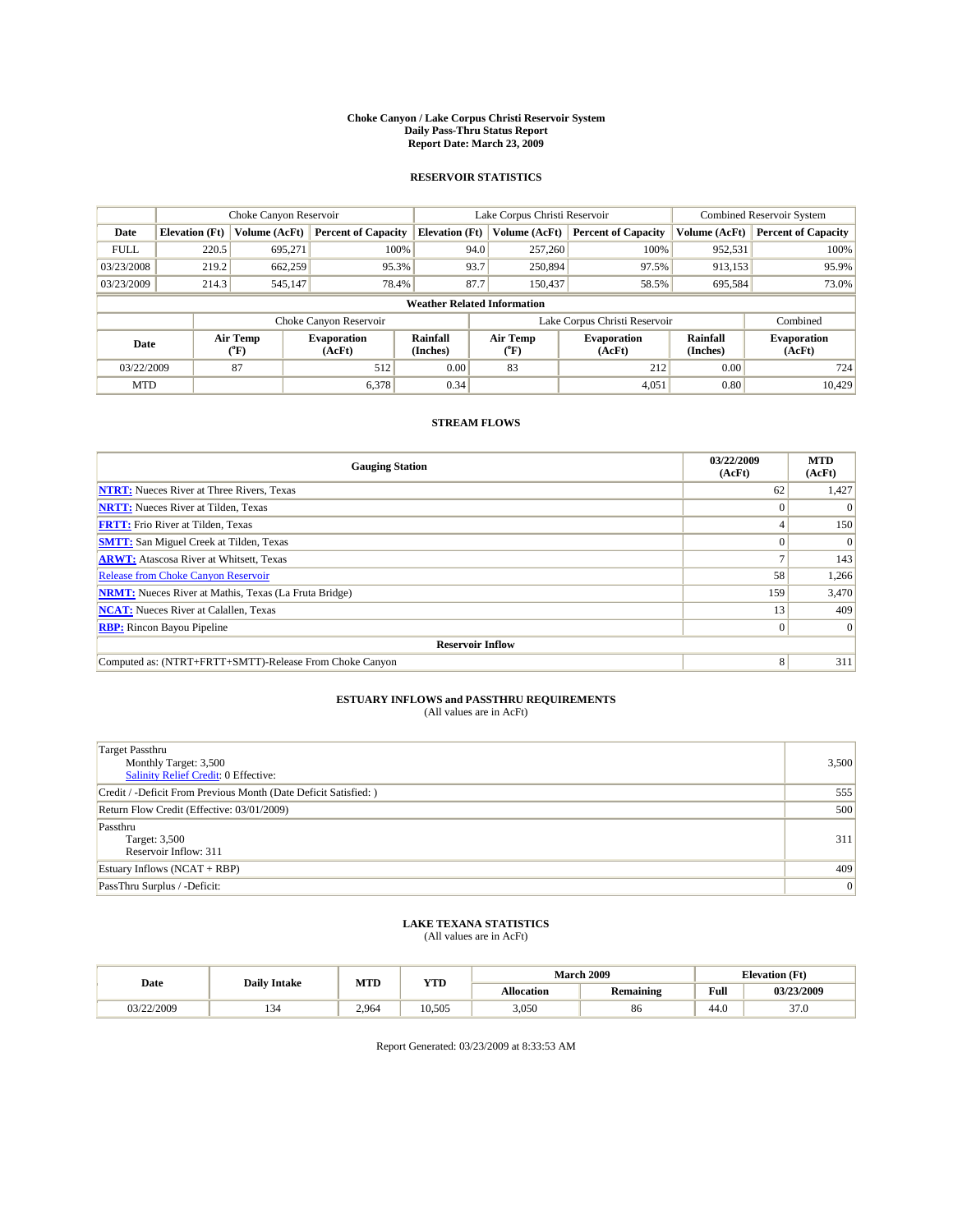#### **Choke Canyon / Lake Corpus Christi Reservoir System Daily Pass-Thru Status Report Report Date: March 24, 2009**

### **RESERVOIR STATISTICS**

|             |                                    | Choke Canyon Reservoir |                              |                       | Lake Corpus Christi Reservoir | <b>Combined Reservoir System</b> |                      |                              |  |  |
|-------------|------------------------------------|------------------------|------------------------------|-----------------------|-------------------------------|----------------------------------|----------------------|------------------------------|--|--|
| Date        | <b>Elevation</b> (Ft)              | Volume (AcFt)          | <b>Percent of Capacity</b>   | <b>Elevation</b> (Ft) | Volume (AcFt)                 | <b>Percent of Capacity</b>       | Volume (AcFt)        | <b>Percent of Capacity</b>   |  |  |
| <b>FULL</b> | 220.5                              | 695,271                | 100%                         | 94.0                  | 257,260                       | 100%                             | 952,531              | 100%                         |  |  |
| 03/24/2008  | 219.2                              | 662,006                | 95.2%                        | 93.6                  | 250,713                       | 97.5%                            | 912.719              | 95.8%                        |  |  |
| 03/24/2009  | 214.3                              | 544,697                | 78.3%                        | 87.7                  | 149,833                       | 58.2%                            | 694,530              | 72.9%                        |  |  |
|             | <b>Weather Related Information</b> |                        |                              |                       |                               |                                  |                      |                              |  |  |
|             |                                    |                        | Choke Canyon Reservoir       |                       |                               | Lake Corpus Christi Reservoir    |                      | Combined                     |  |  |
| Date        |                                    | Air Temp<br>(°F)       | <b>Evaporation</b><br>(AcFt) | Rainfall<br>(Inches)  | Air Temp<br>("F)              | <b>Evaporation</b><br>(AcFt)     | Rainfall<br>(Inches) | <b>Evaporation</b><br>(AcFt) |  |  |
| 03/23/2009  |                                    | 85                     | 380                          | 0.00                  | 82                            | 167                              | 0.00                 | 547                          |  |  |
| <b>MTD</b>  |                                    |                        | 6.758                        | 0.34                  |                               | 4,218                            | 0.80                 | 10.976                       |  |  |

## **STREAM FLOWS**

| <b>Gauging Station</b>                                       | 03/23/2009<br>(AcFt) | <b>MTD</b><br>(AcFt) |  |  |  |  |  |
|--------------------------------------------------------------|----------------------|----------------------|--|--|--|--|--|
| <b>NTRT:</b> Nueces River at Three Rivers, Texas             | 62                   | 1,489                |  |  |  |  |  |
| <b>NRTT:</b> Nueces River at Tilden, Texas                   |                      | $\Omega$             |  |  |  |  |  |
| <b>FRTT:</b> Frio River at Tilden, Texas                     |                      | 153                  |  |  |  |  |  |
| <b>SMTT:</b> San Miguel Creek at Tilden, Texas               |                      | $\Omega$             |  |  |  |  |  |
| <b>ARWT:</b> Atascosa River at Whitsett, Texas               |                      | 149                  |  |  |  |  |  |
| Release from Choke Canyon Reservoir                          | 58                   | 1,324                |  |  |  |  |  |
| <b>NRMT:</b> Nueces River at Mathis, Texas (La Fruta Bridge) | 173                  | 3,642                |  |  |  |  |  |
| <b>NCAT:</b> Nueces River at Calallen, Texas                 |                      | 409                  |  |  |  |  |  |
| <b>RBP:</b> Rincon Bayou Pipeline                            | $\Omega$             | $\Omega$             |  |  |  |  |  |
| <b>Reservoir Inflow</b>                                      |                      |                      |  |  |  |  |  |
| Computed as: (NTRT+FRTT+SMTT)-Release From Choke Canyon      |                      | 318                  |  |  |  |  |  |

# **ESTUARY INFLOWS and PASSTHRU REQUIREMENTS**<br>(All values are in AcFt)

| <b>Target Passthru</b><br>Monthly Target: 3,500<br><b>Salinity Relief Credit: 0 Effective:</b> | 3,500 |
|------------------------------------------------------------------------------------------------|-------|
| Credit / -Deficit From Previous Month (Date Deficit Satisfied: )                               | 555   |
| Return Flow Credit (Effective: 03/01/2009)                                                     | 500   |
| Passthru<br>Target: 3,500<br>Reservoir Inflow: 318                                             | 318   |
| Estuary Inflows (NCAT + RBP)                                                                   | 409   |
| PassThru Surplus / -Deficit:                                                                   | 0     |

## **LAKE TEXANA STATISTICS** (All values are in AcFt)

| Date       | <b>Daily Intake</b> | MTD   | <b>YTD</b> |                   | March 2009       | <b>Elevation</b> (Ft) |            |
|------------|---------------------|-------|------------|-------------------|------------------|-----------------------|------------|
|            |                     |       |            | <b>Allocation</b> | <b>Remaining</b> | Full                  | 03/24/2009 |
| 03/23/2009 | . . <i>. .</i>      | 3,098 | 10.638     | 3,050             | -48              | 44.0                  | 36.9       |

Report Generated: 03/24/2009 at 8:38:42 AM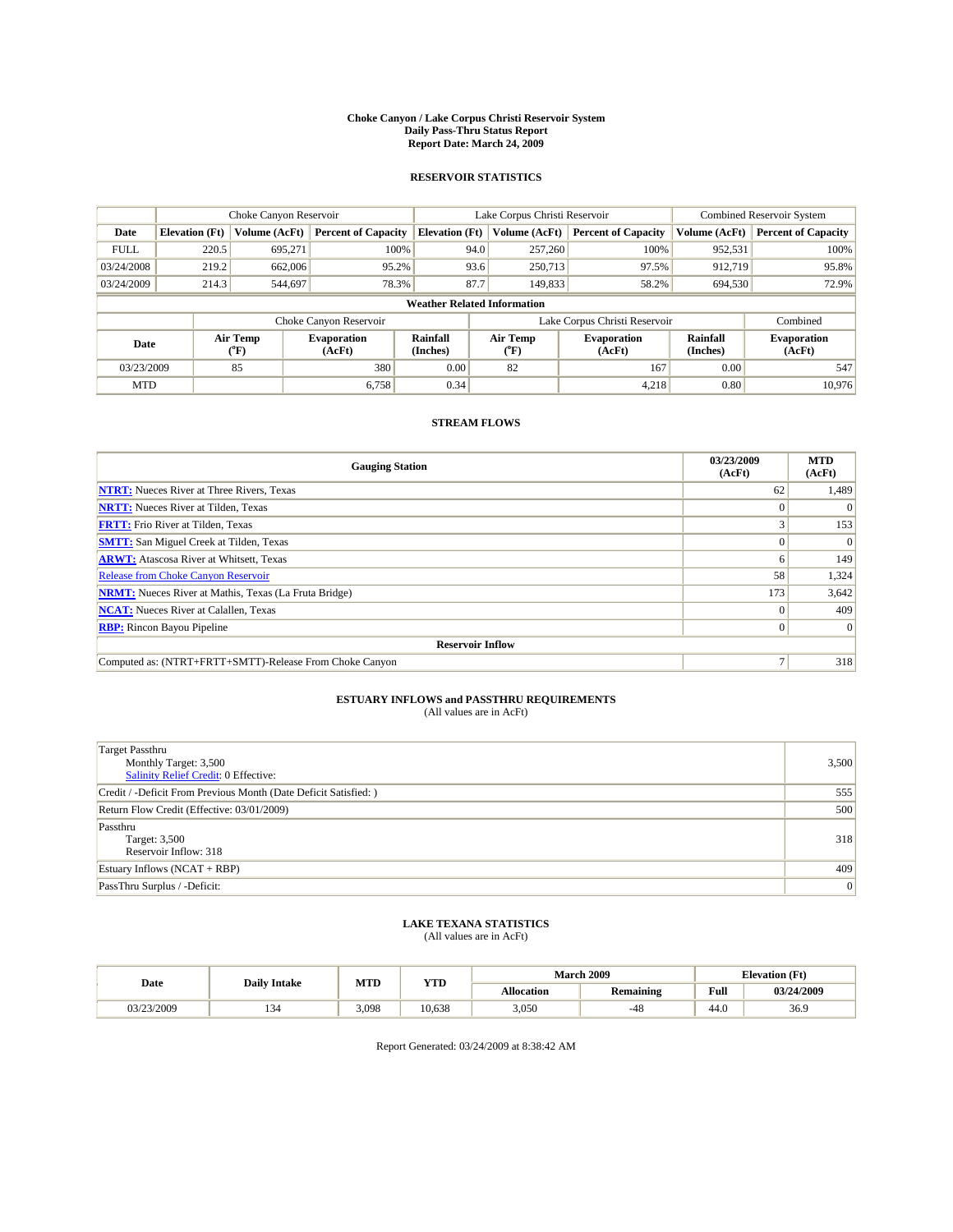#### **Choke Canyon / Lake Corpus Christi Reservoir System Daily Pass-Thru Status Report Report Date: March 25, 2009**

### **RESERVOIR STATISTICS**

|                                    | Choke Canyon Reservoir |                                           |                              |                       | Lake Corpus Christi Reservoir  | <b>Combined Reservoir System</b> |                      |                              |  |
|------------------------------------|------------------------|-------------------------------------------|------------------------------|-----------------------|--------------------------------|----------------------------------|----------------------|------------------------------|--|
| Date                               | <b>Elevation</b> (Ft)  | Volume (AcFt)                             | <b>Percent of Capacity</b>   | <b>Elevation</b> (Ft) | Volume (AcFt)                  | <b>Percent of Capacity</b>       | Volume (AcFt)        | <b>Percent of Capacity</b>   |  |
| <b>FULL</b>                        | 220.5                  | 695,271                                   | 100%                         | 94.0                  | 257,260                        | 100%                             | 952,531              | 100%                         |  |
| 03/25/2008                         | 219.2                  | 661,249                                   | 95.1%                        | 93.6                  | 249,445                        | 97.0%                            | 910.694              | 95.6%                        |  |
| 03/25/2009                         | 214.3                  | 544,472                                   | 78.3%                        | 87.7                  | 150,740                        | 58.6%                            | 695,212              | 73.0%                        |  |
| <b>Weather Related Information</b> |                        |                                           |                              |                       |                                |                                  |                      |                              |  |
|                                    |                        |                                           | Choke Canyon Reservoir       |                       |                                | Lake Corpus Christi Reservoir    |                      | Combined                     |  |
| Date                               |                        | Air Temp<br>$({}^{\mathrm{o}}\mathrm{F})$ | <b>Evaporation</b><br>(AcFt) | Rainfall<br>(Inches)  | Air Temp<br>$({}^o\mathrm{F})$ | <b>Evaporation</b><br>(AcFt)     | Rainfall<br>(Inches) | <b>Evaporation</b><br>(AcFt) |  |
| 03/24/2009                         |                        | 80                                        | 197                          | 0.00                  | 80                             | 265                              | 0.00                 | 462                          |  |
| <b>MTD</b>                         |                        |                                           | 6,955                        | 0.34                  |                                | 4,483                            | 0.80                 | 11,438                       |  |

## **STREAM FLOWS**

| <b>Gauging Station</b>                                       | 03/24/2009<br>(AcFt) | <b>MTD</b><br>(AcFt) |  |  |  |  |
|--------------------------------------------------------------|----------------------|----------------------|--|--|--|--|
| <b>NTRT:</b> Nueces River at Three Rivers, Texas             | 62                   | 1,550                |  |  |  |  |
| <b>NRTT:</b> Nueces River at Tilden, Texas                   |                      |                      |  |  |  |  |
| <b>FRTT:</b> Frio River at Tilden, Texas                     |                      | 158                  |  |  |  |  |
| <b>SMTT:</b> San Miguel Creek at Tilden, Texas               |                      | $\Omega$             |  |  |  |  |
| <b>ARWT:</b> Atascosa River at Whitsett, Texas               | 6                    | 156                  |  |  |  |  |
| <b>Release from Choke Canyon Reservoir</b>                   | 58                   | 1,382                |  |  |  |  |
| <b>NRMT:</b> Nueces River at Mathis, Texas (La Fruta Bridge) | 173                  | 3,815                |  |  |  |  |
| <b>NCAT:</b> Nueces River at Calallen, Texas                 |                      | 410                  |  |  |  |  |
| <b>RBP:</b> Rincon Bayou Pipeline                            | $\overline{0}$       | $\Omega$             |  |  |  |  |
| <b>Reservoir Inflow</b>                                      |                      |                      |  |  |  |  |
| Computed as: (NTRT+FRTT+SMTT)-Release From Choke Canyon      | 9                    | 327                  |  |  |  |  |

# **ESTUARY INFLOWS and PASSTHRU REQUIREMENTS**<br>(All values are in AcFt)

| <b>Target Passthru</b><br>Monthly Target: 3,500<br>Salinity Relief Credit: 0 Effective: | 3,500 |
|-----------------------------------------------------------------------------------------|-------|
| Credit / -Deficit From Previous Month (Date Deficit Satisfied: )                        | 555   |
| Return Flow Credit (Effective: 03/01/2009)                                              | 500   |
| Passthru<br>Target: 3,500<br>Reservoir Inflow: 327                                      | 327   |
| Estuary Inflows $(NCAT + RBP)$                                                          | 410   |
| PassThru Surplus / -Deficit:                                                            | 0     |

# **LAKE TEXANA STATISTICS** (All values are in AcFt)

| Date       | <b>Daily Intake</b> | MTD      | <b>YTD</b> |                   | <b>March 2009</b> | <b>Elevation</b> (Ft) |            |
|------------|---------------------|----------|------------|-------------------|-------------------|-----------------------|------------|
|            |                     |          |            | <b>Allocation</b> | <b>Remaining</b>  | Full                  | 03/25/2009 |
| 03/24/2009 | . . <i>. .</i> .    | .23<br>. | 10.772     | 3.050             | I O<br>-101       | 44.0                  | 36.9       |

Report Generated: 03/25/2009 at 8:48:30 AM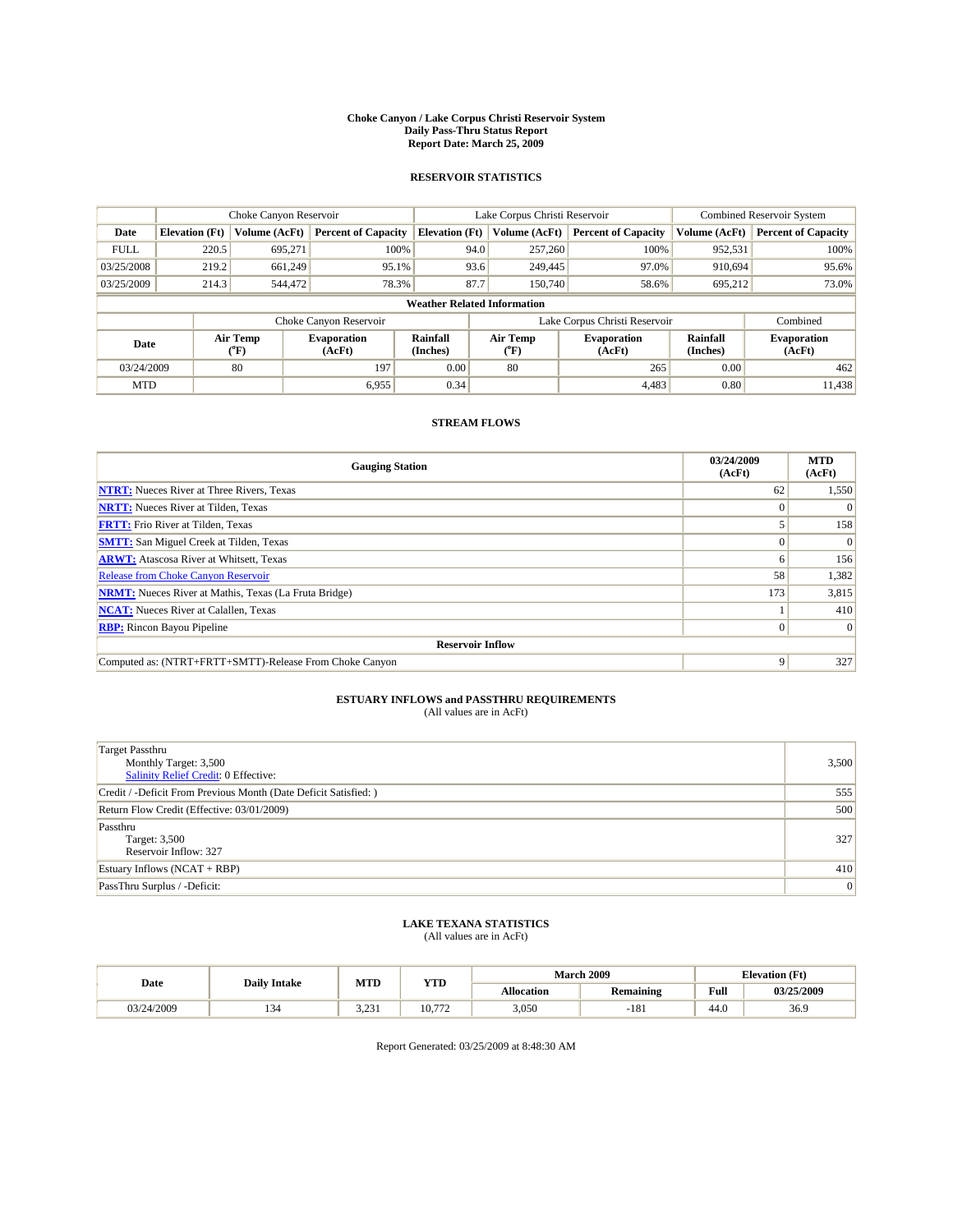#### **Choke Canyon / Lake Corpus Christi Reservoir System Daily Pass-Thru Status Report Report Date: March 26, 2009**

### **RESERVOIR STATISTICS**

|             | Choke Canyon Reservoir             |                          |                              |                       | Lake Corpus Christi Reservoir |                          |                               |                      | <b>Combined Reservoir System</b> |  |
|-------------|------------------------------------|--------------------------|------------------------------|-----------------------|-------------------------------|--------------------------|-------------------------------|----------------------|----------------------------------|--|
| Date        | <b>Elevation</b> (Ft)              | Volume (AcFt)            | <b>Percent of Capacity</b>   | <b>Elevation (Ft)</b> |                               | Volume (AcFt)            | <b>Percent of Capacity</b>    | Volume (AcFt)        | <b>Percent of Capacity</b>       |  |
| <b>FULL</b> | 220.5                              | 695,271                  | 100%                         |                       | 94.0                          | 257,260                  | 100%                          | 952,531              | 100%                             |  |
| 03/26/2008  | 219.2                              | 661.249                  | 95.1%                        |                       | 93.5                          | 248,903                  | 96.8%                         | 910,152              | 95.6%                            |  |
| 03/26/2009  | 214.3                              | 544,247                  | 78.3%                        |                       | 87.7                          | 150,740                  | 58.6%                         | 694,987              | 73.0%                            |  |
|             | <b>Weather Related Information</b> |                          |                              |                       |                               |                          |                               |                      |                                  |  |
|             |                                    |                          | Choke Canyon Reservoir       |                       |                               |                          | Lake Corpus Christi Reservoir |                      | Combined                         |  |
| Date        |                                    | Air Temp<br>$\rm ^{o}F)$ | <b>Evaporation</b><br>(AcFt) | Rainfall<br>(Inches)  |                               | Air Temp<br>$\rm ^{o}F)$ | <b>Evaporation</b><br>(AcFt)  | Rainfall<br>(Inches) | <b>Evaporation</b><br>(AcFt)     |  |
| 03/25/2009  |                                    | 89                       | 157                          | 0.00                  |                               | 85                       | 168                           | 0.00                 | 325                              |  |
| <b>MTD</b>  |                                    |                          | 7,112                        | 0.34                  |                               |                          | 4,651                         | 0.80                 | 11.763                           |  |

## **STREAM FLOWS**

| <b>Gauging Station</b>                                       | 03/25/2009<br>(AcFt) | <b>MTD</b><br>(AcFt) |
|--------------------------------------------------------------|----------------------|----------------------|
| <b>NTRT:</b> Nueces River at Three Rivers, Texas             | 64                   | 1,614                |
| <b>NRTT:</b> Nueces River at Tilden, Texas                   |                      |                      |
| <b>FRTT:</b> Frio River at Tilden, Texas                     | 13                   | 171                  |
| <b>SMTT:</b> San Miguel Creek at Tilden, Texas               | $\Omega$             | $\Omega$             |
| <b>ARWT:</b> Atascosa River at Whitsett, Texas               | 6                    | 162                  |
| <b>Release from Choke Canyon Reservoir</b>                   | 58                   | 1,439                |
| <b>NRMT:</b> Nueces River at Mathis, Texas (La Fruta Bridge) | 173                  | 3,988                |
| <b>NCAT:</b> Nueces River at Calallen, Texas                 |                      | 411                  |
| <b>RBP:</b> Rincon Bayou Pipeline                            | $\overline{0}$       | $\Omega$             |
| <b>Reservoir Inflow</b>                                      |                      |                      |
| Computed as: (NTRT+FRTT+SMTT)-Release From Choke Canyon      | 19                   | 346                  |

# **ESTUARY INFLOWS and PASSTHRU REQUIREMENTS**<br>(All values are in AcFt)

| <b>Target Passthru</b><br>Monthly Target: 3,500<br><b>Salinity Relief Credit: 0 Effective:</b> | 3,500 |
|------------------------------------------------------------------------------------------------|-------|
| Credit / -Deficit From Previous Month (Date Deficit Satisfied: )                               | 555   |
| Return Flow Credit (Effective: 03/01/2009)                                                     | 500   |
| Passthru<br>Target: 3,500<br>Reservoir Inflow: 346                                             | 346   |
| Estuary Inflows (NCAT + RBP)                                                                   | 411   |
| PassThru Surplus / -Deficit:                                                                   | 0     |

## **LAKE TEXANA STATISTICS** (All values are in AcFt)

| Date       | <b>Daily Intake</b> | MTD   | <b>YTD</b> |                   | March 2009       | <b>Elevation</b> (Ft) |            |
|------------|---------------------|-------|------------|-------------------|------------------|-----------------------|------------|
|            |                     |       |            | <b>Allocation</b> | <b>Remaining</b> | Full                  | 03/26/2009 |
| 03/25/2009 | $\sim$<br>.         | 3,365 | 10.905     | 3,050             | -311             | 44.0                  | 36.9       |

Report Generated: 03/26/2009 at 8:19:36 AM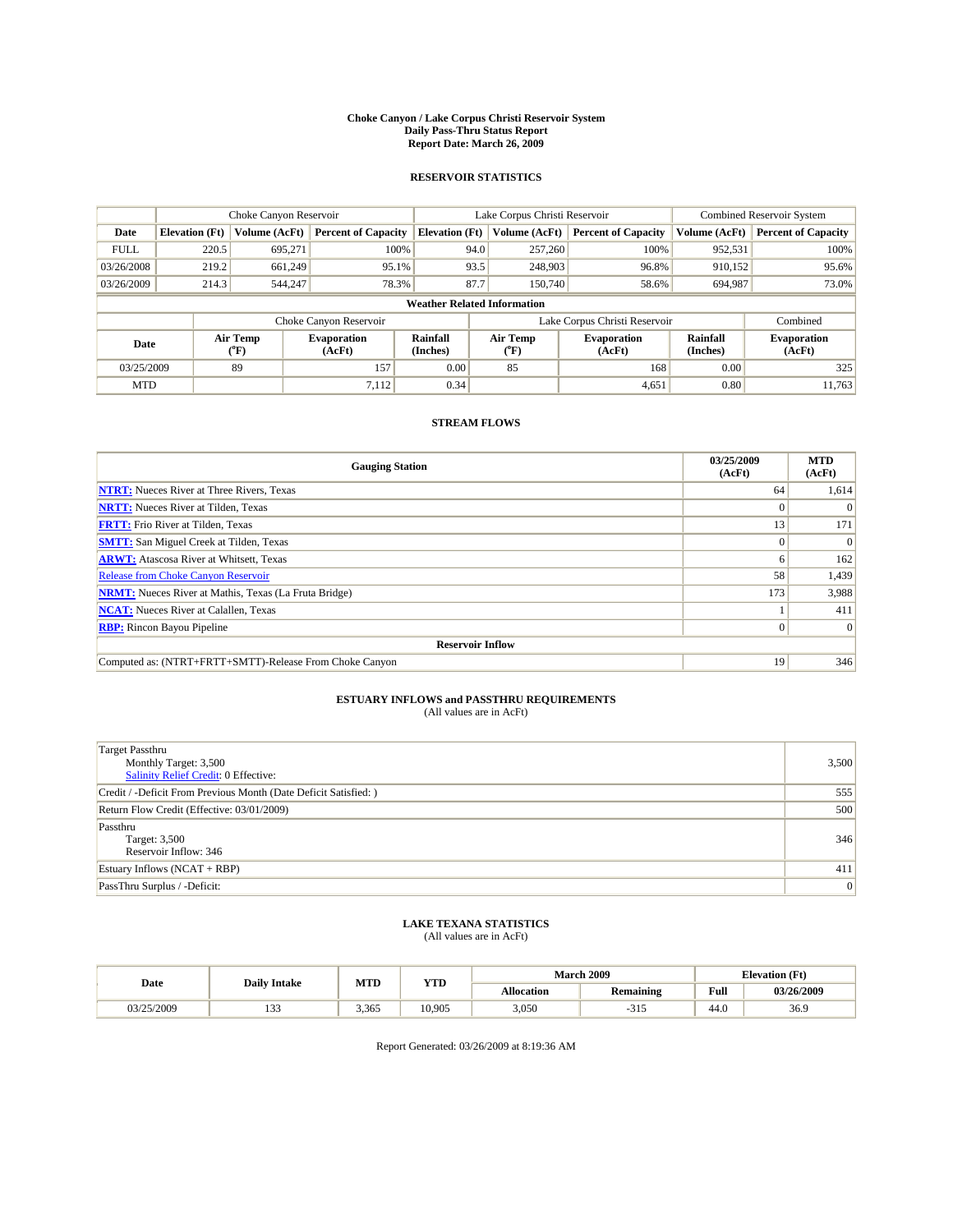#### **Choke Canyon / Lake Corpus Christi Reservoir System Daily Pass-Thru Status Report Report Date: March 27, 2009**

### **RESERVOIR STATISTICS**

|             | Choke Canyon Reservoir             |                  |                              |                             | Lake Corpus Christi Reservoir | <b>Combined Reservoir System</b> |                      |                              |  |  |
|-------------|------------------------------------|------------------|------------------------------|-----------------------------|-------------------------------|----------------------------------|----------------------|------------------------------|--|--|
| Date        | <b>Elevation</b> (Ft)              | Volume (AcFt)    | <b>Percent of Capacity</b>   | <b>Elevation</b> (Ft)       | Volume (AcFt)                 | <b>Percent of Capacity</b>       | Volume (AcFt)        | <b>Percent of Capacity</b>   |  |  |
| <b>FULL</b> | 220.5                              | 695,271          | 100%                         | 94.0                        | 257,260                       | 100%                             | 952,531              | 100%                         |  |  |
| 03/27/2008  | 219.2                              | 660,996          | 95.1%                        | 93.5                        | 248,541                       | 96.6%                            | 909,537              | 95.5%                        |  |  |
| 03/27/2009  | 214.4                              | 546,047          | 78.5%                        | 87.7                        | 150,740                       | 58.6%                            | 696,787              | 73.2%                        |  |  |
|             | <b>Weather Related Information</b> |                  |                              |                             |                               |                                  |                      |                              |  |  |
|             |                                    |                  | Choke Canyon Reservoir       |                             |                               | Lake Corpus Christi Reservoir    |                      | Combined                     |  |  |
| Date        |                                    | Air Temp<br>(°F) | <b>Evaporation</b><br>(AcFt) | <b>Rainfall</b><br>(Inches) | Air Temp<br>(°F)              | <b>Evaporation</b><br>(AcFt)     | Rainfall<br>(Inches) | <b>Evaporation</b><br>(AcFt) |  |  |
| 03/26/2009  |                                    | 78               | 289                          | 0.27                        | 84                            | 185                              | 0.04                 | 474                          |  |  |
| <b>MTD</b>  |                                    |                  | 7,401                        | 0.61                        |                               | 4,836                            | 0.84                 | 12,237                       |  |  |

## **STREAM FLOWS**

| <b>Gauging Station</b>                                       | 03/26/2009<br>(AcFt) | <b>MTD</b><br>(AcFt) |  |  |  |  |
|--------------------------------------------------------------|----------------------|----------------------|--|--|--|--|
| <b>NTRT:</b> Nueces River at Three Rivers, Texas             | 64                   | 1,677                |  |  |  |  |
| <b>NRTT:</b> Nueces River at Tilden, Texas                   | $\Omega$             |                      |  |  |  |  |
| <b>FRTT:</b> Frio River at Tilden, Texas                     | 12                   | 183                  |  |  |  |  |
| <b>SMTT:</b> San Miguel Creek at Tilden, Texas               | $\Omega$             | $\Omega$             |  |  |  |  |
| <b>ARWT:</b> Atascosa River at Whitsett, Texas               |                      | 169                  |  |  |  |  |
| <b>Release from Choke Canyon Reservoir</b>                   | 58                   | 1,497                |  |  |  |  |
| <b>NRMT:</b> Nueces River at Mathis, Texas (La Fruta Bridge) | 165                  | 4,153                |  |  |  |  |
| <b>NCAT:</b> Nueces River at Calallen, Texas                 | 18                   | 429                  |  |  |  |  |
| <b>RBP:</b> Rincon Bayou Pipeline                            | 8 <sup>1</sup>       | 8                    |  |  |  |  |
| <b>Reservoir Inflow</b>                                      |                      |                      |  |  |  |  |
| Computed as: (NTRT+FRTT+SMTT)-Release From Choke Canyon      | 17                   | 363                  |  |  |  |  |

# **ESTUARY INFLOWS and PASSTHRU REQUIREMENTS**<br>(All values are in AcFt)

| <b>Target Passthru</b><br>Monthly Target: 3,500<br>Salinity Relief Credit: 0 Effective: | 3,500 |
|-----------------------------------------------------------------------------------------|-------|
| Credit / -Deficit From Previous Month (Date Deficit Satisfied: )                        | 555   |
| Return Flow Credit (Effective: 03/01/2009)                                              | 500   |
| Passthru<br>Target: 3,500<br>Reservoir Inflow: 363                                      | 363   |
| Estuary Inflows $(NCAT + RBP)$                                                          | 437   |
| PassThru Surplus / -Deficit:                                                            | 0     |

## **LAKE TEXANA STATISTICS** (All values are in AcFt)

|            | <b>Daily Intake</b> | MTD   | <b>YTD</b> |                   | <b>March 2009</b> | <b>Elevation</b> (Ft) |            |
|------------|---------------------|-------|------------|-------------------|-------------------|-----------------------|------------|
| Date       |                     |       |            | <b>Allocation</b> | <b>Remaining</b>  | Full                  | 03/27/2009 |
| 03/26/2009 | $\sim$<br>.         | 3.498 | .1.039     | 3,050             | $-448$            | 44.0                  | 36.9       |

Report Generated: 03/27/2009 at 8:41:56 AM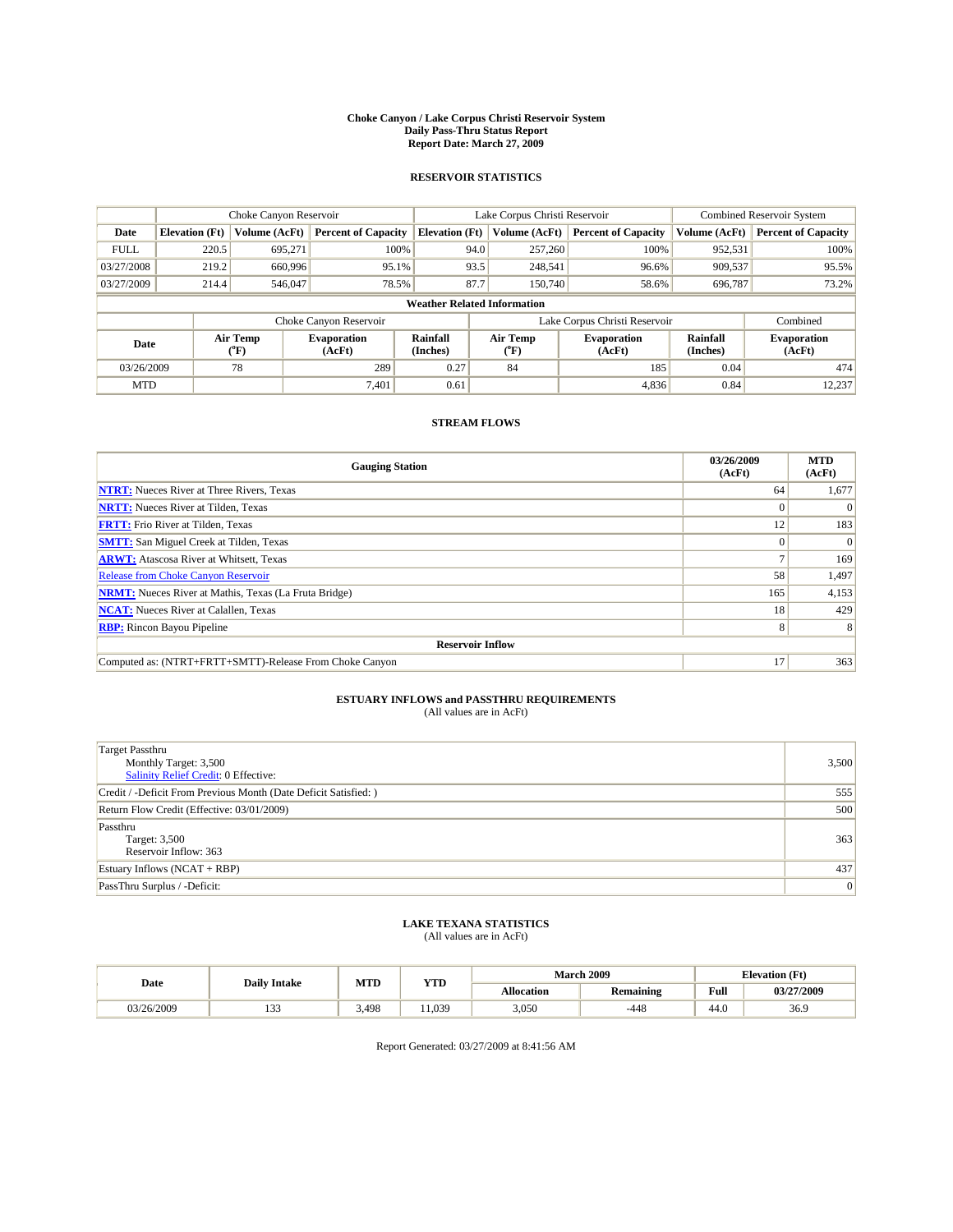#### **Choke Canyon / Lake Corpus Christi Reservoir System Daily Pass-Thru Status Report Report Date: March 28, 2009**

### **RESERVOIR STATISTICS**

|             | Choke Canyon Reservoir             |                  | Lake Corpus Christi Reservoir |                             |      |                  | <b>Combined Reservoir System</b> |                      |                              |  |
|-------------|------------------------------------|------------------|-------------------------------|-----------------------------|------|------------------|----------------------------------|----------------------|------------------------------|--|
| Date        | <b>Elevation</b> (Ft)              | Volume (AcFt)    | <b>Percent of Capacity</b>    | <b>Elevation</b> (Ft)       |      | Volume (AcFt)    | <b>Percent of Capacity</b>       | Volume (AcFt)        | <b>Percent of Capacity</b>   |  |
| <b>FULL</b> | 220.5                              | 695,271          | 100%                          |                             | 94.0 | 257,260          | 100%                             | 952,531              | 100%                         |  |
| 03/28/2008  | 219.2                              | 661,249          | 95.1%                         |                             | 93.5 | 248,722          | 96.7%                            | 909,971              | 95.5%                        |  |
| 03/28/2009  | 214.3                              | 545,147          | 78.4%                         |                             | 87.7 | 150,740          | 58.6%                            | 695,887              | 73.1%                        |  |
|             | <b>Weather Related Information</b> |                  |                               |                             |      |                  |                                  |                      |                              |  |
|             |                                    |                  | Choke Canyon Reservoir        |                             |      |                  | Lake Corpus Christi Reservoir    |                      | Combined                     |  |
| Date        |                                    | Air Temp<br>(°F) | <b>Evaporation</b><br>(AcFt)  | <b>Rainfall</b><br>(Inches) |      | Air Temp<br>("F) | <b>Evaporation</b><br>(AcFt)     | Rainfall<br>(Inches) | <b>Evaporation</b><br>(AcFt) |  |
| 03/27/2009  |                                    | 86               | 643                           | 0.00                        |      | 88               | 432                              | 0.00                 | 1.075                        |  |
| <b>MTD</b>  |                                    |                  | 8.044                         | 0.61                        |      |                  | 5,268                            | 0.84                 | 13,312                       |  |

## **STREAM FLOWS**

| <b>Gauging Station</b>                                       | 03/27/2009<br>(AcFt) | <b>MTD</b><br>(AcFt) |  |  |  |  |
|--------------------------------------------------------------|----------------------|----------------------|--|--|--|--|
| <b>NTRT:</b> Nueces River at Three Rivers, Texas             | 64                   | 1,741                |  |  |  |  |
| <b>NRTT:</b> Nueces River at Tilden, Texas                   | $\Omega$             |                      |  |  |  |  |
| <b>FRTT:</b> Frio River at Tilden, Texas                     | 10 <sup>1</sup>      | 193                  |  |  |  |  |
| <b>SMTT:</b> San Miguel Creek at Tilden, Texas               | $\Omega$             | $\Omega$             |  |  |  |  |
| <b>ARWT:</b> Atascosa River at Whitsett, Texas               | 36                   | 205                  |  |  |  |  |
| <b>Release from Choke Canyon Reservoir</b>                   | 58                   | 1,554                |  |  |  |  |
| <b>NRMT:</b> Nueces River at Mathis, Texas (La Fruta Bridge) | 137                  | 4,290                |  |  |  |  |
| <b>NCAT:</b> Nueces River at Calallen, Texas                 | 16 <sup>1</sup>      | 445                  |  |  |  |  |
| <b>RBP:</b> Rincon Bayou Pipeline                            | $\overline{0}$       | 8                    |  |  |  |  |
| <b>Reservoir Inflow</b>                                      |                      |                      |  |  |  |  |
| Computed as: (NTRT+FRTT+SMTT)-Release From Choke Canyon      | 16 <sup>1</sup>      | 379                  |  |  |  |  |

# **ESTUARY INFLOWS and PASSTHRU REQUIREMENTS**<br>(All values are in AcFt)

| <b>Target Passthru</b><br>Monthly Target: 3,500<br>Salinity Relief Credit: 0 Effective: | 3,500 |
|-----------------------------------------------------------------------------------------|-------|
| Credit / -Deficit From Previous Month (Date Deficit Satisfied: )                        | 555   |
| Return Flow Credit (Effective: 03/01/2009)                                              | 500   |
| Passthru<br>Target: 3,500<br>Reservoir Inflow: 379                                      | 379   |
| Estuary Inflows $(NCAT + RBP)$                                                          | 453   |
| PassThru Surplus / -Deficit:                                                            | 0     |

# **LAKE TEXANA STATISTICS** (All values are in AcFt)

| Date       | <b>Daily Intake</b> | MTD   | <b>YTD</b> |                   | March 2009       |      | <b>Elevation</b> (Ft) |
|------------|---------------------|-------|------------|-------------------|------------------|------|-----------------------|
|            |                     |       |            | <b>Allocation</b> | <b>Remaining</b> | Full | 03/28/2009            |
| 03/27/2009 | $\sim$<br>.         | 3,632 | 172<br>.   | 3,050             | $-582$           | 44.0 | 36.8                  |

Report Generated: 03/28/2009 at 8:35:07 AM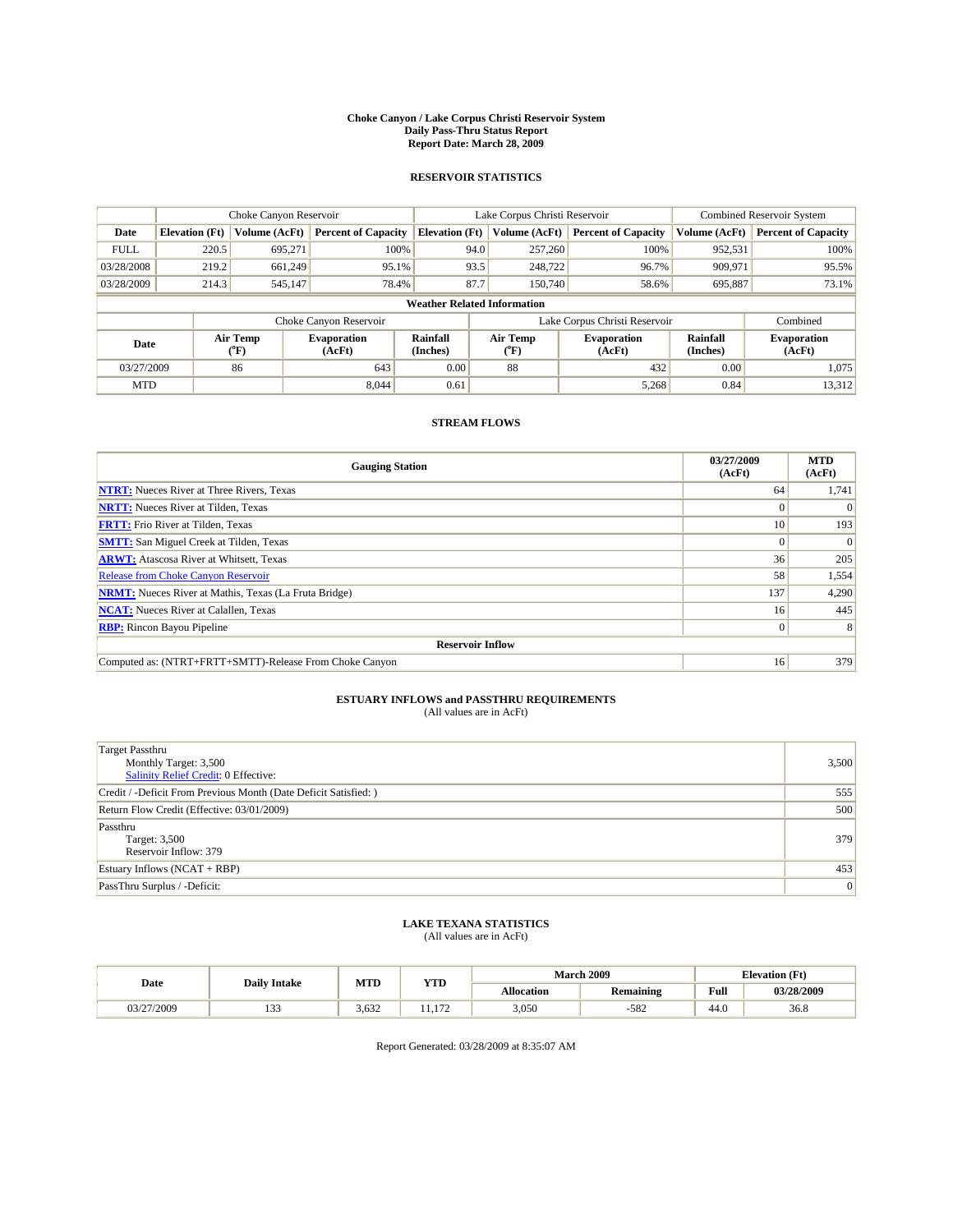#### **Choke Canyon / Lake Corpus Christi Reservoir System Daily Pass-Thru Status Report Report Date: March 29, 2009**

### **RESERVOIR STATISTICS**

|             |                                    | Choke Canyon Reservoir |                              |                       | Lake Corpus Christi Reservoir | <b>Combined Reservoir System</b> |                      |                              |  |  |
|-------------|------------------------------------|------------------------|------------------------------|-----------------------|-------------------------------|----------------------------------|----------------------|------------------------------|--|--|
| Date        | <b>Elevation</b> (Ft)              | Volume (AcFt)          | <b>Percent of Capacity</b>   | <b>Elevation</b> (Ft) | Volume (AcFt)                 | <b>Percent of Capacity</b>       | Volume (AcFt)        | <b>Percent of Capacity</b>   |  |  |
| <b>FULL</b> | 220.5                              | 695,271                | 100%                         | 94.0                  | 257,260                       | 100%                             | 952,531              | 100%                         |  |  |
| 03/29/2008  | 219.2                              | 660,996                | 95.1%                        | 93.5                  | 248,903                       | 96.8%                            | 909,899              | 95.5%                        |  |  |
| 03/29/2009  | 214.3                              | 544,247                | 78.3%                        | 87.7                  | 149,682                       | 58.2%                            | 693,929              | 72.9%                        |  |  |
|             | <b>Weather Related Information</b> |                        |                              |                       |                               |                                  |                      |                              |  |  |
|             |                                    |                        | Choke Canyon Reservoir       |                       |                               | Lake Corpus Christi Reservoir    |                      | Combined                     |  |  |
| Date        |                                    | Air Temp<br>(°F)       | <b>Evaporation</b><br>(AcFt) | Rainfall<br>(Inches)  | Air Temp<br>("F)              | <b>Evaporation</b><br>(AcFt)     | Rainfall<br>(Inches) | <b>Evaporation</b><br>(AcFt) |  |  |
| 03/28/2009  |                                    | 73                     | 367                          | 0.00                  | 74                            | 281                              | 0.00                 | 648                          |  |  |
| <b>MTD</b>  |                                    |                        | 8,411                        | 0.61                  |                               | 5,549                            | 0.84                 | 13.960                       |  |  |

## **STREAM FLOWS**

| <b>Gauging Station</b>                                       | 03/28/2009<br>(AcFt) | <b>MTD</b><br>(AcFt) |  |  |  |  |
|--------------------------------------------------------------|----------------------|----------------------|--|--|--|--|
| <b>NTRT:</b> Nueces River at Three Rivers, Texas             | 73                   | 1,814                |  |  |  |  |
| <b>NRTT:</b> Nueces River at Tilden, Texas                   |                      |                      |  |  |  |  |
| <b>FRTT:</b> Frio River at Tilden, Texas                     | 8                    | 200                  |  |  |  |  |
| <b>SMTT:</b> San Miguel Creek at Tilden, Texas               | $\theta$             | $\Omega$             |  |  |  |  |
| <b>ARWT:</b> Atascosa River at Whitsett, Texas               | 52                   | 256                  |  |  |  |  |
| <b>Release from Choke Canyon Reservoir</b>                   | 58                   | 1,612                |  |  |  |  |
| <b>NRMT:</b> Nueces River at Mathis, Texas (La Fruta Bridge) | 139                  | 4,429                |  |  |  |  |
| <b>NCAT:</b> Nueces River at Calallen, Texas                 | 28                   | 473                  |  |  |  |  |
| <b>RBP:</b> Rincon Bayou Pipeline                            | $\overline{0}$       |                      |  |  |  |  |
| <b>Reservoir Inflow</b>                                      |                      |                      |  |  |  |  |
| Computed as: (NTRT+FRTT+SMTT)-Release From Choke Canyon      | 24                   | 403                  |  |  |  |  |

# **ESTUARY INFLOWS and PASSTHRU REQUIREMENTS**<br>(All values are in AcFt)

| <b>Target Passthru</b><br>Monthly Target: 3,500<br>Salinity Relief Credit: 0 Effective: | 3,500 |
|-----------------------------------------------------------------------------------------|-------|
| Credit / -Deficit From Previous Month (Date Deficit Satisfied: )                        | 555   |
| Return Flow Credit (Effective: 03/01/2009)                                              | 500   |
| Passthru<br>Target: 3,500<br>Reservoir Inflow: 403                                      | 403   |
| Estuary Inflows $(NCAT + RBP)$                                                          | 481   |
| PassThru Surplus / -Deficit:                                                            | 0     |

## **LAKE TEXANA STATISTICS** (All values are in AcFt)

| Date       | <b>Daily Intake</b> | MTD   | <b>YTD</b> |                   | <b>March 2009</b> | <b>Elevation</b> (Ft) |            |
|------------|---------------------|-------|------------|-------------------|-------------------|-----------------------|------------|
|            |                     |       |            | <b>Allocation</b> | <b>Remaining</b>  | Full                  | 03/29/2009 |
| 03/28/2009 | . . <i>. .</i> .    | 3,765 | 1.306      | 3.050             | . <b>.</b> .      | 44.0                  | 36.8       |

Report Generated: 03/29/2009 at 8:17:21 AM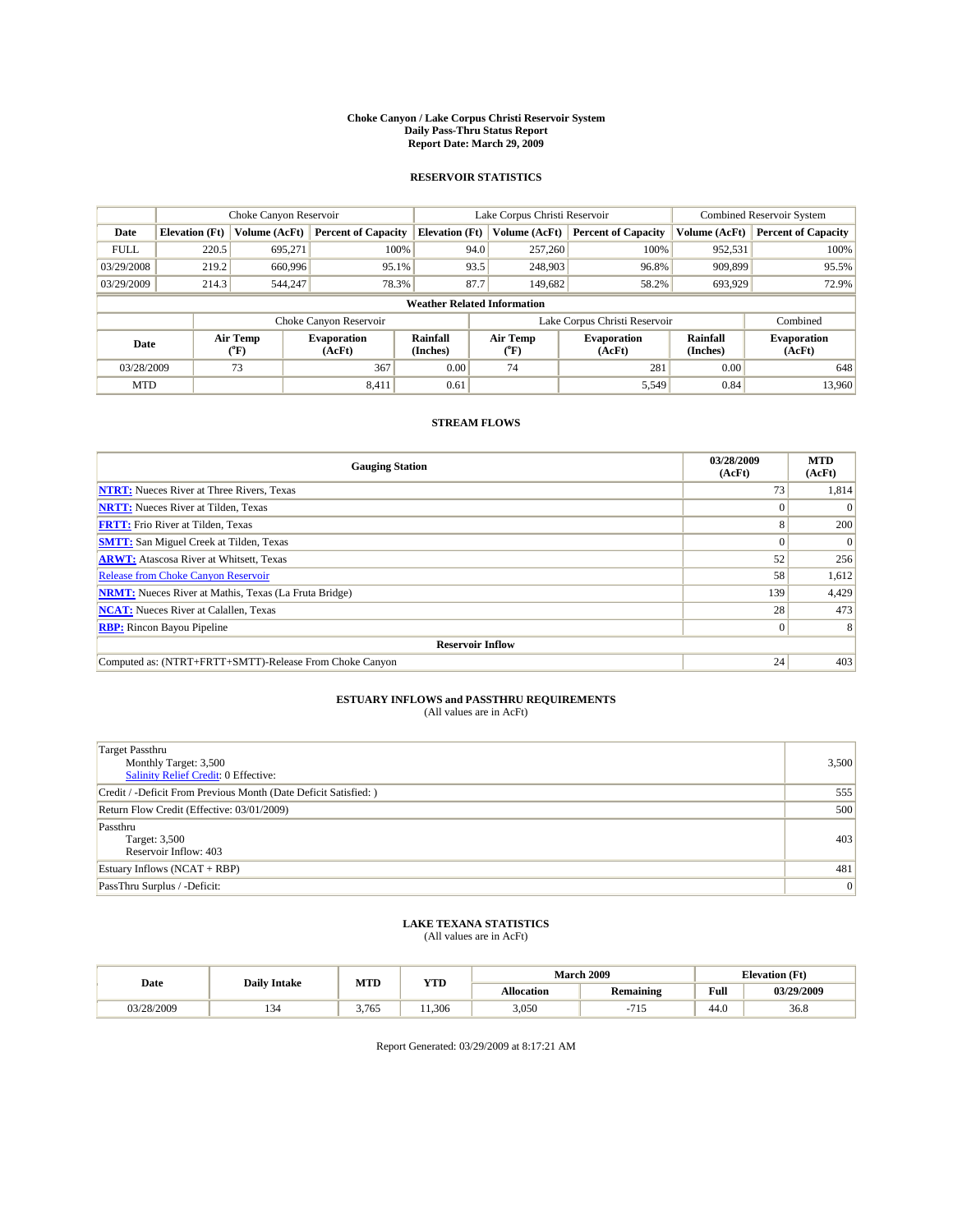#### **Choke Canyon / Lake Corpus Christi Reservoir System Daily Pass-Thru Status Report Report Date: March 30, 2009**

### **RESERVOIR STATISTICS**

|             | Choke Canyon Reservoir             |                  |                              |                             | Lake Corpus Christi Reservoir |  |                               |                      | <b>Combined Reservoir System</b> |  |
|-------------|------------------------------------|------------------|------------------------------|-----------------------------|-------------------------------|--|-------------------------------|----------------------|----------------------------------|--|
| Date        | <b>Elevation</b> (Ft)              | Volume (AcFt)    | <b>Percent of Capacity</b>   | <b>Elevation</b> (Ft)       | Volume (AcFt)                 |  | <b>Percent of Capacity</b>    | Volume (AcFt)        | <b>Percent of Capacity</b>       |  |
| <b>FULL</b> | 220.5                              | 695,271          | 100%                         |                             | 94.0<br>257,260               |  | 100%                          | 952,531              | 100%                             |  |
| 03/30/2008  | 219.2                              | 660,996          | 95.1%                        |                             | 93.5<br>248,180               |  | 96.5%                         | 909,176              | 95.4%                            |  |
| 03/30/2009  | 214.3                              | 543,797          | 78.2%                        |                             | 87.6<br>148,928               |  | 57.9%                         | 692,725              | 72.7%                            |  |
|             | <b>Weather Related Information</b> |                  |                              |                             |                               |  |                               |                      |                                  |  |
|             |                                    |                  | Choke Canyon Reservoir       |                             |                               |  | Lake Corpus Christi Reservoir |                      | Combined                         |  |
| Date        |                                    | Air Temp<br>(°F) | <b>Evaporation</b><br>(AcFt) | <b>Rainfall</b><br>(Inches) | Air Temp<br>(°F)              |  | <b>Evaporation</b><br>(AcFt)  | Rainfall<br>(Inches) | <b>Evaporation</b><br>(AcFt)     |  |
| 03/29/2009  |                                    | 81               | 419                          | 0.00                        | 77                            |  | 316                           | 0.00                 | 735                              |  |
| <b>MTD</b>  |                                    |                  | 8.830                        | 0.61                        |                               |  | 5,865                         | 0.84                 | 14,695                           |  |

## **STREAM FLOWS**

| <b>Gauging Station</b>                                       | 03/29/2009<br>(AcFt) | <b>MTD</b><br>(AcFt) |  |  |  |  |
|--------------------------------------------------------------|----------------------|----------------------|--|--|--|--|
| <b>NTRT:</b> Nueces River at Three Rivers, Texas             | 89                   | 1,904                |  |  |  |  |
| <b>NRTT:</b> Nueces River at Tilden, Texas                   |                      |                      |  |  |  |  |
| <b>FRTT:</b> Frio River at Tilden, Texas                     |                      | 207                  |  |  |  |  |
| <b>SMTT:</b> San Miguel Creek at Tilden, Texas               |                      | $\Omega$             |  |  |  |  |
| <b>ARWT:</b> Atascosa River at Whitsett, Texas               | 24                   | 280                  |  |  |  |  |
| <b>Release from Choke Canyon Reservoir</b>                   | 58                   | 1,669                |  |  |  |  |
| <b>NRMT:</b> Nueces River at Mathis, Texas (La Fruta Bridge) | 173                  | 4,601                |  |  |  |  |
| <b>NCAT:</b> Nueces River at Calallen, Texas                 | 22                   | 495                  |  |  |  |  |
| <b>RBP:</b> Rincon Bayou Pipeline                            | $\vert 0 \vert$      | 8                    |  |  |  |  |
| <b>Reservoir Inflow</b>                                      |                      |                      |  |  |  |  |
| Computed as: (NTRT+FRTT+SMTT)-Release From Choke Canyon      | 38                   | 441                  |  |  |  |  |

# **ESTUARY INFLOWS and PASSTHRU REQUIREMENTS**<br>(All values are in AcFt)

| <b>Target Passthru</b><br>Monthly Target: 3,500<br>Salinity Relief Credit: 0 Effective: | 3,500 |
|-----------------------------------------------------------------------------------------|-------|
| Credit / -Deficit From Previous Month (Date Deficit Satisfied: )                        | 555   |
| Return Flow Credit (Effective: 03/01/2009)                                              | 500   |
| Passthru<br>Target: 3,500<br>Reservoir Inflow: 441                                      | 441   |
| Estuary Inflows $(NCAT + RBP)$                                                          | 502   |
| PassThru Surplus / -Deficit:                                                            | 0     |

## **LAKE TEXANA STATISTICS** (All values are in AcFt)

|            | <b>Daily Intake</b> | MTD   | <b>YTD</b> |            | <b>March 2009</b> | <b>Elevation</b> (Ft)                       |            |
|------------|---------------------|-------|------------|------------|-------------------|---------------------------------------------|------------|
| Date       |                     |       |            | Allocation | <b>Remaining</b>  | Full<br>the contract of the contract of the | 03/30/2009 |
| 03/29/2009 | - د د               | 3,899 | .439       | 3,050      | $-849$            | 44.0                                        | 36.8       |

Report Generated: 03/30/2009 at 8:58:23 AM